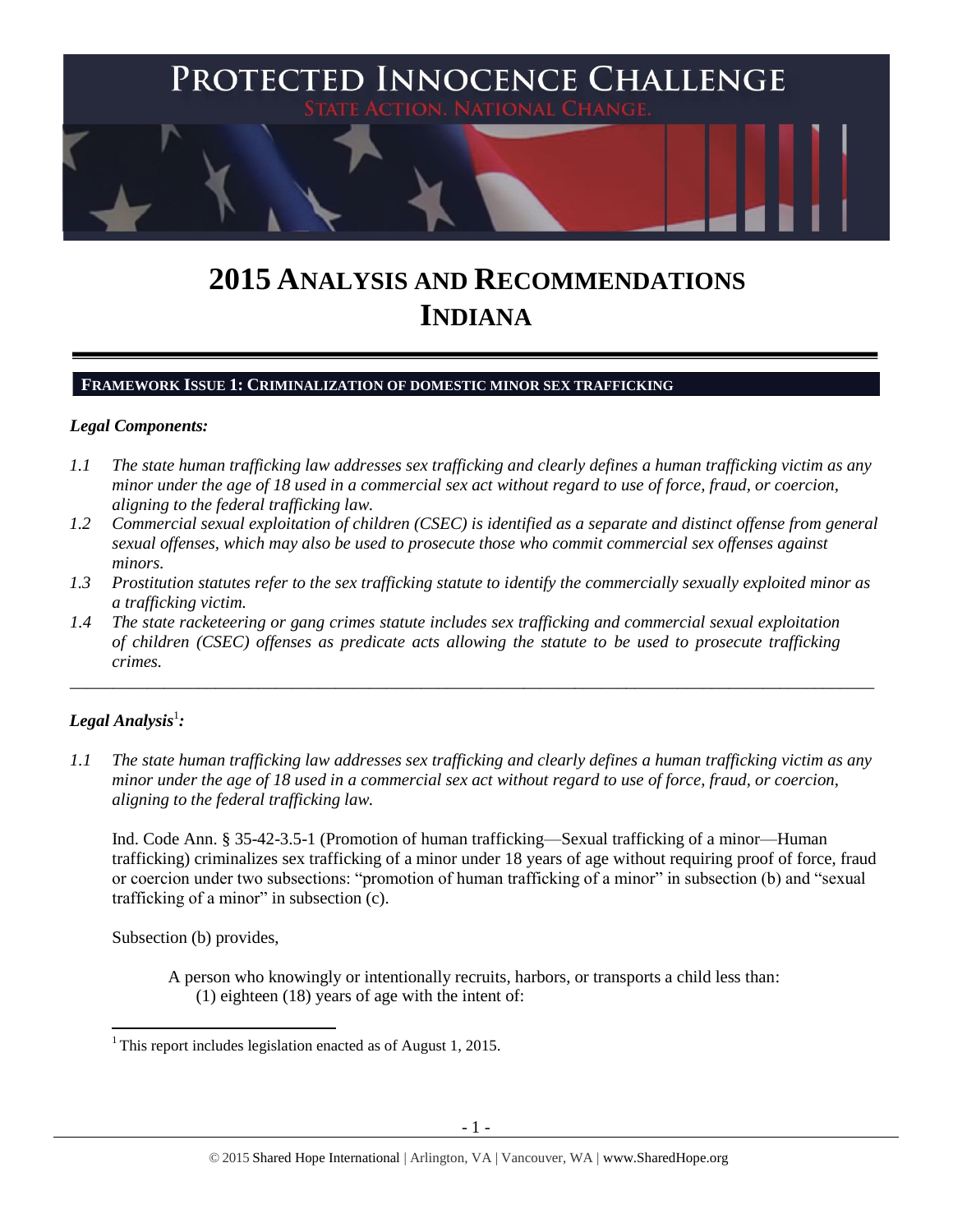- (A) engaging the child in:
	- (i) forced labor; or
	- (ii) involuntary servitude; or
- <span id="page-1-2"></span><span id="page-1-1"></span>(B) inducing or causing the child to:
	- (i) engage in prostitution; or
	- (ii) participate in sexual conduct (as defined by IC 35-42-4-4);

(2) sixteen (16) years of age with the intent of inducing or causing the child to participate in sexual conduct (as defined by IC 35-42-4-4);

commits promotion of human trafficking of a minor, a Level  $3<sup>2</sup>$  felony. Except as provided in subsection  $(e)$ , it is not a defense to a prosecution under this subsection that the child consented to engage in prostitution or to participate in sexual conduct.

Subsection (c) states, "A person who is at least eighteen (18) years of age who knowingly or intentionally sells or transfers custody of a child less than eighteen (18) years of age for the purpose of prostitution or participating in sexual conduct (as defined by IC 35-42-4-4) commits sexual trafficking of a minor, a Level  $2^4$  felony."

Ind. Code Ann. § 35-42-3.5-1(d) is age neutral and provides,

A person who knowingly or intentionally pays, offers to pay, or agrees to pay money or other property to another person for an individual who the person knows has been forced into:

(1) forced labor;

l

(2) involuntary servitude; or

<span id="page-1-0"></span>(3) prostitution; commits human trafficking, a Level  $5<sup>5</sup>$  felony.

It is a defense to a prosecution under subsection (b)(2) if:

- (1) the child is at least fourteen (14) years of age but less than sixteen (16) years of age and the person is less than eighteen (18) years of age; or
- (2) all the following apply:
	- (A) The person is not more than four (4) years older than the victim.

(B) The relationship between the person and the victim was a dating relationship or an ongoing personal relationship. The term "ongoing personal relationship" does not include a family relationship.

(C) The crime:

(i) was not committed by a person who is at least twenty-one (21) years of age;

- (ii) was not committed by using or threatening the use of deadly force;
- (iii) was not committed while armed with a deadly weapon;
- (iv) did not result in serious bodily injury;

(v) was not facilitated by furnishing the victim, without the victim's knowledge, with a drug (as defined in IC 16-42-19-2(1)) or a controlled substance (as defined in IC 35-48-1-9) or knowing that the victim was furnished with the drug or controlled substance without the victim's knowledge; and

(vi) was not committed by a person having a position of authority or substantial influence over the victim.

(D) The person has not committed another sex offense (as defined in IC 11-8-8-5.2), including a delinquent act that would be a sex offense if committed by an adult, against any other person.

<sup>4</sup> A Level 2 felony is punishable by an imprisonment term of 10–30 years, "with the advisory sentence being 17 1/2 years," and a possible fine up to \$10,000. Ind. Code Ann. § 35-50-2-4.5.

 $2^2$  A Level 3 felony is punishable with a term of imprisonment between 3-20 years, "with the advisory sentence being six (6)," and a possible fine up to \$10,000. Ind. Code Ann. §35-50-2-5(b).

 $3$  Pursuant to Ind. Code Ann.  $\S 35-42-3.5-1(e)$ ,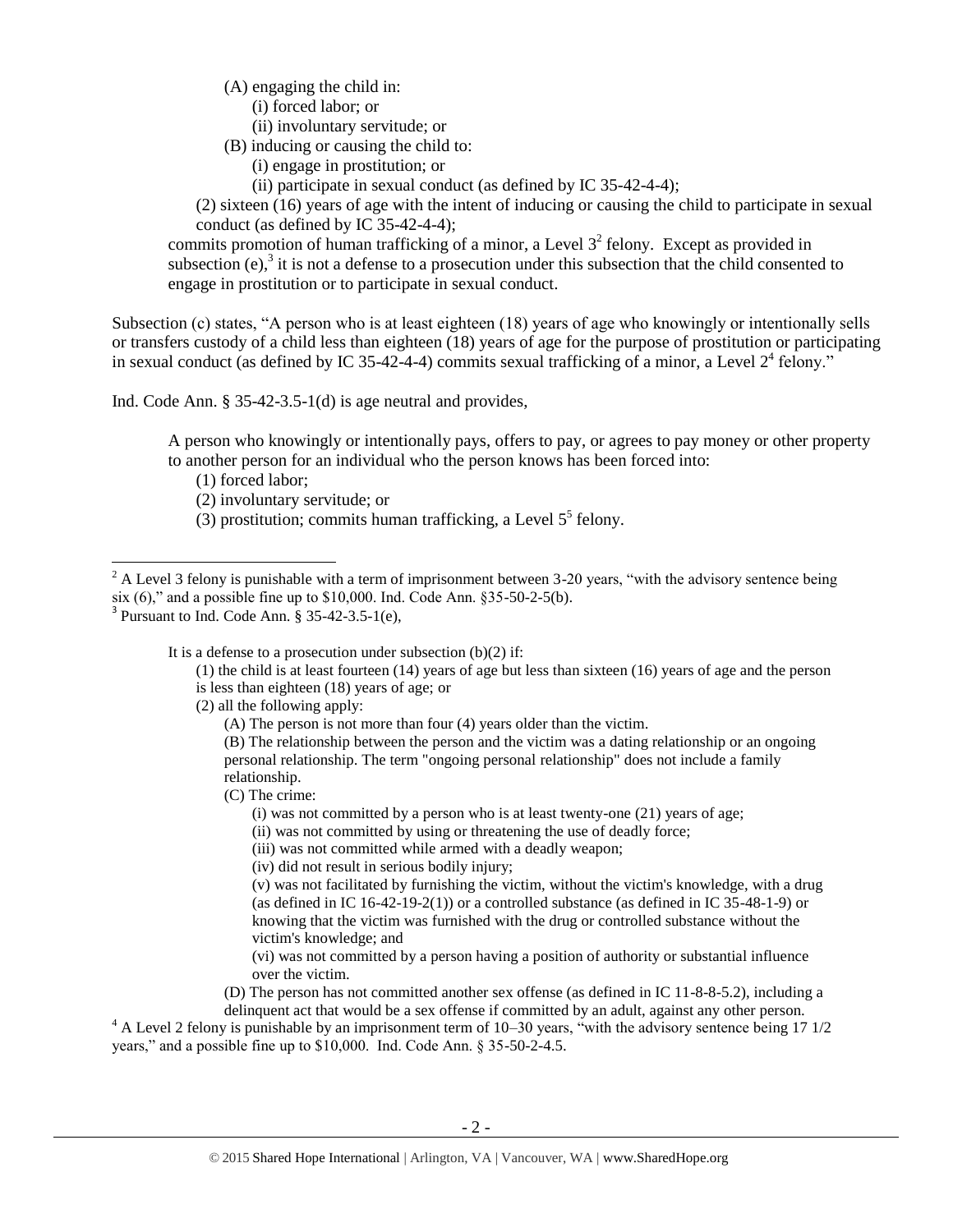Subsection (a), which is also age-neutral, provides,

A person who, by force, threat of force, or fraud, knowingly or intentionally recruits, harbors, or transports another person: by force, threat of force, or fraud:

<span id="page-2-0"></span>(1) to engage the other person in: (A) forced labor; or (B) involuntary servitude; or (2) to force the other person into: (A) marriage; or (B) prostitution; or (C) participating in sexual conduct (as defined by IC 35-42-4-4); commits promotion of human trafficking, a Level 4<sup>6</sup> felony.

*1.2 Commercial sexual exploitation of children (CSEC) is identified as a separate and distinct offense from general sexual offenses, which may also be used to prosecute those who commit commercial sex offenses against minors.*

Two laws treat CSEC separately from non-commercial sex offenses in Indiana.

1. Ind. Code Ann. § 35-45-4-4 (Promoting prostitution) states,

A person who:

(1) Knowingly or intentionally entices or compels another person to become a prostitute;

(2) Knowingly or intentionally procures, or offers or agrees to procure, a person for another person for the purpose of prostitution;

(3) Having control over the use of a place, knowingly or intentionally permits another person to use the place for prostitution;

(4) Receives money or other property from a prostitute, without lawful consideration, knowing it was earned in whole or in part from prostitution; or

(5) Knowingly or intentionally conducts or directs another person to a place for the purpose of prostitution.

commits promoting prostitution, a Level  $5^7$  felony. However, the offense is a Level  $4^8$  felony under subdivision (1) if the person enticed or compelled is under eighteen (18) years of age.

2. Ind. Code Ann. § 35-42-4-4(b) (Child exploitation) states

A person who knowingly or intentionally:

(1) manages, produces, sponsors, presents, exhibits, photographs, films, videotapes, or creates a digitized image of any performance or incident that includes sexual conduct by a child under eighteen (18) years of age;

(2) disseminates, exhibits to another person, offers to disseminate or exhibit to another person, or sends or brings into Indiana for dissemination or exhibition matter that depicts or describes sexual

 $\overline{a}$ 

8 *See supra* note [6.](#page-2-0)

 $<sup>5</sup>$  A Level 5 felony is punishable by an imprisonment term of 2-8 years, "with the advisory sentence being four (4)</sup> years," and a possible fine up to \$10,000. Ind. Code Ann. § 35-50-2-6(c).

 $6$  A Level 4 felony is punishable by a term of imprisonment between 2-12 years, "with the advisory sentence being four (4) years" and a possible fine up to \$10,000. Ind. Code Ann. § 35-50-2-5.5. 7 *See supra* note [5.](#page-1-0)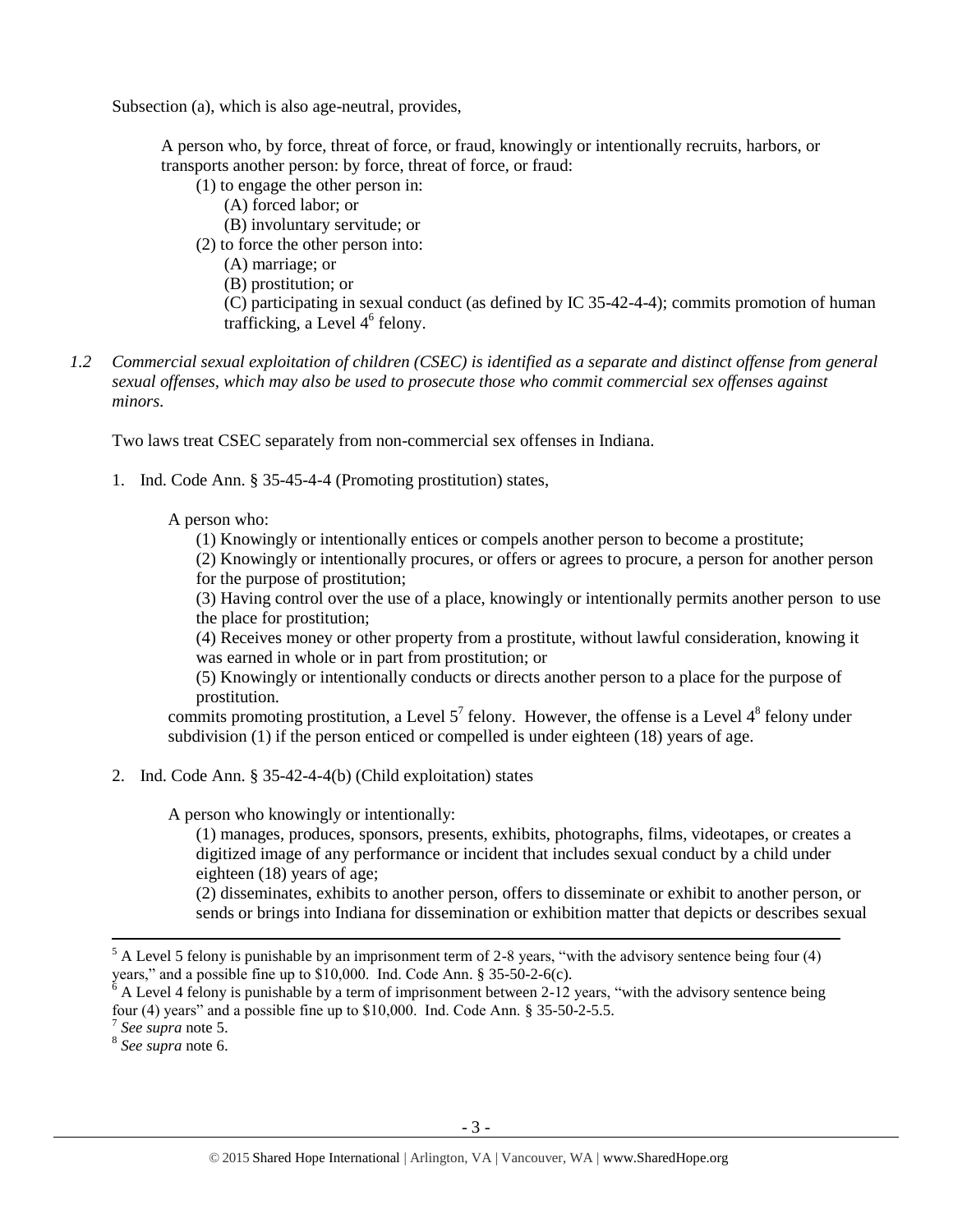<span id="page-3-2"></span>conduct by a child under eighteen (18) years of age; or (3) makes available to another person a computer, knowing that the computer's fixed drive or peripheral device contains matter that depicts or describes sexual conduct by a child less than eighteen (18) years of age;

commits child exploitation, a Level  $5^9$  felony.

Certain non-commercial sexual offenses may be applicable in cases involving the commercial sexual exploitation of a child. These include the following:

1. Ind. Code Ann. § 35-42-4-6 (Child solicitation), which states,

(b) A person eighteen (18) years of age or older who knowingly or intentionally solicits<sup>10</sup> a child under fourteen (14) years of age, or an individual the person believes to be a child under fourteen (14) years of age, to engage in:

<span id="page-3-0"></span>(1) sexual intercourse;

<span id="page-3-1"></span>(2) other sexual conduct (as defined in IC 35-31.5-2-221.5<sup>11</sup>); or

(3) any fondling or touching intended to arouse or satisfy the sexual desires of either the child or the older person;

commits child solicitation, a Level  $5^{12}$  felony.

(c) A person at least twenty-one (21) years of age who knowingly or intentionally solicits a child at least fourteen (14) years of age but less than sixteen (16) years of age, or an individual the person believes to be a child at least fourteen (14) years of age but less than sixteen (16) years of age, to engage in:

(1) sexual intercourse;

(2) other sexual conduct (as defined in IC 35-31.5-2-221.5); or

(3) any fondling or touching intended to arouse or satisfy the sexual desires of either the child or the older person;

commits child solicitation, a Level  $5^{13}$  felony.

2. Ind. Code Ann. § 35-42-4-9(a) (Sexual misconduct with a minor) states

A person at least eighteen (18) years of age who, with a child at least fourteen (14) years of age but less than sixteen (16) years of age, performs or submits to sexual intercourse or other sexual conduct (as defined in IC 35-31.5-2-221.5) commits sexual misconduct with a minor, a Level  $5^{14}$  felony. However,

l

<sup>9</sup> *See supra* note [5.](#page-1-0)

<sup>&</sup>lt;sup>10</sup> Solicitation is defined as "to command, authorize, urge, incite, request, or advise an individual." Ind. Code Ann. § 35-42-4-6(a).

<sup>&</sup>lt;sup>11</sup> Other sexual conduct is defined as "an act involving: (1) a sex organ of one (1) person and the mouth or anus of another person; or (2) the penetration of the sex organ or anus of a person by an object." Ind. Code Ann. § 35-31.5- 2-221.5.

<sup>12</sup> *See supra* note [5.](#page-1-0)

<sup>13</sup> *See supra* note [5.](#page-1-0)

<sup>14</sup> *See supra* note [5.](#page-1-0)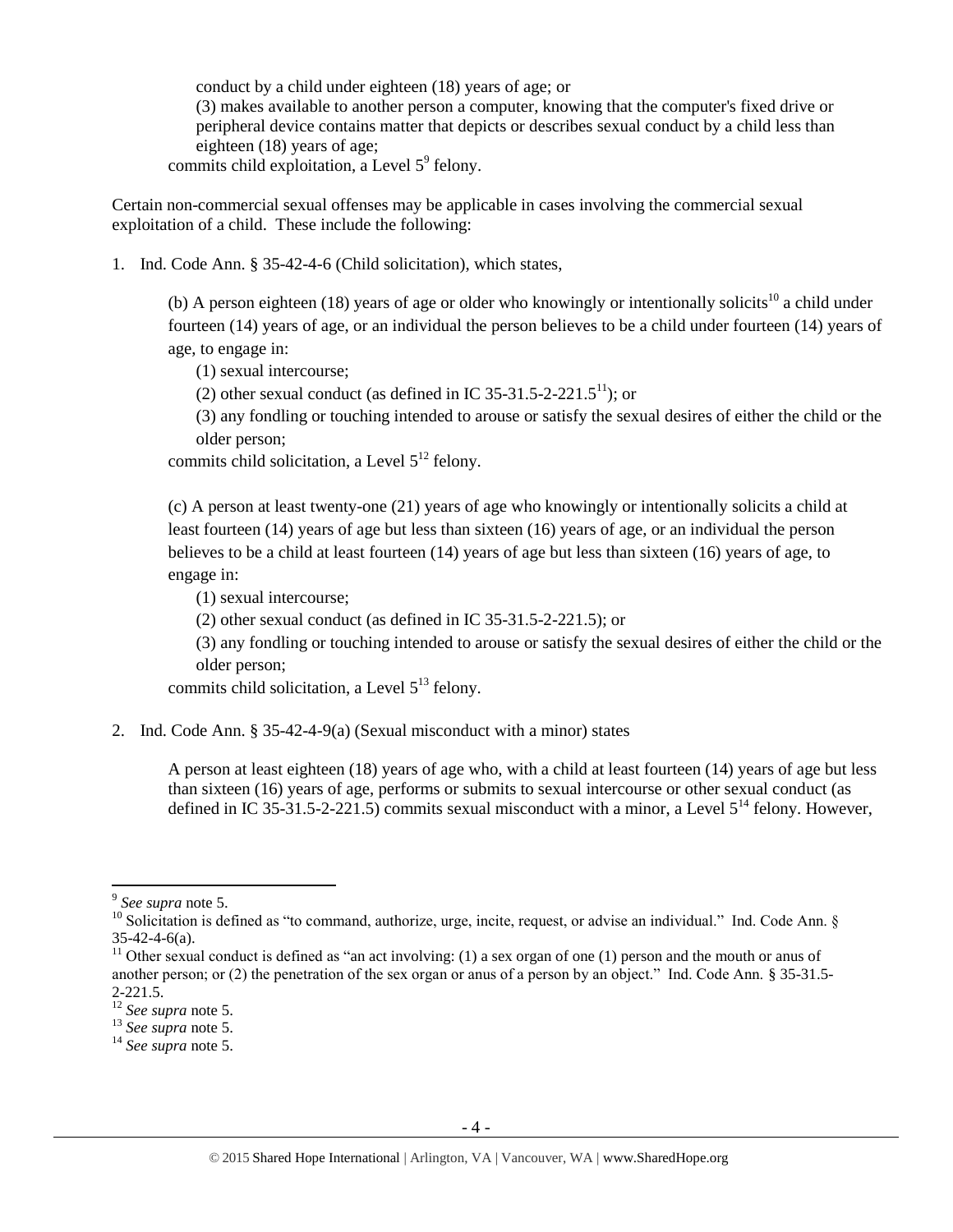<span id="page-4-0"></span>the offense is: (1) a Level  $4^{15}$  felony if it is committed by a person at least twenty-one (21) years of age...

- 3. Comparatively, Ind. Code Ann. § 35-42-4-9(b) (Sexual misconduct with a minor) states A person at least eighteen (18) years of age who, with a child at least fourteen (14) years of age but less than sixteen (16) years of age, performs or submits to any fondling or touching, of either the child or the older person, with intent to arouse or to satisfy the sexual desires of either the child or the older person, commits sexual misconduct with a minor, a Level  $6^{16}$  felony. However, the offense is: (1) a Level  $5^{17}$  felony if it is committed by a person at least twenty-one (21) years of age...
- 4. Ind. Code Ann. § 35-42-4-13(c) (Inappropriate communication with child) makes it illegal if a person 18 or older, other than a parent, guardian, or custodian of the child, or a person acting with the child's parent, guardian's, or custodian's permission, "knowingly or intentionally communicates with an individual whom the person believes to be a child less than fourteen (14) years of age concerning sexual activity<sup>18</sup> with the intent to gratify the sexual desires of the person or the individual  $\ldots$ ."<sup>19</sup>
- 5. Ind. Code Ann. § 35-42-4-3(a) (Child molesting) makes it illegal if a person "knowingly or intentionally performs or submits to sexual intercourse or other sexual conduct" if the child is under 14. Generally, a violation is a Level  $3^{20}$  felony.<sup>21</sup> Ind. Code Ann. §§ 35-42-4-3(a), 35-50-2-5.

<span id="page-4-1"></span>Similarly, Ind. Code Ann. § 35-42-4-3(b) (Child molesting) makes it illegal if a person "performs or submits to any fondling or touching, of either the child or the older person, with intent to arouse or to satisfy the sexual desires of either the child or the older person" if the child is under 14. Generally, a violation is a Level  $4^{22}$  felony. Ind. Code Ann. §§ 35-42-4-3(b), 35-50-2-6(a).<sup>23</sup>

6. Under Ind. Code Ann. § 35-42-4-5(a) (Vicarious sexual gratification), "A person eighteen (18) years of age or older who knowingly or intentionally directs, aids, induces, or causes a child under the age of sixteen (16) to touch or fondle himself or herself or another child under the age of sixteen (16) with intent to arouse

<sup>16</sup> A Level 6 felony is punishable by an imprisonment term of six (6) months to two and one half (2  $\frac{1}{2}$ ) years, with a 1-year advisory sentence, and a possible fine up to \$10,000. Ind. Code Ann. § 35-50-2-7(b).

l <sup>15</sup> *See supra* note [6.](#page-2-0)

<sup>17</sup> *See supra* note [5.](#page-1-0)

<sup>&</sup>lt;sup>18</sup> "Sexual activity" is defined as "sexual intercourse, other sexual conduct (as defined in IC 35-31.5-2-221.5), or the fondling or touching of the buttocks, genitals, or female breasts." Ind. Code Ann. § 35-42-4-13(b).

<sup>&</sup>lt;sup>19</sup> Ind. Code Ann. § 35-42-4-13(c) states in part that violation of the statute is classified as : "... a Class B misdemeanor. However, the offense is a Class A misdemeanor if the person commits the offense by using a computer network (as defined in IC 35-43-2-3(a))." A Class B misdemeanor is punishable by a sentence of up to 180 days' imprisonment and a possible fine up to \$1,000. If the buyer communicates with the victim via computer network, the offense increases to a Class A misdemeanor with up to one year imprisonment and a maximum fine of \$5,000. Ind. Code Ann. §§ 35-42-4-13(c), 35-50-3-2.

<sup>20</sup> *See supra* note [2.](#page-1-1)

<sup>&</sup>lt;sup>21</sup> Pursuant to Ind. Code Ann. § 35-42-4-3(a), the penalty for this offense is enhanced to a Level 1 felony if "(1) it is committed by a person at least twenty-one (21) years of age; (2) it is committed by using or threatening the use of deadly force or while armed with a deadly weapon; (3) it results in serious bodily injury" or it involves drugs or a controlled substance being given to the victim without the victim's knowledge.

<sup>22</sup> *See supra* note [6.](#page-2-0)

<sup>&</sup>lt;sup>23</sup> Pursuant to Ind. Code Ann. § 35-42-4-3(b) the offense increases to a Level 2 felony when conditions of deadly force, a deadly weapon, or drugs given to the victim without his or her knowledge are present. Ind. Code Ann. § 35- 42-4-3(b)(1). *See supra* note [4.](#page-1-2)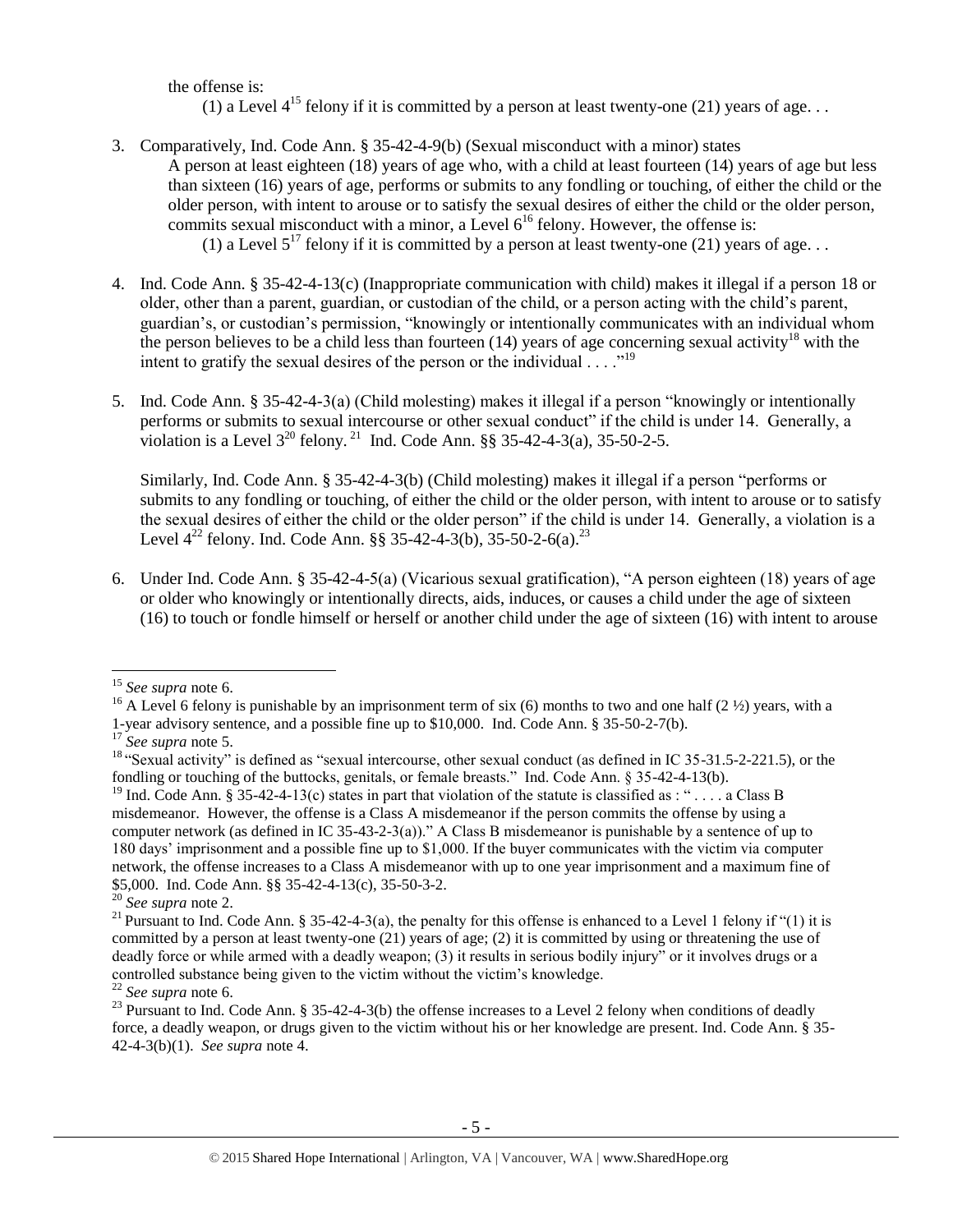or satisfy the sexual desires of a child or the older person commits vicarious sexual gratification . . . ." This crime is a Level  $5^{24}$  felony. Ind. Code Ann. §§ 35-42-4-5(a), 35-50-2-6(c).

7. Ind. Code Ann. § 35-42-4-5(b) states,

A person eighteen (18) years of age or older who knowingly or intentionally directs, aids, induces, or causes a child under the age of sixteen (16) to:

- (1) engage in sexual intercourse with another child under sixteen (16) years of age;
- <span id="page-5-0"></span>(2) engage in sexual conduct with an animal other than a human being; or

(3) engage in other sexual conduct (as defined in IC 35-31.5-2-221.5) with another person; with intent to arouse or satisfy the sexual desires of a child or the older person commits vicarious sexual gratification, a Level  $4^{25}$  felony...

It is also unlawful under Ind. Code Ann. § 35-42-4-5(c) when an adult "knowingly or intentionally: (1) engages in sexual intercourse; (2) engages in other sexual conduct (as defined in IC 35-31.5-2-221.5); or (3) touches or fondles the person's own body; in the presence of a child less than fourteen (14) years of age with the intent to arouse or satisfy the sexual desires of the child or the older person . . . ." A violation of Ind. Code Ann. §§ 35-42-4-5(c) is classified as a Level  $6^{26}$  felony. Ind. Code Ann. § 35-50-2-7(b).

*1.3 Prostitution statutes refer to the sex trafficking statute to identify the commercially sexually exploited minor as a trafficking victim.* 

Ind. Code Ann. § 35-45-4-2(b)<sup>27</sup> (Prostitution) provides that

<span id="page-5-1"></span>It is a defense to a prosecution under this section that the person was: 1) a child (as defined in IC 35-47-10-3); and 2) a victim or an alleged victim of an offense under IC 35-42-3.5-1 [Promotion of human trafficking—Sexual trafficking of a minor—Human trafficking]; at the time the person engaged in the prohibited conduct."

*1.4 The state racketeering or gang crimes statute includes sex trafficking and commercial sexual exploitation of children (CSEC) offenses as predicate acts allowing the statute to be used to prosecute trafficking crimes.* 

Ind. Code Ann. § 35-45-6-2 (Corrupt business influence) states,

A person:

(1) who has knowingly or intentionally received any proceeds directly or indirectly derived from a pattern of racketeering activity, and who uses or invests those proceeds or the proceeds derived from them to acquire an interest in property or to establish or to operate an enterprise;

 $\overline{a}$ 

<sup>24</sup> *See supra* note [5.](#page-1-0)

<sup>&</sup>lt;sup>25</sup> See supra note [6.](#page-2-0) Pursuant to Ind. Code Ann. § 35-42-4-5(b), the offense is raised one degree if the victim is less than 14 and four degrees if it committed with deadly force, a deadly weapon, results in serious bodily injury, or if drugs or controlled substances were given to the victim without his or her knowledge.

<sup>26</sup> *See supra* note [16.](#page-4-0)

<sup>&</sup>lt;sup>27</sup> The text of Ind. Code Ann. § 35-45-4-2 included here and elsewhere in this report includes amendments made by the passage of H.E.A. No. 1216 during the first regular session of 119th Indiana General Assembly (2015) (effective July 1, 2015).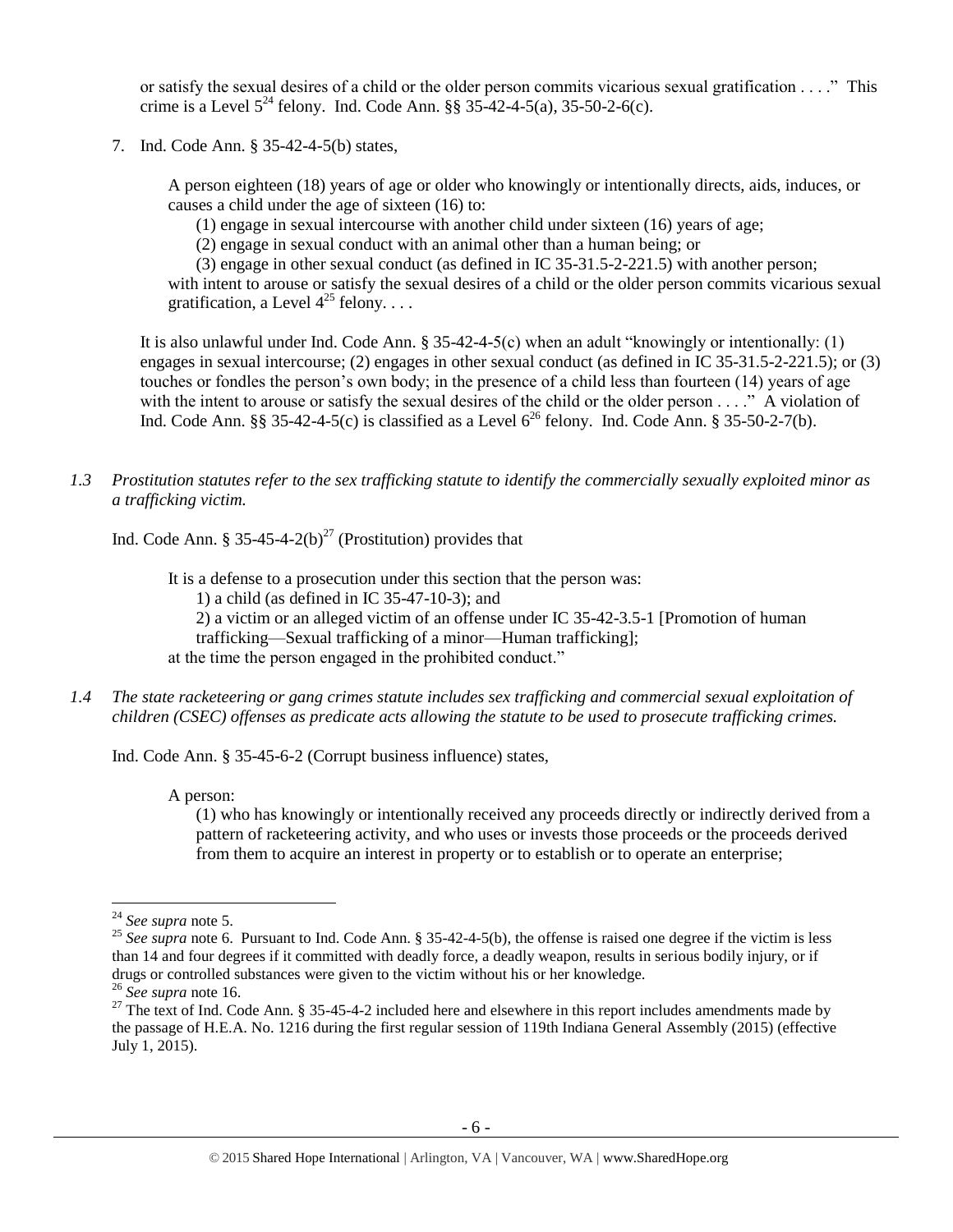(2) who through a pattern of racketeering activity, knowingly or intentionally acquires or maintains, either directly or indirectly, an interest in or control of property or an enterprise; or (3) who is employed by or associated with an enterprise, and who knowingly or intentionally conducts or otherwise participates in the activities of that enterprise through a pattern of racketeering activity;

commits corrupt business influence, a Level  $5^{28}$  felony.

Pursuant to Ind. Code Ann. § 35-45-6-1(e) (Definitions), "racketeering activity means to commit, to attempt to commit, to conspire to commit a violation of, or aiding and abetting in a violation of any of the following:

. . . (8) Human and sexual trafficking crimes (IC 35-42-3.5) (9) Child exploitation (IC 35-42-4-4) (24) Promoting prostitution (IC 35-45-4-4).

A "pattern of racketeering activity" is defined in Ind. Code Ann. § 35-45-6-1(d) as "engaging in at least two (2) incidents of racketeering activity that have the same or similar intent, result, accomplice, victim, or method of commission, or that are otherwise interrelated by distinguishing characteristics that are not isolated incidents." The definition also states, "[T]he incidents are a pattern of racketeering activity only if at least one (1) of the incidents occurred after August 31, 1980, and if the last of the incidents occurred within five (5) years after a prior incident of racketeering activity."

Ind. Code Ann. § 35-45-6-2 (Corrupt business influence) makes it a Level  $5^{29}$  felony if a person, among other things, "knowingly or intentionally received any proceeds directly or indirectly derived from a pattern of racketeering activity, and . . . uses or invests those proceeds or the proceeds derived from them to acquire an interest in property or to establish or to operate an enterprise."

Where the alleged enterprise is a criminal gang<sup>30</sup> other statutes also apply. Ind. Code Ann. § 35-45-9-3(c) states, "A person who knowingly or intentionally commits an act (1) with the intent to benefit, promote, or further the interests of a criminal gang; or (2) for the purpose of increasing the person's own standing or position within a criminal gang; commits criminal gang activity."

"Criminal gang" is defined as "a group with at least three (3) members that specifically: (1) either: (A) promotes, sponsors, or assists in; or (B) participates in; or (2) requires as condition of membership or continued membership; the commission of a felony or an act that would be a felony if committed by an adult . . . ." Ind. Code Ann. § 35-45-9-1. Criminal gang activity is a Level  $6^{31}$  felony. Ind. Code Ann. §§ 35-45-9-3(c)(2), 35- $50-2-7(b)$ .

 $\overline{a}$ <sup>28</sup> *See supra* note [5.](#page-1-0)

<sup>29</sup> *See supra* note [5.](#page-1-0)

 $30$  A person who "knowingly or intentionally solicits, recruits, entices, or intimidates another to join a criminal gang or remain in a criminal gang" commits criminal gang recruitment, a Level 6 felony. Ind. Code Ann. §§ 35-45-9-5, 35-50-2- 7(a). *See supra* note [16.](#page-4-0)

<sup>31</sup> *See supra* note [16.](#page-4-0)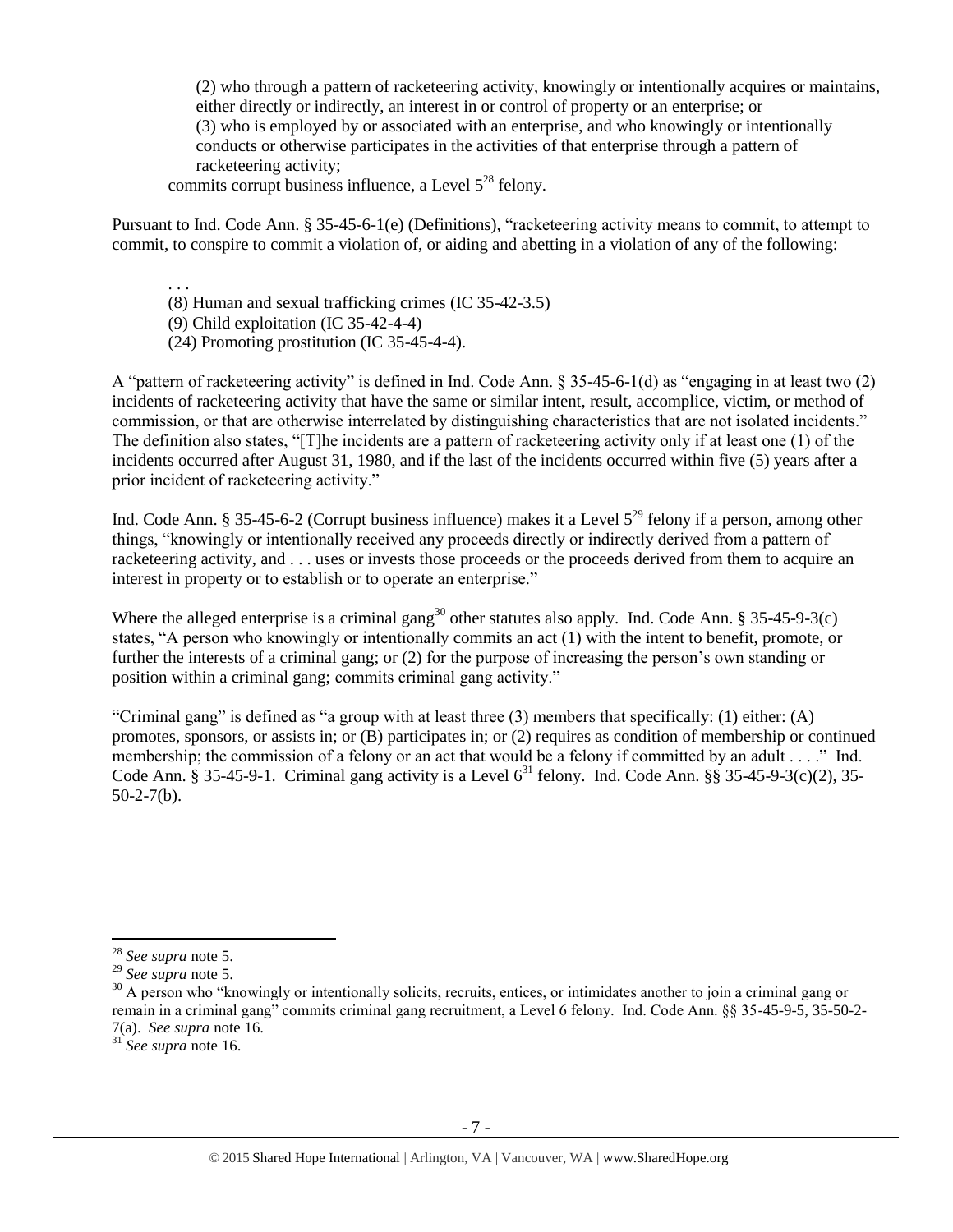#### **FRAMEWORK ISSUE 2: CRIMINAL PROVISIONS ADDRESSING DEMAND**

#### *Legal Components:*

- *2.1 The state sex trafficking law can be applied to buyers of commercial sex acts with a victim of domestic minor sex trafficking.*
- *2.2 Buyers of commercial sex acts with a minor can be prosecuted under commercial sexual exploitation of children (CSEC) laws.*
- *2.3 Solicitation of prostitution laws differentiate between buying sex acts with an adult and buying sex acts with a minor under 18.*
- *2.4 Penalties for buyers of commercial sex acts with minors are as high as federal penalties.*
- *2.5 Using the Internet or electronic communications to lure, entice, or purchase, or attempt to lure, entice, or purchase commercial sex acts with a minor is a separate crime or results in an enhanced penalty for buyers.*
- *2.6 No age mistake defense is permitted for a buyer of commercial sex acts with any minor under 18.*
- *2.7 Base penalties for buying sex acts with a minor under 18 are sufficiently high and not reduced for older minors.*
- *2.8 Financial penalties for buyers of commercial sex acts with minors are sufficiently high to make it difficult for buyers to hide the crime.*
- *2.9 Buying and possessing child pornography carries penalties as high as similar federal offenses.*
- *2.10 Convicted buyers of commercial sex acts with minors and child pornography are required to register as sex offenders.*

\_\_\_\_\_\_\_\_\_\_\_\_\_\_\_\_\_\_\_\_\_\_\_\_\_\_\_\_\_\_\_\_\_\_\_\_\_\_\_\_\_\_\_\_\_\_\_\_\_\_\_\_\_\_\_\_\_\_\_\_\_\_\_\_\_\_\_\_\_\_\_\_\_\_\_\_\_\_\_\_\_\_\_\_\_\_\_\_\_\_\_\_\_\_

#### *Legal Analysis:*

*2.1 The state sex trafficking law can be applied to buyers of commercial sex acts with a victim of domestic minor sex trafficking.* 

Ind. Code Ann. § 35-42-3.5-1(d) (Promotion of human trafficking―Sexual trafficking of a minor―Human trafficking) makes it a crime to purchase sex with a trafficking victim when force was used. That section states, "A person who knowingly or intentionally pays, offers to pay, or agrees to pay money or other property to another person for an individual who the person knows has been forced into: (1) forced labor; (2) involuntary servitude; or (3) prostitution; commits human trafficking, a Level  $5^{32}$  felony."

However, Ind. Code Ann. § 35-42-3.5-1(d) does not distinguish between or provide heightened penalties for buyers of commercial sex with a minor as opposed to buyers of commercial sex with an adult. Moreover, subsection (d) of the human trafficking statute requires the buyer to have knowledge that the victim was forced into prostitution by restricting its application to a person who knowingly purchases sex with "an individual who the person knows has been forced into . . . prostitution." Ind. Code Ann. § 35-42-3.5-1(d)(3). This crime is a Level  $5^{33}$  felony. Ind. Code Ann. §§ 35-42-3.5-1(d).

 $\overline{a}$ 

<sup>32</sup> *See supra* note [5.](#page-1-0)

<sup>33</sup> *See supra* note [5.](#page-1-0)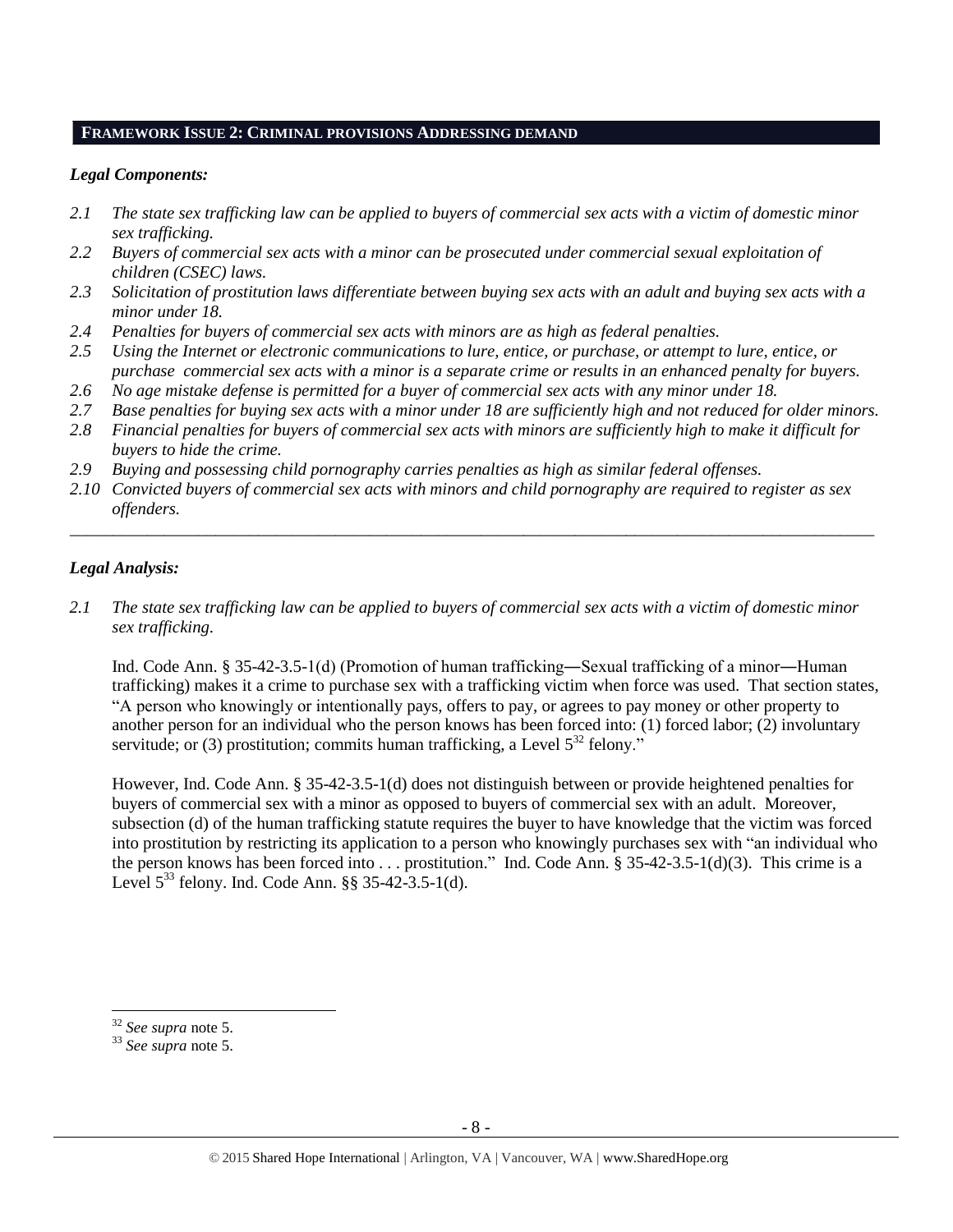2.1.1 Recommendation: Amend Ind. Code Ann. § 35-42-3.5-1(d) to eliminate the requirement that the buyer have knowledge that the victim was forced into prostitution when the victim is a minor and provide a heightened penalty for these offenses.<sup>34</sup>

#### *2.2 Buyers of commercial sex acts with a minor can be prosecuted under commercial sexual exploitation of children (CSEC) laws.*

Indiana's CSEC offenses do not make it a crime to purchase commercial sex acts with a minor. While not expressly commercial, Ind. Code Ann. § 35-42-4-6(b) (Child solicitation) makes it illegal if an adult "knowingly or intentionally solicits<sup>35</sup> a child under fourteen (14) years of age, or an individual the person believes to be a child under fourteen (14) years of age, to engage in: sexual intercourse; other sexual conduct (as defined in IC 35-31.5-2-221.5);<sup>36</sup> or any fondling or touching intended to arouse or satisfy the sexual desires of either the child or the older person." Similarly, Ind. Code Ann. § 35-42-4-6(c) makes it illegal if a person 21 years of age or older "knowingly or intentionally solicits a child at least fourteen (14) years of age but less than sixteen (16) years of age, or an individual the person believes to be a child at least fourteen (14) years of age but less than sixteen (16) years of age, to engage in: (1) sexual intercourse; (2) other sexual conduct; or (3) any fondling or touching intended to arouse or satisfy the sexual desires of either the child or the older person." Ind. Code Ann. § 35-42-4-6(c). Both of these offenses are generally Level  $5^{37}$  felonies. Ind. Code Ann. § 35-42-4-6(b), (c).

Additionally, under Ind. Code Ann. § 35-42-4-6(b)(2) if a person solicits a child or person they believe to be younger than 14 years of age "to engage in sexual intercourse or other sexual conduct (as defined in IC 35-31.5- 2-221.5) and: commits the offense by using a computer network (as defined in IC 35-43-2-3(a)) and travels to meet the child or individual person believed to be a child; or has a previous unrelated conviction for committing an offense under this section" they have committed a Level  $4^{38}$  felony. Ind. Code Ann. § 35-42-4-6(b) additionally adds that the person whom solicits the "child or individual person believed to be a child at least fourteen (14) but less than sixteen (16) years of age to engage in sexual intercourse or other sexual conduct (as defined in IC 35-31.5-2-221.5) and makes the solicitation by using a computer network (as defined in IC 35-43- 2-3-(a))" a Level  $5^{39}$  felony. However, there is still a divisional difference between the solicitation of an older and younger minor, as 16 and 17-year-old minors are not included. Ind. Code Ann. § 35-42-4-6.

Other non-commercial sexual offense laws could also be used to prosecute buyers of sex with minors. However, most apply only to minors under the ages of 14 or 16. Specifically, buyers of sex with a younger minor may be prosecuted under Ind. Code Ann. § 35-42-4-9(a) (Sexual misconduct with a minor), § 35-42-4- 9(b) (Sexual misconduct with a minor), § 35-42-4-3 (Child molesting), § 35-42-4-5(a) (Vicarious sexual gratification), and § 35-42-4-13(c) (Inappropriate communication with child). Violations of these laws range

 $\overline{\phantom{a}}$ <sup>34</sup> *See generally* SHARED HOPE INTERNATIONAL, "Eliminating the Third Party Control Barrier to Identifying Juvenile Sex Trafficking Victims," JuST Response Policy Paper (2015), [http://sharedhope.org/wp](http://sharedhope.org/wp-content/uploads/2015/08/Policy-Paper_Eliminating-Third-Party-Control_Final1.pdf)[content/uploads/2015/08/Policy-Paper\\_Eliminating-Third-Party-Control\\_Final1.pdf](http://sharedhope.org/wp-content/uploads/2015/08/Policy-Paper_Eliminating-Third-Party-Control_Final1.pdf) (discussing need to include buyer conduct in core sex trafficking offense regardless of whether victim is under control of a third party and explaining negative impact on victims and victim-identification when buyers are excluded as sex trafficking offenders).

<sup>35</sup> *See supra* note [10.](#page-3-0)

<sup>36</sup> *See supra* note [11.](#page-3-1) 

<sup>37</sup> *See supra* note [5.](#page-1-0)

<sup>38</sup> *See supra* note [6.](#page-2-0)

<sup>39</sup> *See supra* note [5.](#page-1-0)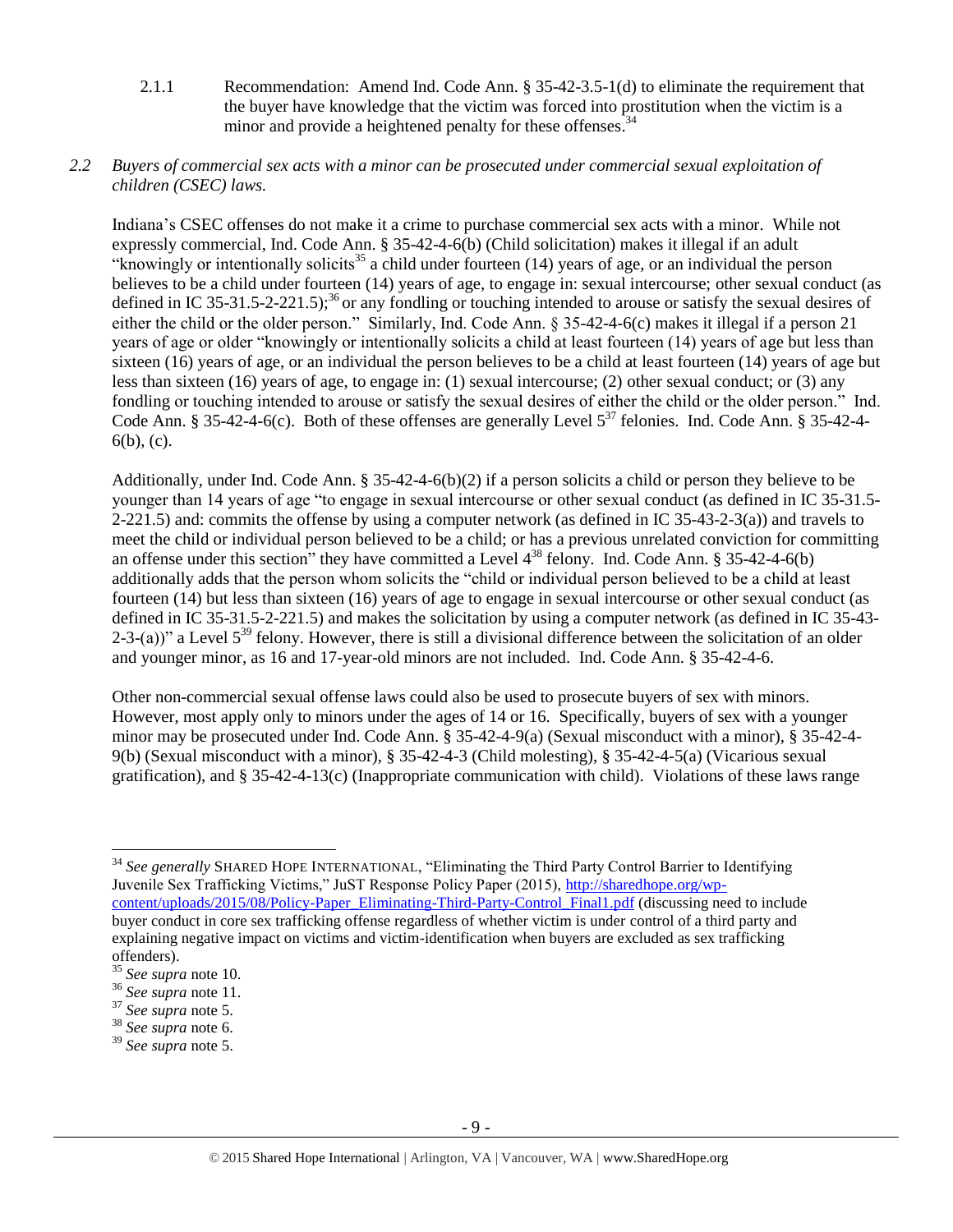from Class B misdemeanors to Level 2 felonies, and penalties range from an imprisonment term of 180 days–50 years with possible fines between \$1,000 and \$10,000.<sup>40</sup>

- 2.2.1 Recommendation: Enact a law that separately criminalizes buying sex with a minor.
- *2.3 Solicitation of prostitution laws differentiate between buying sex acts with an adult and buying sex acts with a minor under 18.*

Ind. Code Ann. § 35-45-4-3 (Patronizing a prostitute) does not differentiate between buying sex with an adult and the buying of sex with a minor. A Class A misdemeanor is committed when a person

knowingly or intentionally pays, or offers or agrees to pay, money or other property to another person: (1) For having engaged in, or on the understanding that the other person will engage in, sexual intercourse or other sexual conduct (as defined in IC-35-31.5-2-211.5) with the person or with any other person; or

(2) For having fondled, or on the understanding that the other person will fondle, the genitals of the person or any other person. Ind. Code Ann. § 35-45-4-3.

A violation is punishable by a prison sentence up to 1 year and a possible fine not to exceed \$5,000. Ind. Code Ann. §§ 35-45-4-3, 35-50-3-2. Buyers with two prior convictions will be charged with a Level  $6^{41}$  felony. Ind. Code Ann. §§ 35-50-2-7(a),<sup>42</sup> 35-45-4-3. The same penalties apply regardless of the prostituted person's age.

- 2.3.1 Recommendation: Amend Ind. Code Ann. § 35-45-4-3 (Patronizing a prostitute) to refer cases of patronizing a prostitute where the victim is under 18 to Ind. Code Ann. § 35-42-3.5-1 (Promotion of human trafficking—Sexual trafficking of a minor—Human trafficking) to clarify that purchasing sex with a minor is trafficking.
- *2.4 Penalties for buyers of commercial sex acts with minors are as high as federal penalties.*

A buyer of a commercial sex act from a child can be charged with a variety of offenses under Indiana law. For example, when applicable to buyers, a violation of Ind. Code Ann. § 35-42-3.5-1(d) (Promotion of human trafficking—Sexual trafficking of a minor—Human trafficking) is a Level  $5^{43}$  felony.

Also, several non-commercial sexual offenses may apply to buyers, including violations of Ind. Code Ann. § 35-42-4-3(a) (Child molesting), which is a Level  $3^{44}$  felony, and Ind. Code Ann. § 35-42-4-9(a) and (b) (Sexual misconduct with a minor), which are Level  $5^{45}$  and  $6^{46}$  felonies respectively. An adult buyer convicted under Ind. Code Ann. § 35-42-4-6(b) or (c) (Child solicitation) is guilty of a Level  $5^{47}$  felony.

Numerous crimes could be charged under Ind. Code Ann. § 35-42-4-5 (Vicarious sexual gratification), which result in a Level 4,  $5^{48}$  or  $6^{49}$  felony depending on the exact conduct.<sup>50</sup>

l

<sup>40</sup> *See supra* Section 1.2 for a full description of these offenses.

<sup>41</sup> *See supra* note [16.](#page-4-0)

<sup>42</sup> *See supra* note [16.](#page-4-0)

<sup>43</sup> *See supra* note [5.](#page-1-0)

<sup>44</sup> *See supra* note [2.](#page-1-1)

<sup>45</sup> *See supra* note [5.](#page-1-0)

<sup>46</sup> *See supra* notes [16.](#page-4-0)

<sup>47</sup> *See supra* note [5.](#page-1-0)

<sup>48</sup> *See supra* note [5.](#page-1-0)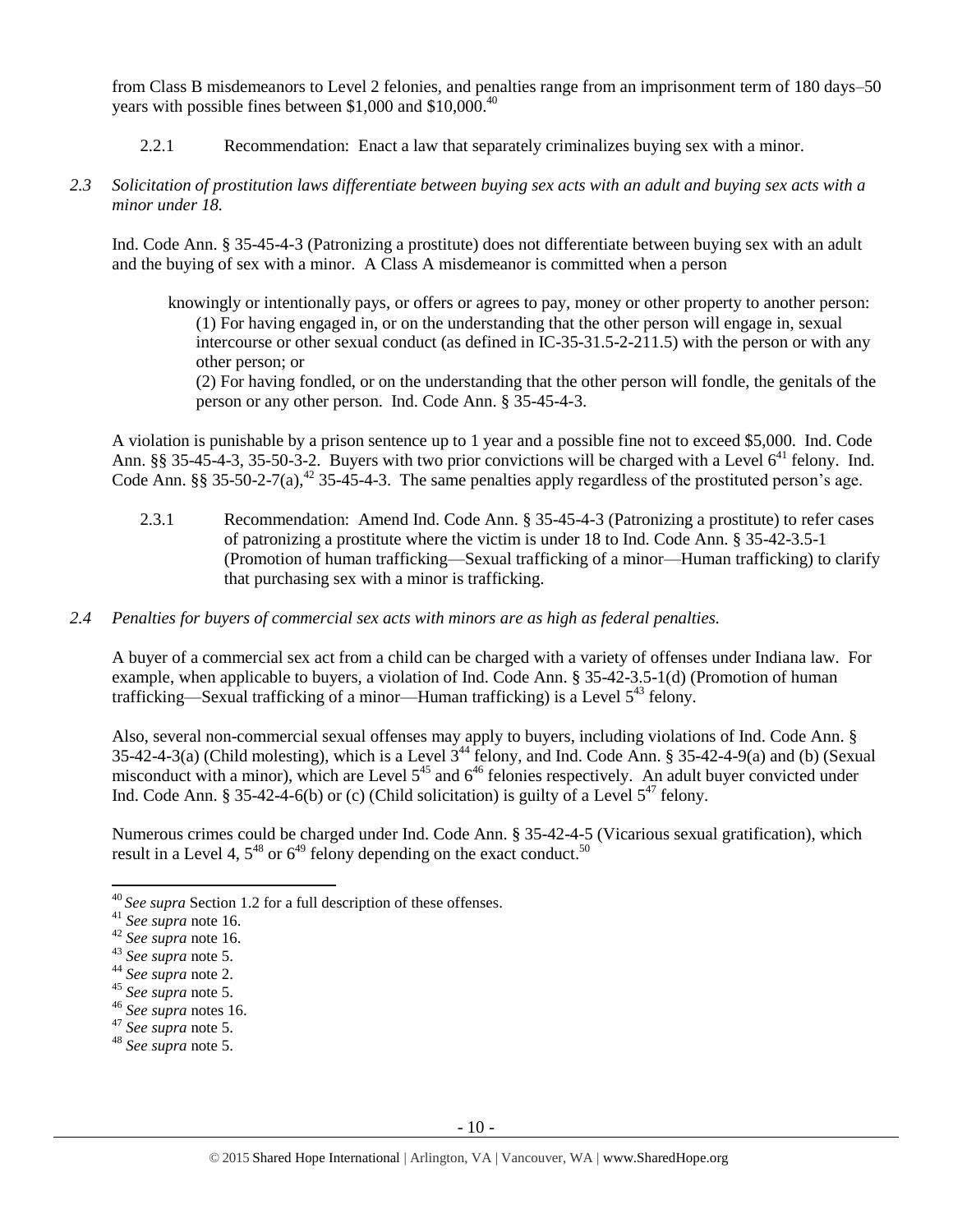Additionally, a conviction under Ind. Code Ann. § 35-42-4-13(c) (Inappropriate communication with child), is punishable as a Class A misdemeanor if done over a computer network (as defined in IC 35-43-2-3(a)); and a Level  $6^{51}$  felony if the person has a prior unrelated conviction for a sex offense.<sup>52</sup> Ind. Code Ann. §§ 35-42-4-13(c), 35-50-3-3.

<span id="page-10-0"></span>In comparison, if the victim is under the age of 14, a conviction under the Trafficking Victims Protection Act (TVPA),<sup>53</sup> for child sex trafficking is punishable by 15 years to life imprisonment and a fine not to exceed \$250,000. 18 U.S.C. §§ 1591(b)(1),  $3559(a)(1)$ ,  $3571(b)(3)$ . If the victim is between the ages of 14–17, a conviction is punishable by 10 years to life imprisonment and a fine not to exceed \$250,000. 18 U.S.C. §§ 1591(b)(2),  $3559(a)(1)$ ,  $3571(b)(3)$ . A conviction is punishable by mandatory life imprisonment, however, if the buyer has a prior conviction for a federal sex offense<sup>54</sup> against a minor. 18 U.S.C. § 3559(e)(1). To the extent buyers can be prosecuted under other federal CSEC laws,<sup>55</sup> a conviction is punishable by penalties ranging from a fine not to exceed \$250,000 to life imprisonment and a fine not to exceed  $$250,000.<sup>56</sup>$ 

<span id="page-10-1"></span>2.4.1 Recommendation: Amend Ind. Code Ann. § 35-42-3.5-1(d) (Promotion of human trafficking— Sexual trafficking of a minor—Human trafficking) to increase the penalty to reflect the seriousness of the offense.

 $53$  Trafficking Victims Protection Act (TVPA) of 2000, Pub. L. No. 106-386, 114 Stat. 1464, 1466 (codified in scattered sections of 18 and 22 U.S.C.).

<sup>54</sup> Pursuant to 18 U.S.C. § 3559(e)(2), "federal sex offense" is defined as

an offense under section 1591 [18 USCS § 1591] (relating to sex trafficking of children), 2241 [18 USCS § 2241] (relating to aggravated sexual abuse),  $2242$  [18 USCS § 2242] (relating to sexual abuse),  $2244(a)(1)$ [18 USCS § 2244(a)(1)] (relating to abusive sexual contact), 2245 [18 USCS § 2245] (relating to sexual abuse resulting in death), 2251 [18 USCS § 2251] (relating to sexual exploitation of children), 2251A [18 USCS  $\S 2251$ A] (relating to selling or buying of children), 2422(b) [18 USCS  $\S 2422$ (b)] (relating to coercion and enticement of a minor into prostitution), or  $2423(a)$  [18 USCS § 2423(a)] (relating to transportation of minors).

<sup>55</sup> 18 U.S.C. §§ 2251A(b) (Selling or buying of children), 2251(a) (Sexual exploitation of children), 2423(a) (Transportation of a minor with intent for minor to engage in criminal sexual activity), 2422(a) (Coercion and enticement), 2252(a)(2), (a)(4) (Certain activities relating to material involving the sexual exploitation of minors).

<sup>56</sup> 18 U.S.C. §§ 2251A(b) (conviction punishable by imprisonment for 30 years to life and a fine), 2251(e) (conviction punishable by imprisonment for 15–30 years and a fine), 2423(a) (conviction punishable by imprisonment for 10 years to life and a fine), 2422(a) (conviction punishable by a fine, imprisonment up to 20 years, or both),  $2252(a)(2)$ , (4) (stating that a conviction under subsection (a)(2) is punishable by imprisonment for 5–20 years and a fine, while a conviction under subsection (a)(4) is punishable by imprisonment up to 10 years, a fine, or both.); *see also* 18 U.S.C §§ 3559(a)(1) (classifying all of the above listed offenses as felonies), 3571(b)(3) (providing a fine up to \$250,000 for any felony conviction).

l <sup>49</sup> *See supra* note [16.](#page-4-0)

<sup>50</sup> *See supra* note [25.](#page-5-0)

<sup>51</sup> *See supra* note [16.](#page-4-0)

 $52$  Ind. Code Ann. § 35-42-4-13 states that the offense is a Class B misdemeanor punishable as by up to 180 days' imprisonment and a maximum fine of \$1,000. If committed over a computer network the offense is a Class A misdemeanor.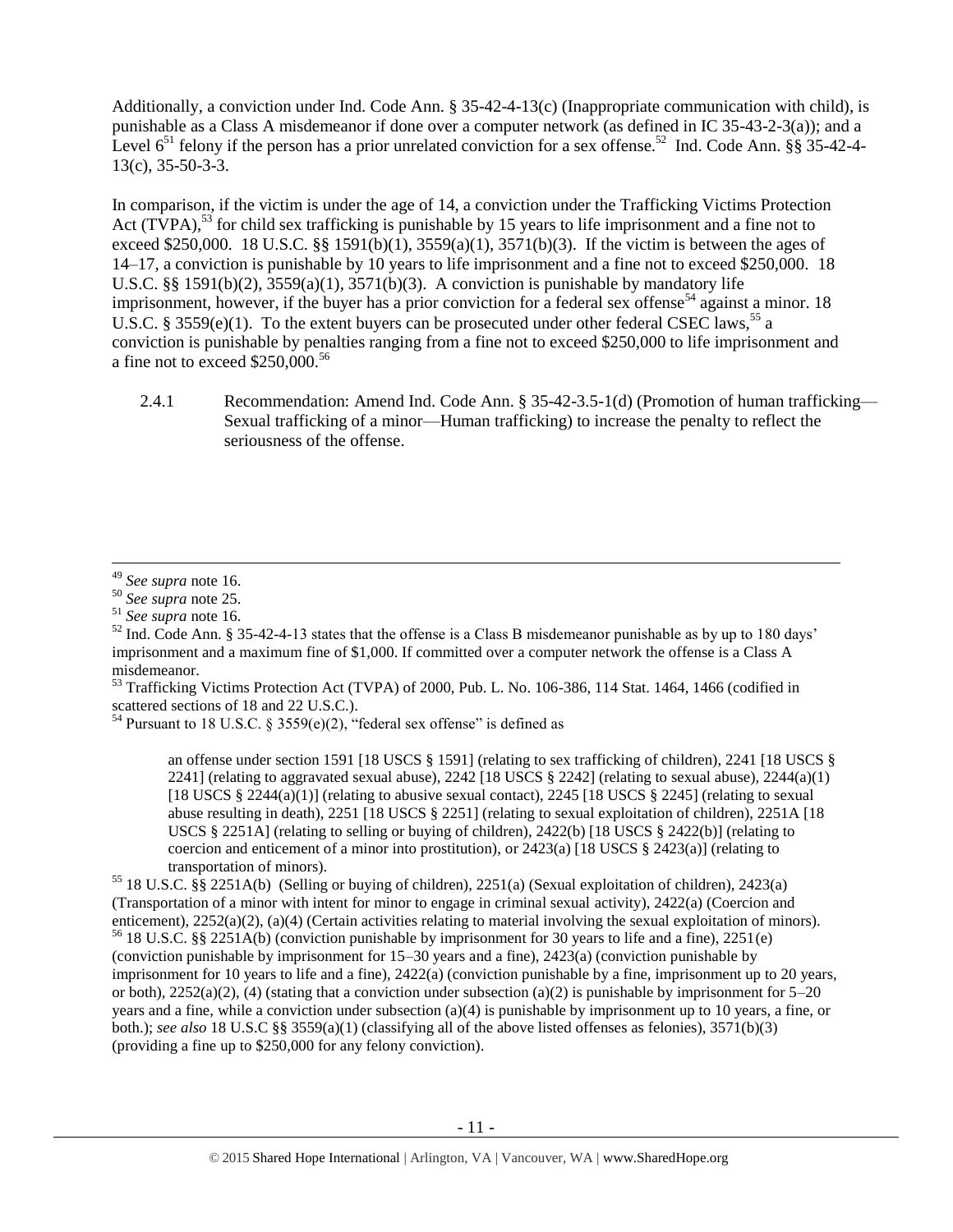*2.5 Using the Internet or electronic communications to lure, entice, or purchase, or attempt to lure, entice, or purchase commercial sex acts with a minor is a separate crime or results in an enhanced penalty for buyers.*

No Indiana law independently makes it a crime to use the Internet to lure, entice, recruit, or purchase commercial sex acts with a minor. However, several laws include penalty enhancements for the buyers using the Internet to commit an offense.

Under Ind. Code Ann. § 35-42-4-13(c) (Inappropriate communication with child), the penalty is raised from a Class B misdemeanor, which carries a sentence of no more than 180 days' imprisonment and a possible fine up to \$1,000, to a Class A misdemeanor, which carries a sentence of no more than 1 year imprisonment and a possible fine up to \$5,000, if "the person commits the offense by using a computer network (as defined in IC  $35-43-2-3(a)$ .  $^{557}$ 

Similarly, Ind. Code Ann. § 35-42-4-6 (Child solicitation), imposes a penalty enhancement for a buyer who uses a computer network to solicit a minor or "individual believed to be a child at least fourteen (14) but less than sixteen (16) years of age to engage in sexual intercourse," making the crime a Level 5<sup>58</sup> felony. A buyer who did not use a computer network to solicit the child would only be guilty of a Level  $6^{59}$  felony. Ind. Code Ann. § 35-42-4-6(b).

*2.6 No age mistake defense is permitted for a buyer of commercial sex acts with any minor under 18.*

Ind. Code Ann. § 35-42-3.5-1 (Promotion of human trafficking—Sexual trafficking of a minor—Human trafficking) is silent on the availability of a mistake of age defense for a person prosecuted under these statutes for sex trafficking a minor under 18. A mistake of age defense is not expressly provided for in Ind. Code Ann. § 35-42-4-6(a) or (b) (Child solicitation) or § 35-42-4-13(c) (Inappropriate communication with child), as these provisions apply where the buyer *believes* the victim to be under the relevant age.

Some sexual offense laws, however, do expressly provide buyers with the defense of mistake of age. For some violations of Ind. Code Ann. § 35-42-4-9(a) and (b) (Sexual misconduct with a minor) and § 35-42-4-3(a) and (b) (Child molesting), buyers who "reasonably believed" that the child was at least 16 years old at the time of the offense may assert the defense of mistake of age. Ind. Code Ann. §§ 35-42-4-9(c), 35-42-4-3(c).

In any case, Ind. Code Ann. § 35-41-3-7 (Mistake of fact) states, "It is a defense that the person who engaged in the prohibited conduct was reasonably mistaken about a matter of fact, if the mistake negates the culpability required for commission of the offense."

- 2.6.1 Recommendation: Enact a law expressly prohibiting the defense of mistake of age in any prosecution for purchasing commercial sex acts with a minor.
- *2.7 Base penalties for buying sex acts with a minor under 18 are sufficiently high and not reduced for older minors.*

 $\overline{\phantom{a}}$ 

<sup>57</sup> *See supra* note [19.](#page-4-1)

<sup>58</sup> *See supra* note [5.](#page-1-0)

<sup>59</sup> *See supra* note [16.](#page-4-0)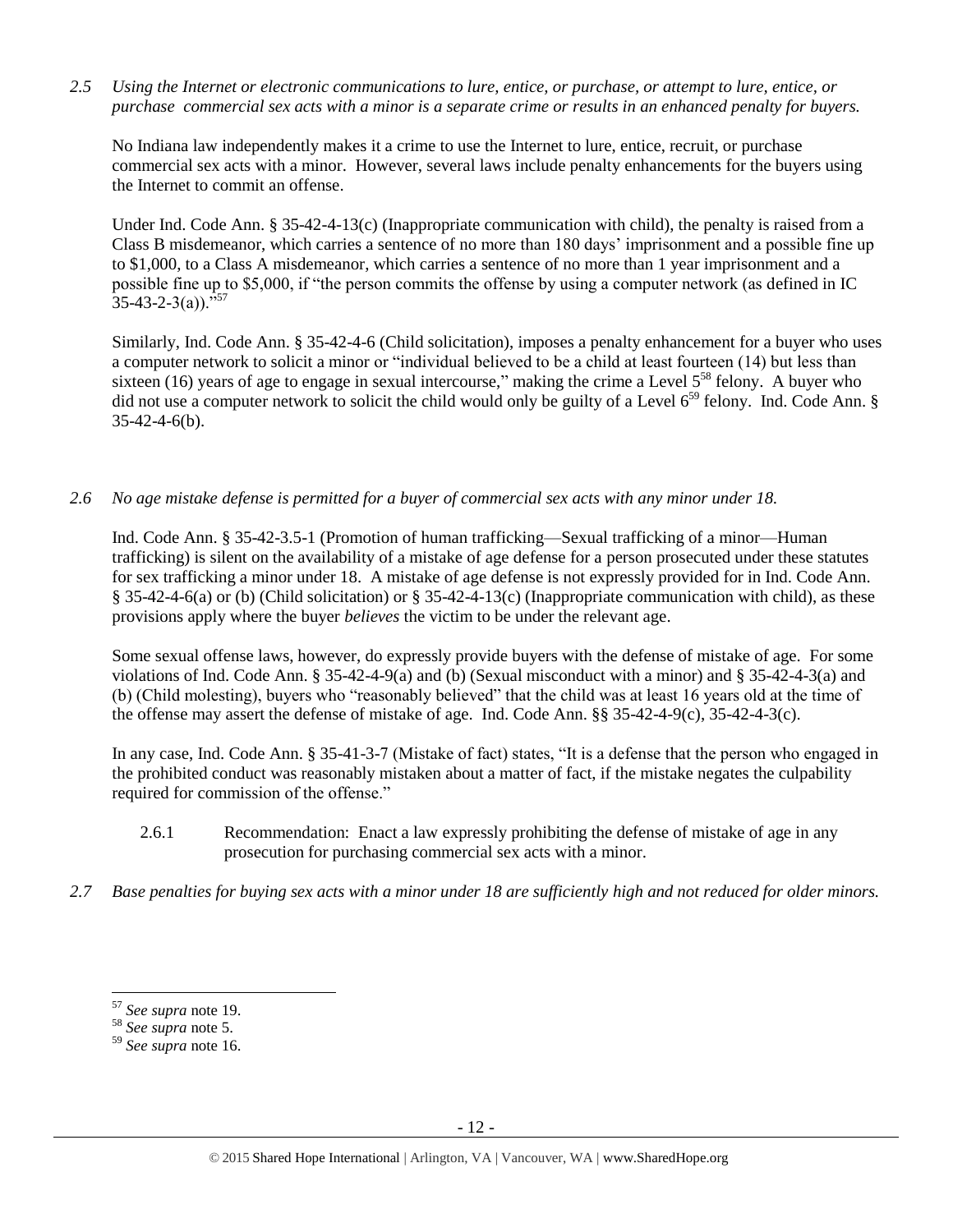Ind. Code Ann. § 35-42-3.5-1(d) (Promotion of human trafficking—Sexual trafficking of a minor—Human trafficking) does not distinguish between purchasing sex with a minor and purchasing sex with an adult. A buyer convicted of this offense faces a Level  $5^{60}$  felony. Ind. Code Ann. § 35-42-3.5-1(d).

None of Indiana's CSEC laws make it a crime to purchase commercial sex acts with a minor.<sup>61</sup> Therefore, buyers who purchase sex with minors over the age of 16 would be prosecuted under Ind. Code Ann. § 35-45-4-3 (Patronizing a prostitute). A conviction under Ind. Code Ann. § 35-42-4-6 is punishable as a Level  $5^{62}$  felony, whereas a conviction under Ind. Code Ann. § 35-45-4-3 is punishable as a Class A misdemeanor by a sentence no greater than 1 year imprisonment and a possible fine up to \$5,000. Ind. Code Ann. §§ 35-42-4-6(b)-(c), 35- 45-4-3, 35-50-2-6(c), 35-50-3-2.

2.7.1 Recommendation: Amend Ind. Code Ann. § 35-42-3.5-1(d) (Promotion of human trafficking— Sexual trafficking of a minor—Human trafficking) to providesubstantial penalties for all offenses involving a minor under 18.

# *2.8 Financial penalties for buyers of commercial sex acts with minors are sufficiently high to make it difficult for buyers to hide the crime.*

Buyers of sex with minors convicted of Level 1, 3, 5, or 6, felonies (i.e. human trafficking, third violations of patronizing a prostitute, child solicitation, sexual misconduct with a minor, child molesting, vicarious sexual gratification, and child exploitation) may be ordered to pay a possible fine not exceeding \$10,000. Ind. Code Ann. §§ 35-50-2-4 to -7. Those convicted of Class A misdemeanors (patronizing a prostitute for a first or second time and inappropriate communication with a child using a computer network) can be ordered to pay a possible fine up to \$5,000, while those convicted of Class B misdemeanors (inappropriate communication with a child without use of a computer network) can be required to pay a possible fine up to \$1,000. Ind. Code Ann. §§ 35-50-3-2, 35-50-3-3.

A court shall order a buyer convicted of violating Indiana's human trafficking law to make restitution to the victim Ind. Code Ann. § 35-42-3.5-2 (Restitution to victim) states, "In addition to any sentence or fine imposed for a conviction of an offense under Section 1 [IC 35-42-3.5-1 (Promotion of human trafficking—Sexual trafficking of a minor—Human trafficking)] of this chapter, the court shall order the person convicted to make restitution to the victim of the crime under IC 35-50-5-3." Ind. Code Ann. § 35-50-5-3(k) states,

The court shall order a person convicted of an offense under IC 35-42-3.5 to make restitution to the victim of the crime in an amount equal to the greater of the following:

(1) The gross income or value to the person of the victim's labor or services.

(2) The value of the victim's labor as guaranteed under the minimum wage and overtime provisions of:

(A) the federal Fair Labor Standards Act of 1938, as amended (29 U.S.C. 201-209); or

(B) IC 22-2-2 (Minimum Wage); whichever is greater.

Restitution may be ordered, at the discretion of the court, for violations of CSEC and sexual offense laws under Ind. Code Ann. § 35-50-5-3(a) (Restitution orders), which permits the court to order a defendant convicted of a felony or misdemeanor to make restitution to the victim. In determining the amount of restitution a defendant must pay, pursuant to Ind. Code Ann. § 35-50-5-3(a), the court will consider the following:

 $\overline{\phantom{a}}$ 

<sup>60</sup> *See supra* note [5.](#page-1-0)

<sup>61</sup> *See supra* Section 2.2.

<sup>62</sup> *See supra* note [5.](#page-1-0)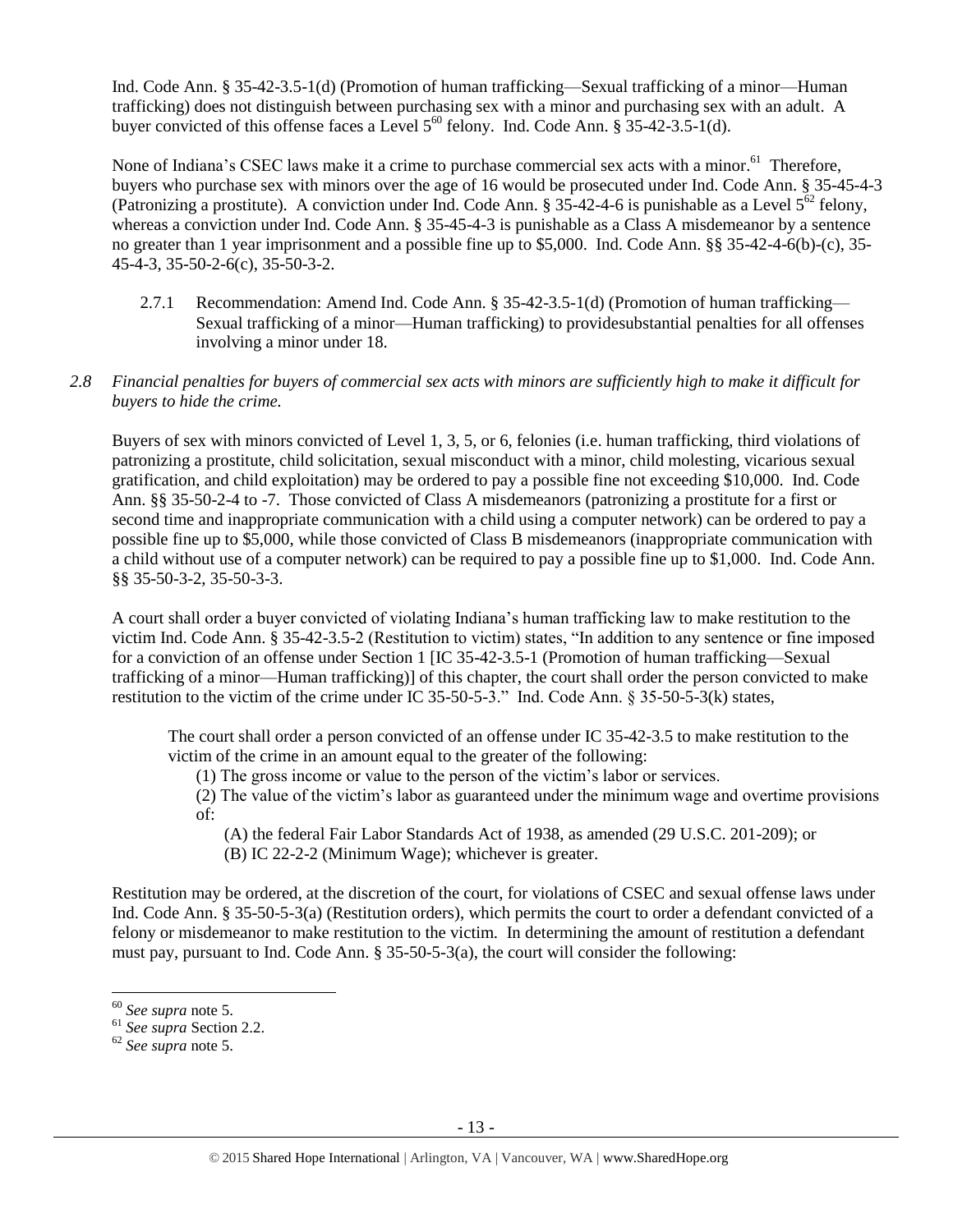(1) property damages of the victim incurred as a result of the crime, based on the actual cost of repair (or replacement if repair is inappropriate);

(2) medical and hospital costs incurred by the victim (before the date of sentencing) as a result of the crime;

(3) the cost of medical laboratory tests to determine if the crime has caused the victim to contract a disease or other medical condition;

<span id="page-13-2"></span>(4) earnings lost by the victim (before the date of sentencing) as a result of the crime including earnings lost while the victim was hospitalized or participating in the investigation or trial of the crime; and (5) funeral, burial, or cremation costs incurred by the family or estate of a homicide victim as a result of the crime.

Buyers are also subject to some limited seizure provisions, which are civil and discretionary in nature. Vehicles used by buyers to "(A) commit, attempt to commit, or conspire to commit; (B) facilitate the commission of; or (C) escape from the commission of . . . child molesting (IC 35-42-4-3), or child exploitation (IC 35-42-4-4) [including possession of child pornography]" may be seized pursuant to Ind. Code Ann.  $\S 34-24-1-1(a)(4)$ (Property which may be seized). Ind. Code Ann.  $\S 34-24-1-1(18)^{63}$  also provides for forfeiture of "[r]eal or personal property, including a vehicle, that is used by a person to: (A) commit, attempt to commit, or conspire to commit; (B) facilitate the commission of; or (C) escape from the commission of; a violation of IC 35-42-3.5- 1 (human trafficking) or IC 35-45-4-4 (promoting prostitution)." Pursuant to Ind. Code Ann. §34-24-1-9, "The money received under this subsection must be used solely for the benefit of any agency directly participating in the seizure or forfeiture for purposes consistent with federal laws and regulations." Seizure of forfeitable property is governed by Ind. Code Ann. § 34-24-1-9.

Buyers may also face forfeiture under nuisance laws.<sup>64</sup> Ind. Code Ann. § 32-30-7-1<sup>65</sup> ("Indecent nuisance" defined) provides,

As used in this chapter, "indecent nuisance" means a:

<span id="page-13-0"></span>(1) place in or upon which prostitution (as described in IC 35-45-4);

<span id="page-13-1"></span>. . . .

 $\overline{a}$ 

(4) public place in or upon which human trafficking (as described in IC 35-42-3.5-1); is conducted, permitted, continued, or exists, and the personal property and contents used in conducting and maintaining the place for such a purpose.

Ind. Code Ann. § 32-30-7-24.5 66 (Distribution of money) provides,

 $(B)$  are used in conducting the indecent nuisance ....

 $63$  The text of Ind. Code Ann. § 34-24-1-1 included here and elsewhere in this report includes amendments made by the passage of S.E.A. No. 532 during the first regular session of 119th Indiana General Assembly (2015) (effective July 1, 2015).

<sup>64</sup> Ind. Code Ann. § 32-30-7-1 ("Indecent nuisance" defined) provides in part,

<sup>(</sup>a) If the existence of an indecent nuisance is admitted or established as provided in section 21 of this chapter, the court shall enter an order of abatement as a part of the judgment in the case. The order of abatement must:

<sup>(1)</sup> direct the removal of all personal property and contents that:

<sup>(</sup>A) are located at the place described in the complaint;

<sup>&</sup>lt;sup>65</sup> The text of Ind. Code Ann. § 32-30-7-1 included here and elsewhere in this report includes amendments made by the passage of S.E.A. No. 532 during the first regular session of 119th Indiana General Assembly (2015) (effective July 1, 2015).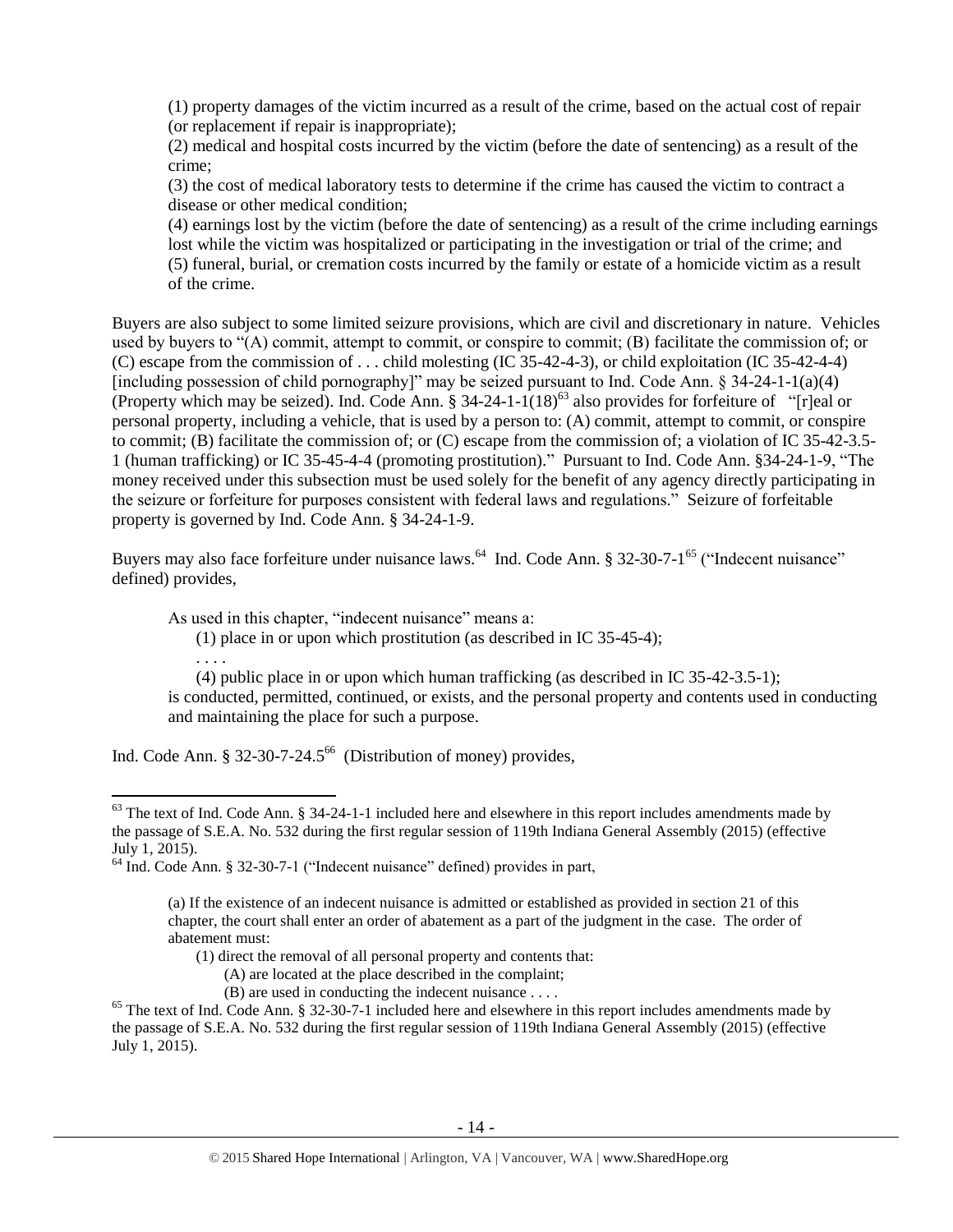Money collected under this chapter concerning a public place in or upon which human trafficking (as described in IC 35-42-3.5-1) is conducted, permitted, continued, or exists, and the personal property and contents used in conducting and maintaining the place for such a purpose shall be distributed as follows:

(1) Eighty percent (80%) of the money collected shall be deposited in the human trafficking prevention and victim assistance fund established by IC 5-2-6-25, to be used for the purposes of the fund.

(2) Twenty percent (20%) of the money collected shall be transferred to the county auditor for deposit in the county general fund. Money deposited in the county general fund under this subdivision may only be appropriated to the prosecuting attorney to defray expenses incurred in the:

(A) collection of the funds; and

(B) investigation or prosecution of human trafficking.

*2.9 Buying and possessing child pornography carries penalties as high as similar federal offenses.*

Although purchasing child pornography is not individually criminalized, possession of child pornography is unlawful under Ind. Code Ann. § 35-42-4-4(c) (Child exploitation). The provision states that it is illegal for a person to knowingly or intentionally possess pornography<sup>67</sup> "that depicts or describes sexual conduct by a child who the person knows is less than sixteen (16) years of age or who appears to be less than sixteen (16) years of age, and that lacks serious literary, artistic, political, or scientific value." This violation is a Level  $6^{68}$  felony. Ind. Code Ann. § 35-42-4-4(c).

In comparison, a federal conviction for possession of child pornography $^{69}$  is generally punishable by imprisonment for 5–20 years and a fine not to exceed  $$250,000$ .<sup>70</sup> Subsequent convictions, however, are punishable by imprisonment up to 40 years and a fine not to exceed  $$250,000$ .<sup>71</sup>

 $\overline{a}$ 

 $66$  The text of Ind. Code Ann. § 32-30-7-24.5 included here and elsewhere in this report includes amendments made by the passage of S.E.A. No. 532 during the first regular session of 119th Indiana General Assembly (2015) (effective July 1, 2015).<br> $^{67}$  Jud. Code App. 8.35

Ind. Code Ann. § 35-42-4-4(c) (Child exploitation) defines "child pornography" as "(1) a picture; (2) a drawing; (3) a photograph; (4) a negative image; (5) undeveloped film; (6) a motion picture; (7) a videotape; (8) a digitized image; or  $(9)$  any pictorial representation . . . ."

<sup>68</sup> *See supra* note [16.](#page-4-0)

 $69$  18 U.S.C. §§ 2252(a)(2), (a)(4) (Certain activities relating to material involving the sexual exploitation of minors),  $2252A(a)(2)$ –(3) (Certain activities relating to material constituting or containing child pornography), 1466A(a), (b) (Obscene visual representations of the sexual abuse of children).

 $\frac{70}{18}$  18 U.S.C. §§ 2252(b) (stating that a conviction under subsection (a)(2) is punishable by imprisonment for 5–20 years and a fine, while a conviction under subsection (a)(4) is punishable by imprisonment up to 10 years, a fine, or both),  $2252A(b)(1)$  (a conviction is punishable by imprisonment for 5–20 years and a fine),  $1466A(a)$ , (b) (stating that a conviction under subsection (a) is "subject to the penalties provided in section  $2252A(b)(1)$ ," imprisonment for 5–20 years and a fine, while a conviction under subsection (b) is "subject to the penalties provided in section 2252A(b)(2)," imprisonment up to 10 years, a fine, or both); *see also* 18 U.S.C §§ 3559(a)(1) (classifying all of the above listed offenses as felonies), 3571(b)(3) (providing a fine up to \$250,000 for any felony conviction).

<sup>&</sup>lt;sup>71</sup> 18 U.S.C. §§ 2252(b) (stating if a person has a prior conviction under subsection (a)(2), or a list of other statutes, a conviction is punishable by a fine and imprisonment for 15–40 years, but if a person has a prior conviction under subsection (a)(4), or a list of other statutes, a conviction is punishable by a fine and imprisonment for  $10-20$  years),  $2252A(b)(1)$  (stating if a person has a prior conviction under subsection (a)(2), (a)(3), or a list of other statutes, a conviction is punishable by a fine and imprisonment for  $15-40$  years),  $1466A(a)$ , (b) (stating that the penalty scheme for section 2252A(b) applies); *see also* 18 U.S.C §§ 3559(a)(1) (classifying all of the above listed offenses as felonies), 3571(b)(3) (providing a fine up to \$250,000 for any felony conviction).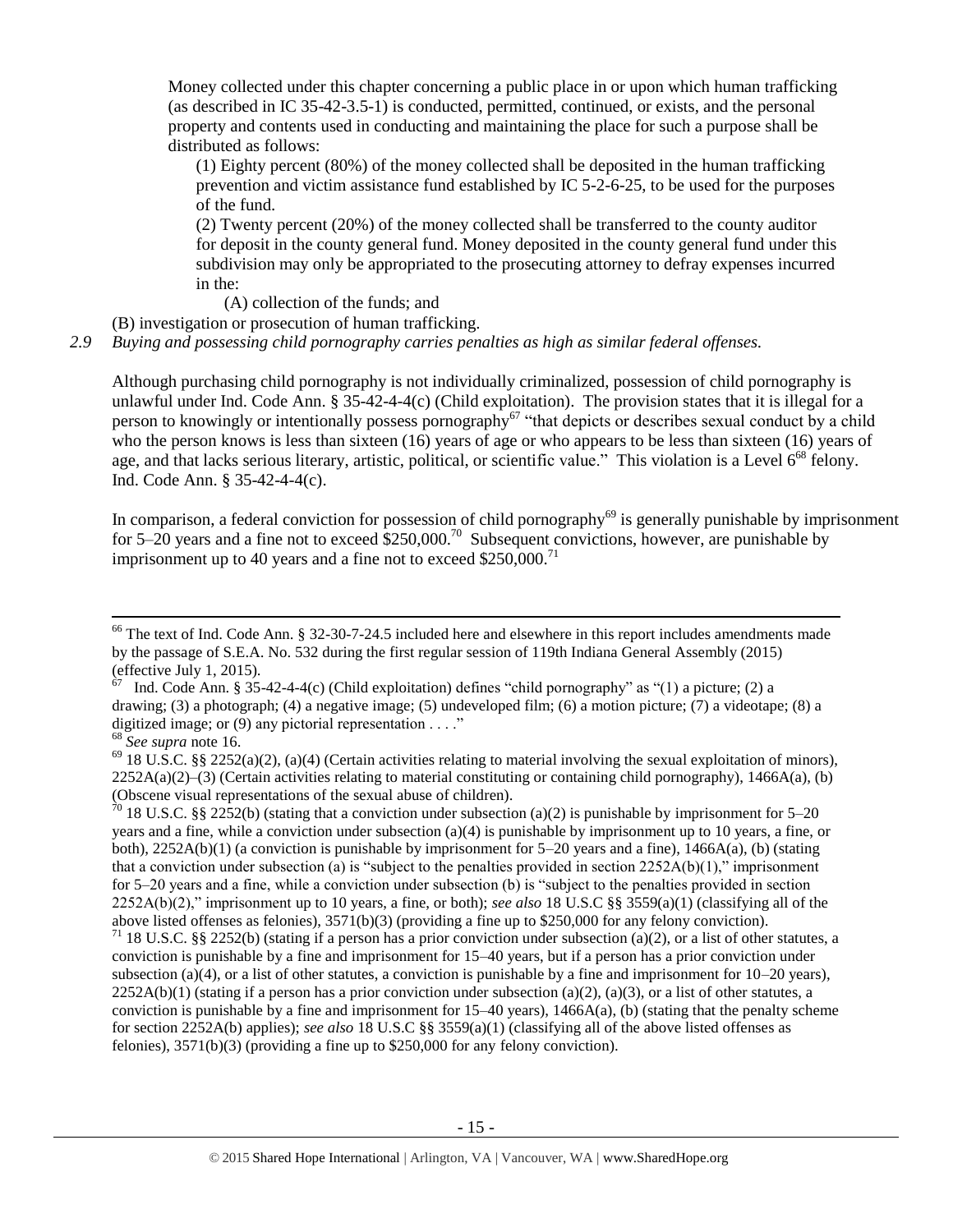2.9.1 Recommendation: Amend Ind. Code Ann. § 35-42-4-4 (Child exploitation) to increase penalties to reflect the seriousness of the offense.

#### *2.10 Convicted buyers of commercial sex acts with minors and child pornography are required to register as sex offenders.*

Pursuant to Ind. Code Ann. § 11-8-8-7(a) (Persons who must register), "A sex or violent offender who resides in Indiana," who is or intends to be employed for a certain time period in Indiana, or "who is enrolled or intends to be enrolled" as a student must register under the sex offender chapter. A "sex or violent offender" is defined to include, among others, persons convicted under Ind. Code Ann. § 35-42-4-3 (Child molesting), § 35-42-4-5 (Vicarious sexual gratification), § 35-42-4-6 (Child solicitation), § 35-42-4-9 (Sexual misconduct with a minor) as a Level 1, Level 2, Level 4, or Level 5 felony, except for under some circumstances where the person convicted is not more than 5 years older than the victim), § 35-44.1—3-10(c) (Sexual misconduct by a service provider with a detained child), § 35-42-4-4(c) (Possession of child pornography), 35-42-3.5-1(c) (Sexual trafficking of a minor), and  $\S 35-42-3.5-1(d)(3)$  (Human trafficking, where the victim is under 18). Ind. Code Ann. § 11-8-8-5(a)(3), (5), (6), (8), (13), (17), (20). A buyer convicted of these offenses will also be deemed a "sex offender" under Ind. Code Ann. §§ 11-8-8-4.5(a)(3), (5), (6), (8), (13), (17), (18).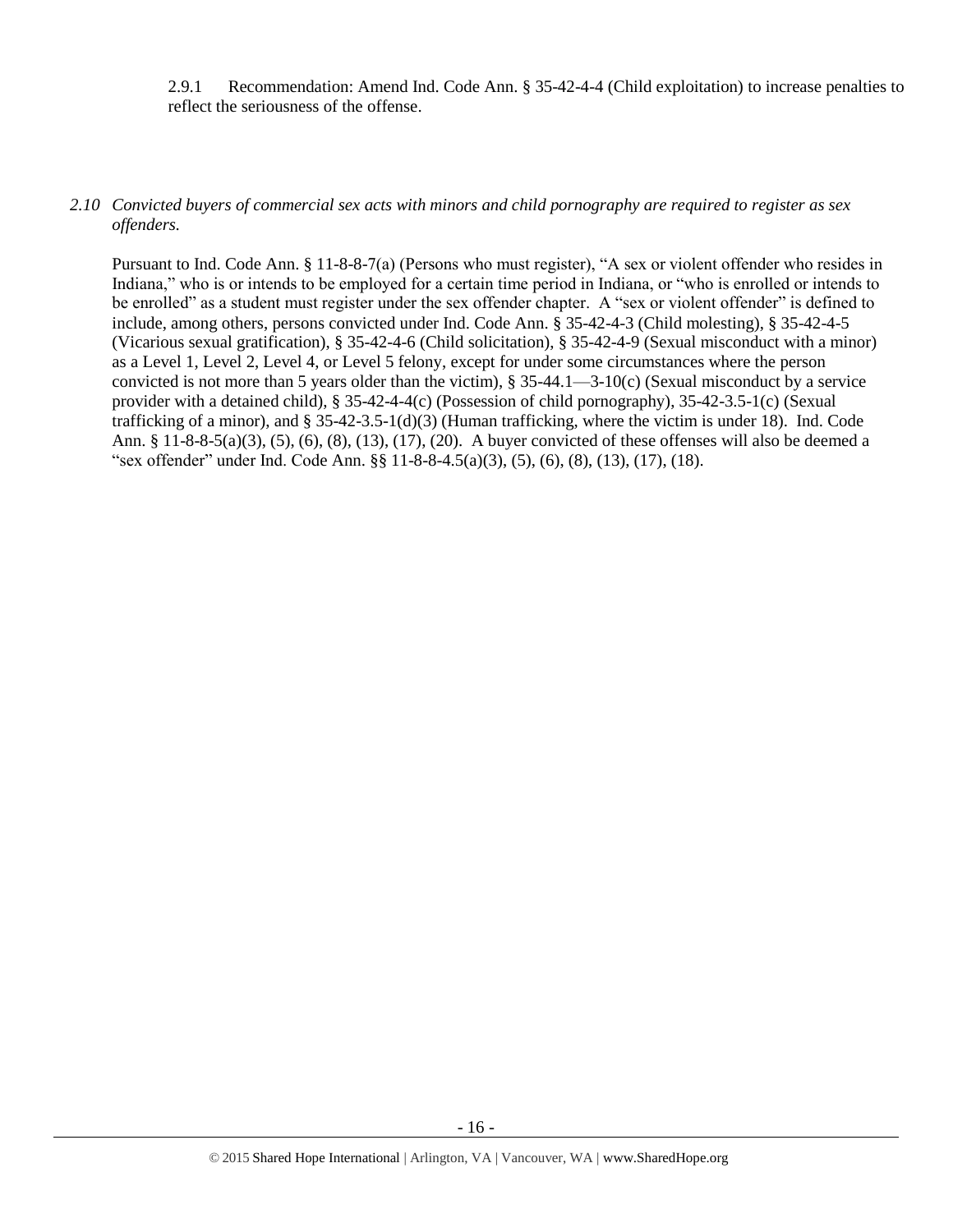#### **FRAMEWORK ISSUE 3: CRIMINAL PROVISIONS FOR TRAFFICKERS**

#### *Legal Components:*

- *3.1 Penalties for trafficking a child for sexual exploitation are as high as federal penalties.*
- *3.2 Creating and distributing child pornography carries penalties as high as those for sex trafficking of a minor and commercial sexual exploitation of a child, as well as similar federal offenses.*
- *3.3 Use of the Internet or electronic communications to lure, entice, recruit or purchase commercial sex acts with a minor is a separate crime or results in an enhanced penalty for traffickers.*
- *3.4 Financial penalties for traffickers are sufficiently high to expose the crime and reach assets for forfeiture and vehicles for impound.*
- *3.5 Sex offender registry laws include domestic minor sex trafficking as an offense for which the perpetrator must register.*
- *3.6 Laws relating to termination of parental rights for certain offenses include sex trafficking or commercial sexual exploitation of children (CSEC) offenses in order to remove the children of traffickers from their control and potential exploitation.*

*\_\_\_\_\_\_\_\_\_\_\_\_\_\_\_\_\_\_\_\_\_\_\_\_\_\_\_\_\_\_\_\_\_\_\_\_\_\_\_\_\_\_\_\_\_\_\_\_\_\_\_\_\_\_\_\_\_\_\_\_\_\_\_\_\_\_\_\_\_\_\_\_\_\_\_\_\_\_\_\_\_\_\_\_\_\_\_\_\_\_\_\_\_\_*

#### *Legal Analysis:*

*3.1 Penalties for trafficking a child for sexual exploitation are as high as federal penalties.* 

A trafficker can be prosecuted under Ind. Code Ann. § 35-42-3.5-1(a)(2)(B), (C) (Promotion of human trafficking—Sexual trafficking of a minor—Human trafficking) if one "by force, threat of force, or fraud, knowingly or intentionally recruits, harbors, or transports another person. . . to force the other person into . . . prostitution; or . . . participating in sexual conduct (as defined by IC 35-42-4-4 [Child exploitation])." Promotion of human trafficking is a Level  $4^{72}$  felony. Ind. Code Ann. §§ 35-42-3.5-1(a), 35-50-2-55. In addition, "[a] person who knowingly or intentionally pays, offers to pay, or agrees to pay money or other property for an individual who the person knows has been forced into . . . prostitution; commits human trafficking, a Level 5<sup>73</sup> felony." Ind. Code Ann. §§ 35-42-3.5-1(d), 35-50-2-6(a).

Ind. Code Ann. §§ 35-42-3.5-1(b), (c) are drafted to more specifically target domestic minor sex trafficking. If a trafficker is "at least eighteen (18) years of age" and "knowingly or intentionally sells or transfers custody of a child less than eighteen (18) years of age for the purpose of prostitution or participating in sexual conduct," the trafficker could be convicted of "sexual trafficking of a minor, a Level  $2^{74}$  felony." Ind. Code Ann. §§ 35-42-3.5-1(c), 35-50-2-4.5. Lastly, a trafficker could be convicted of promotion of human trafficking of a minor under § 35-42-3.5-1(b) for recruiting, harboring, or transporting a minor under 16 years of age "with the intent of:

- (A) engaging the child in: (i) forced labor; or (ii) involuntary servitude; or
- (B) inducing or causing the child to:
- (i) engage in prostitution; or

 $\overline{\phantom{a}}$ 

<sup>72</sup>*See supra* note [6.](#page-2-0)

<sup>73</sup> *See supra* note [5.](#page-1-0)

<sup>74</sup> *See supra* note [4.](#page-1-2)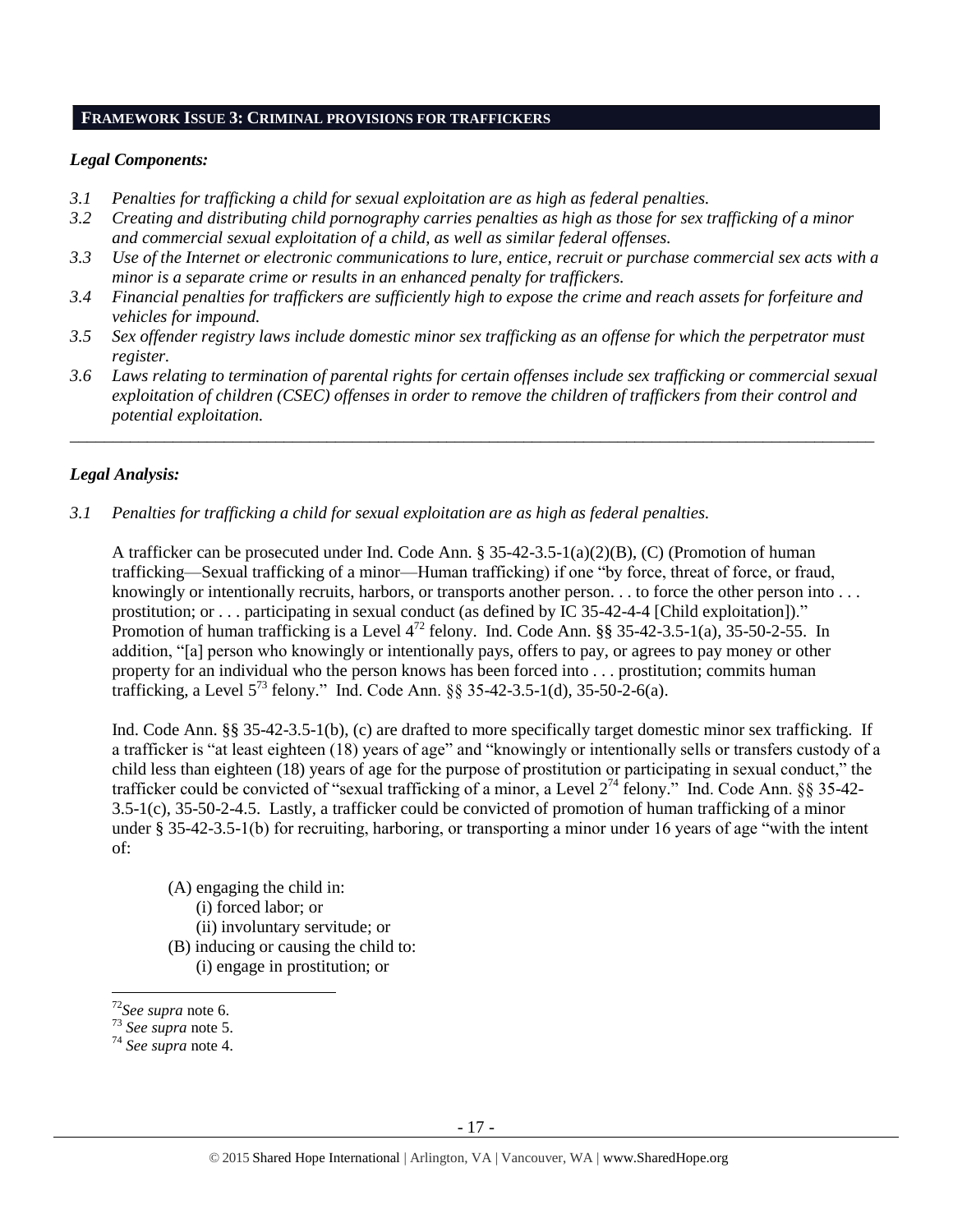(ii) engaging in a performance or incident that includes sexual conduct in violation of IC 35-42-4- 4(b) (child exploitation); or sixteen (16) years of age with the intent of inducing or causing the child to participate in sexual conduct (as defined by IC 35-42-4-4);

Promotion of human trafficking of a minor under § 35-42-3.5-1(b) is a Level  $3^{75}$  felony. Ind. Code Ann. §§ 35-42-3.5-1(b), 35-50-2-5.

Traffickers may also face prosecution under a number of other laws. A trafficker convicted under Ind. Code Ann. § 35-45-4-4 (Promoting prostitution) ordinarily faces punishment for a Level 5<sup>76</sup> felony. Ind. Code Ann. § 35-45-4-4. However, if the trafficker "entices or compels" a person under 18 "to become a prostitute," the trafficker will be guilty of a Level  $4^{77}$  felony. Ind. Code Ann. §§ 35-45-4-4, 35-50-2-5.

In addition, because Ind. Code Ann.  $\S 35-42-4-6(a)$  (Child solicitation) defines "solicit" broadly,<sup>78</sup> subsections (b) and (c) also could apply to traffickers. A trafficker 18 or older who solicits a child under 14, or a trafficker 21 or older who solicits a child between 14-15 years old, is guilty of a Level  $5^{79}$  felony. Ind. Code Ann. §§ 35-42-4-6(b)-(c), 35-50-2-6(c).

In addition, under Ind. Code Ann. § 35-45-15-5(a), a person commits money laundering if, "knowingly or intentionally," he does any of the following:

(1) acquires or maintains an interest in, receives, conceals, possesses, transfers, or transports the proceeds of criminal activity;

(2) conducts, supervises, or facilitates a transaction involving the proceeds of criminal activity; or (3) invests, expends, receives, or offers to invest, expend, or receive, the proceeds of criminal activity or funds that are the proceeds of criminal activity, and the person knows that the proceeds or funds are the result of criminal activity;

. . . .

"Criminal activity" is defined as including "any offense . . . classified as a felony under Indiana or United States law," while "proceeds" is defined as "funds acquired or derived directly or indirectly from, produced through, or realized through an act." Ind. Code Ann. §§ 35-45-15-1, 35-45-15-4. Based on those definitions, a trafficker who receives money from domestic minor human sex trafficking could be convicted of money laundering, generally a Level  $6^{80}$  felony. Ind. Code Ann. §§ 35-45-15-5(a), 35-50-2-7(a). The offense is also subject to penalty enhancements, including where the proceeds are at least \$50,000, which increases the offense to a Level  $5^{81}$  felony. Ind. Code Ann. §§ 35-45-15-5(a), 35-50-2-6(c).

In comparison, if the victim is under the age of 14, a conviction under the Trafficking Victims Protection Act  $(TVPA)^{82}$  for child sex trafficking is punishable by 15 years to life imprisonment and a fine not to exceed \$250,000. 18 U.S.C. §§ 1591(b)(1), 3559(a)(1), 3571(b)(3). If the victim is between the ages of 14–17 a conviction is punishable by 10 years to life imprisonment and a fine not to exceed \$250,000. 18 U.S.C.

 $\overline{a}$ 

<sup>75</sup> *See supra* note [2.](#page-1-1)

<sup>76</sup> *See supra* note [5](#page-1-0)

<sup>77</sup> *See supra* note [6.](#page-2-0)

<sup>78</sup> *See supra* note [10.](#page-3-0)

<sup>79</sup> *See supra* note [5.](#page-1-0)

<sup>80</sup> *See supra* note [16.](#page-4-0)

<sup>81</sup> *See supra* note [5.](#page-1-0)

<sup>82</sup> *See supra* note [53.](#page-10-0)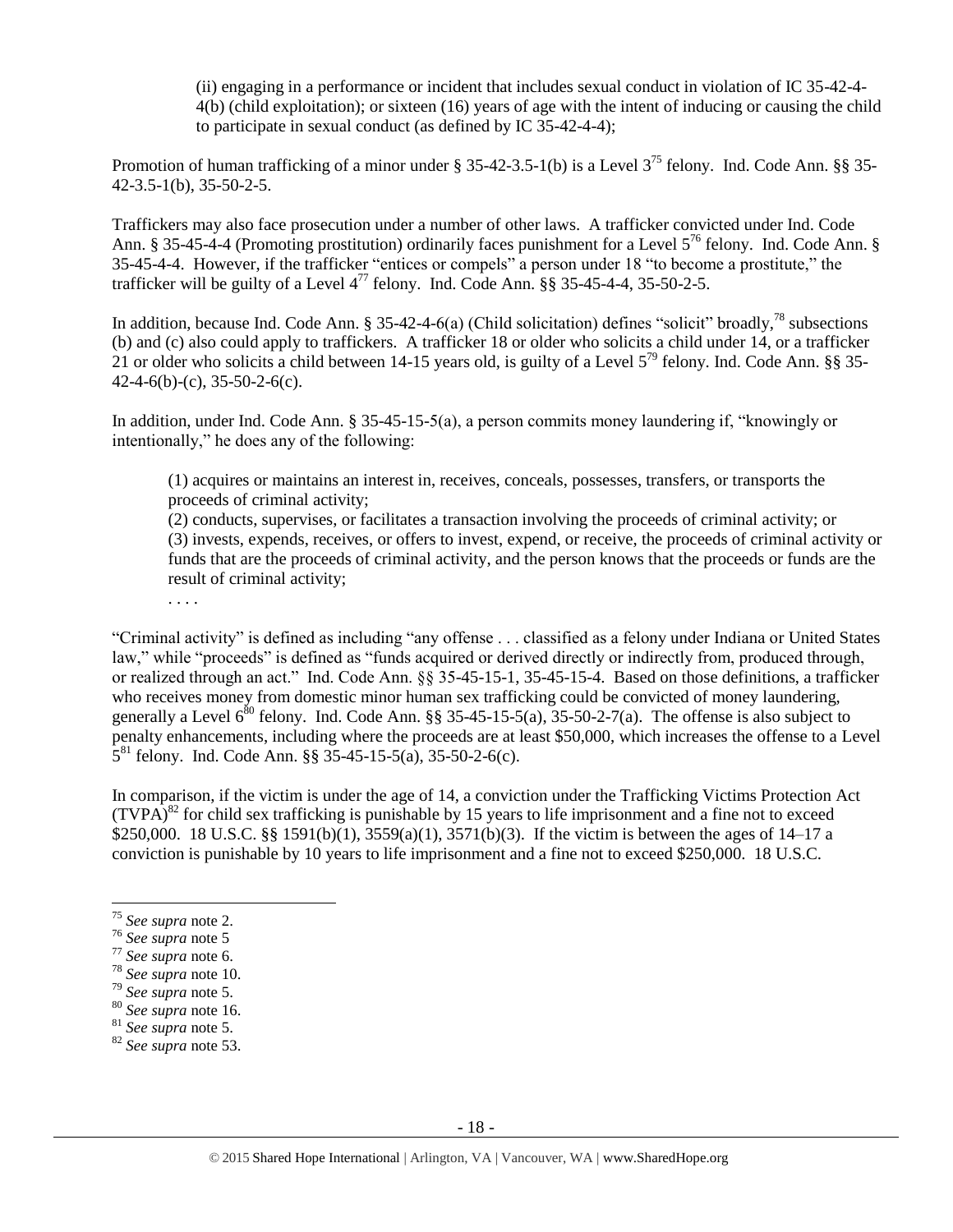§§ 1591(b)(2), 3559(a)(1), 3571(b)(3). A conviction is punishable by mandatory life imprisonment however, if the trafficker has a prior conviction for a federal sex offense  $83$  against a minor.

# *3.2 Creating and distributing child pornography carries penalties as high as similar federal offenses.*

Traffickers who create or distribute child pornography in violation of Ind. Code Ann. § 35-42-4-4(b) (Child exploitation) can be subject to a Level  $5^{84}$  felony. Ind. Code Ann. §§ 35-42-4-4(b), 35-50-2-6(c).

<span id="page-18-0"></span>Also, Ind. Code Ann. § 35-49-3-2 (Obscene performance) states, "A person who knowingly or intentionally engages in, participates in, manages, produces, sponsors, presents, exhibits, photographs, films, or videotapes any obscene performance<sup>85</sup> commits a Class A misdemeanor. However, the offense is a Level  $6^{86}$  felony if the obscene performance depicts or describes sexual conduct involving any person who is or appears to be under sixteen (18) years of age."

In comparison, if the victim is under the age of 14, a conviction under the TVPA for child sex trafficking is punishable by 15 years to life imprisonment and a fine not to exceed \$250,000. 18 U.S.C. §§ 1591(b)(1), 3559(a)(1), 3571(b)(3). If the victim is between the ages of  $14-17$  a conviction is punishable by 10 years to life imprisonment and a fine not to exceed \$250,000. 18 U.S.C. §§ 1591(b)(2), 3559(a)(1), 3571(b)(3). A conviction is punishable by mandatory life imprisonment however, if the trafficker has a prior conviction for a federal sex offense<sup>87</sup> against a minor. Additionally, a federal conviction for distribution of child pornography<sup>88</sup> is generally punishable by imprisonment for  $5-20$  years and a fine not to exceed 250,000.<sup>89</sup> Subsequent convictions, however, are punishable by imprisonment up to 40 years and a fine not to exceed  $$250,000.<sup>90</sup>$ 

A matter or performance is obscene for purposes of this article if:

- (1) The average person, applying contemporary community standards, finds that the dominant theme of the matter or performance, taken as a whole, appeals to the prurient interest in sex;
- (2) The matter or performance depicts or describes, in a patently offensive way, sexual conduct; and
- (3) The matter or performance, taken as a whole, lacks serious literary, artistic, political, or scientific value.

<sup>86</sup> *See supra* note [16.](#page-4-0)

<sup>87</sup> *See supra* note [54.](#page-10-1) 

<sup>88</sup> 18 U.S.C. §§ 2252(a)(1), (a)(2), (a)(3) (Certain activities relating to material involving the sexual exploitation of minors),  $2252A(a)(2)$ –(3) (Certain activities relating to material constituting or containing child pornography), 1466A(a) (Obscene visual representations of the sexual abuse of children).

<sup>89</sup> 18 U.S.C. §§ 2252(b) (stating that a conviction under subsection (a)(1), (a)(2) or (a)(3) is punishable by imprisonment for  $5-20$  years and a fine),  $2252A(b)(1)$  (a conviction is punishable by imprisonment for  $5-20$  years and a fine), 1466A(a), (b) (stating that a conviction under subsection (a) is "subject to the penalties provided in section 2252A(b)(1)," imprisonment for 5–20 years and a fine, while a conviction under subsection (b) is "subject to the penalties provided in section 2252A(b)(2)," imprisonment up to 10 years, a fine, or both); *see also* 18 U.S.C §§  $3559(a)(1)$  (classifying all of the above listed offenses as felonies),  $3571(b)(3)$  (providing a fine up to \$250,000 for any felony conviction).

<sup>90</sup> 18 U.S.C. §§ 2252(b) (stating if a person has a prior conviction under subsection (a)(1), (a)(2), or (a)(3) or a list of other statutes, a conviction is punishable by a fine and imprisonment for 15–40 years), 2252A(b)(1) (stating if a person has a prior conviction under subsection (a)(2), (a)(3), or a list of other statutes, a conviction is punishable by a fine and imprisonment for  $15-40$  years),  $1466A(a)$ , (b) (stating that the penalty scheme for section  $2252A(b)$ 

 $\overline{\phantom{a}}$ <sup>83</sup> *See supra* note [54.](#page-10-1) 

<sup>84</sup> *See supra* note [5.](#page-1-0)

<sup>&</sup>lt;sup>85</sup> "Performance' means any play, motion picture, dance, or other exhibition or presentation, whether pictured, animated, or live, performed before an audience of one (1) or more persons." Ind. Code Ann. § 35-49-1-7. Additionally, pursuant to Ind. Code Ann. § 35-49-2-1 (Obscene matter or performance),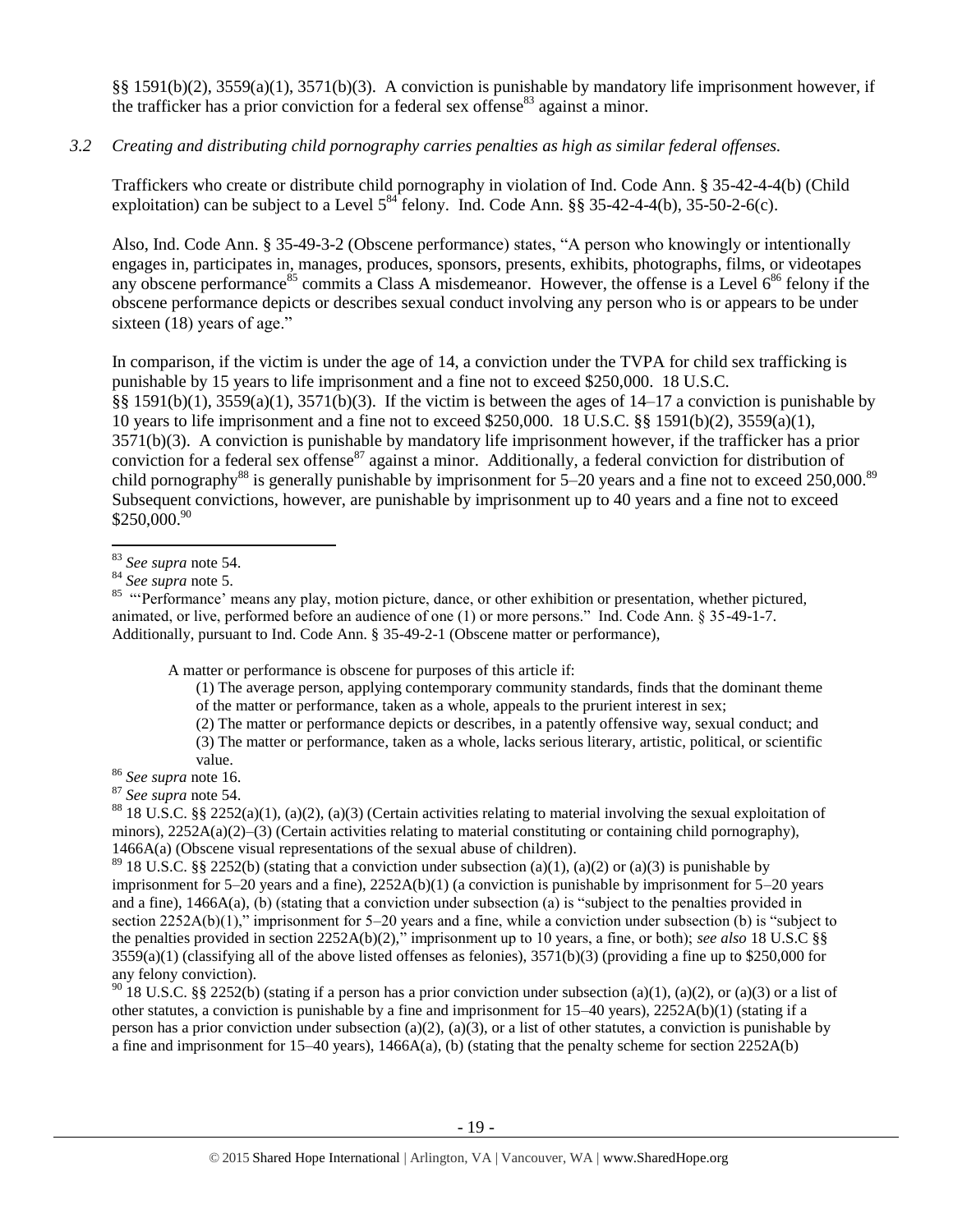*3.3 Using the Internet or electronic communications to lure, entice, recruit, or sell commercial sex acts with a minor is a separate crime or results in an enhanced penalty for traffickers.*

No Indiana law independently criminalizes the use of the Internet to lure, entice, recruit, or purchase commercial sex acts with a minor, however, two laws include penalty enhancements when the Internet is used to commit the offense.

Ind. Code Ann. § 35-42-4-6 (Child solicitation), imposes a penalty enhancement for a trafficker who uses a computer network $91$  to solicit a minor or individual that is believed to be a child under 16 to engage in sexual intercourse, making the crime a Level  $5^{92}$  felony. Ind. Code Ann. §§ 35-42-4-9(b), (c), 35-50-2-6(a). A trafficker who did not use a computer network to solicit the child would only be guilty of a Level  $6^{93}$  felony. Ind. Code Ann. §§ 35-42-4-9(b), (c), 35-50-2-7(b).

Ind. Code Ann. § 35-42-4-13 (c) (Inappropriate communication with child) imposes a penalty enhancement where a defendant uses a computer network. The use of a computer network enhances the crime from a Class B misdemeanor to a Class A misdemeanor, punishable by imprisonment up to 1 year and a possible fine not to exceed \$5,000. Ind. Code Ann. §§ 35-42-4-13(c), 35-50-3-2.

#### *3.4 Financial penalties for traffickers, including asset forfeiture, are sufficiently high.*

Traffickers convicted of crimes related to domestic minor sex trafficking under Indiana law may be ordered to pay fines, make restitution to the victim, and forfeit proceeds of the crime or property used in connection with the crime. Traffickers convicted under Ind. Code Ann. § 35-42-3.5-1 (Promotion of human trafficking—Sexual trafficking of a minor—Human trafficking), § 35-45-4-4 (Promoting prostitution), § 35-52-4-6 (Child solicitation), § 35-42-4-4(b) (Child exploitation), or § 35-45-15-5 (Money laundering), all felonies, can be ordered to pay a possible fine up to \$10,000. Ind. Code Ann. §§ 35-50-2-4 to -7. Additionally, under Ind. Code Ann. § 35-50-5-2 (Fines as alternative penalty for felony or misdemeanor), "In the alternative to the provisions concerning fines in this article, a person may be fined a sum equal to twice his pecuniary gain, or twice the pecuniary loss sustained by victims of the offense he committed."

A court shall order a trafficker convicted of violating Indiana's human trafficking law to make restitution to the victim of the crime. Ind. Code Ann. § 35-42-3.5-2 (Restitution to victim) states, "In addition to any sentence or fine imposed for a conviction of an offense under section 1 [IC 35-42-3.5-1 (Promotion of human trafficking— Sexual trafficking of a minor—Human trafficking)] of this chapter, the court shall order the person convicted to make restitution to the victim of the crime under IC 35-50-5-3." Ind. Code Ann. § 35-50-5-3(k) states,

The court shall order a person convicted of an offense under IC 35-42-3.5 to make restitution to the victim of the crime in an amount equal to the greater of the following:

(1) The gross income or value to the person of the victim's labor or services.

(2) The value of the victim's labor as guaranteed under the minimum wage and overtime provisions of:

 $\overline{a}$ 

applies); *see also* 18 U.S.C §§ 3559(a)(1) (classifying all of the above listed offenses as felonies), 3571(b)(3) (providing a fine up to  $$250,000$  for any felony conviction).

See supra Section 2.4.

<sup>92</sup> *See supra* note [5.](#page-1-0)

<sup>93</sup> *See supra* note [16.](#page-4-0)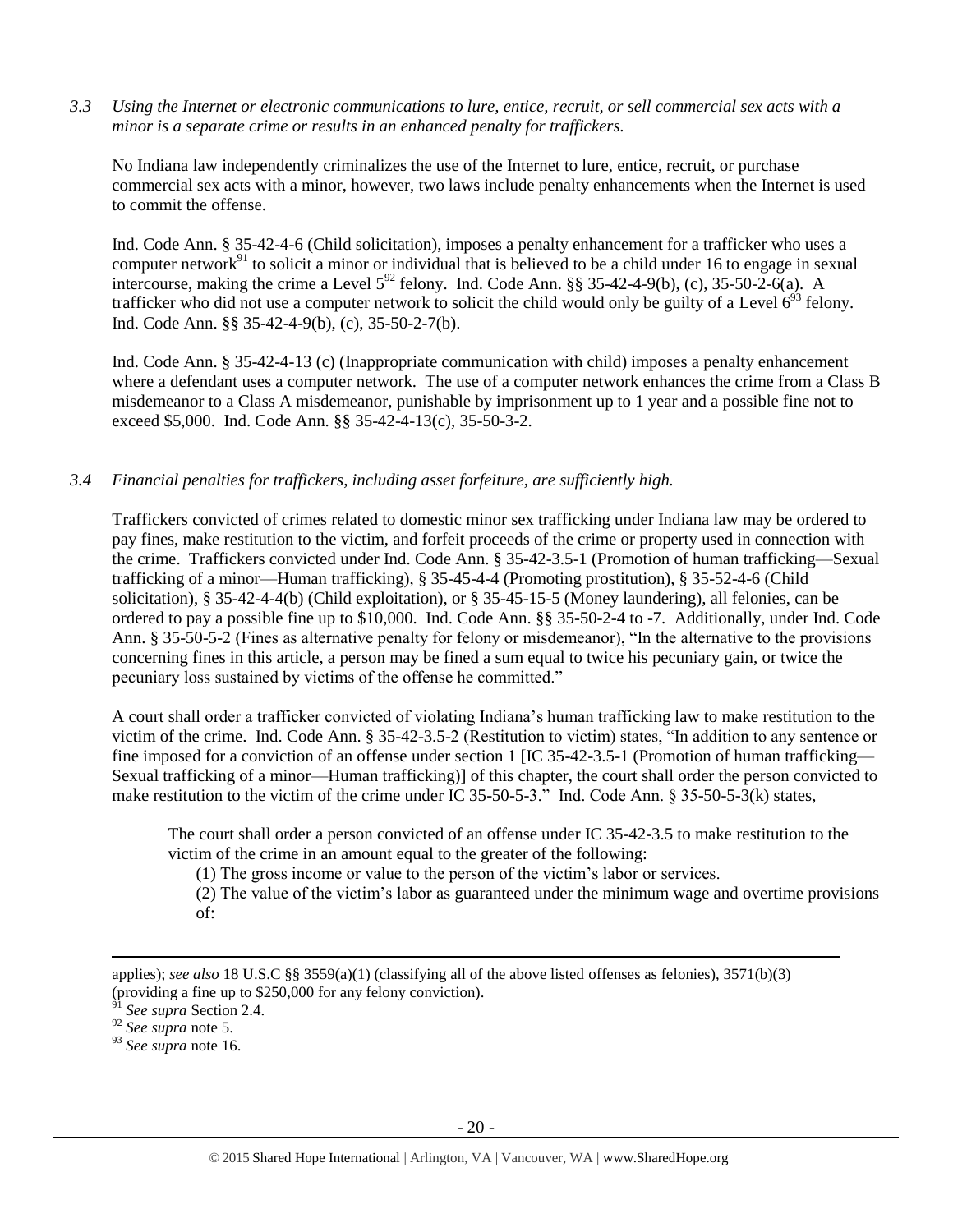(A) the federal Fair Labor Standards Act of 1938, as amended (29 U.S.C. 201-209); or (B) IC 22-2-2 (Minimum Wage); whichever is greater.

Restitution may be ordered, at the court's discretion, for violations of CSEC, sexual offense laws, or criminal gang recruitment under Ind. Code Ann. § 35-50-5-3(a) (Restitution orders), which permits the court to order a defendant convicted of a felony or misdemeanor to make restitution to the victim. In determining the amount of restitution a defendant must pay, pursuant to Ind. Code Ann. § 35-50-5-3(a), the court will consider the following:

(1) property damages of the victim incurred as a result of the crime, based on the actual cost of repair (or replacement if repair is inappropriate);

(2) medical and hospital costs incurred by the victim (before the date of sentencing) as a result of the crime;

(3) the cost of medical laboratory tests to determine if the crime has caused the victim to contract a disease or other medical condition;

(4) earnings lost by the victim (before the date of sentencing) as a result of the crime including earnings lost while the victim was hospitalized or participating in the investigation or trial of the crime; and (5) funeral, burial, or cremation costs incurred by the family or estate of a homicide victim as a result of the crime.

Moreover, restitution is mandatory for criminal gang members. Pursuant to Ind. Code Ann. § 35-45-9-6, "In addition to any sentence or fine imposed on a criminal gang member for committing a felony or misdemeanor, the court shall order a criminal gang member convicted of a felony or misdemeanor to make restitution to the victim of the crime under IC 35-50-5-3."

Several forfeiture provisions, which are civil and discretionary in nature, apply to traffickers. Ind. Code Ann. § 34-24-1-1(a)(3) (Property which may be seized) permits seizure of "[a]ny portion of real or personal property purchased with money that is traceable as a proceed of a violation of a criminal statute." Furthermore, vehicles used by traffickers to "(A) commit, attempt to commit, or conspire to commit; (B) facilitate the commission of; or (C) escape from the commission of; . . . kidnapping (IC 35-42-3-2) . . . child molesting (IC 35-42-4-3), or child exploitation (IC 35-42-4-4)" may also be seized. Ind. Code Ann. § 34-24-1-1(a)(4). In addition, "[a]ny equipment, including computer equipment and cellular telephones, used for or intended for use in preparing, photographing, recording, videotaping, digitizing, printing, copying, or disseminating matter in violation of IC 35-42-4 [Sex crimes]" may be seized, but only if it is proven "by a preponderance of the evidence that the owner of the equipment knowingly permitted the equipment to be used to engage in conduct that subjects it to seizure under subsection (a)(10)." Ind. Code Ann. § 34-24-1-1(a)(10), (c). Ind. Code Ann. § 34-24-1-1(18)<sup>94</sup> also provides for forfeiture of "[r]eal or personal property, including a vehicle, that is used by a person to: (A) commit, attempt to commit, or conspire to commit; (B) facilitate the commission of; or (C) escape from the commission of; a violation of IC 35-42-3.5-1 (human trafficking) or IC 35-45-4-4 (promoting prostitution)." Pursuant to Ind. Code Ann. §34-24-1-9, "The money received under this subsection must be used solely for the benefit of any agency directly participating in the seizure or forfeiture for purposes consistent with federal laws and regulations." Seizure of such forfeitable property is governed by Ind. Code Ann. § 34-24-1-9.

Traffickers may also face forfeiture under nuisance laws.<sup>95</sup> Ind. Code Ann. § 32-30-7-1<sup>96</sup> ("Indecent nuisance" defined) provides,

 $\overline{\phantom{a}}$ 

<sup>94</sup> *See supra* note [65.](#page-13-0)

<sup>&</sup>lt;sup>95</sup> Ind. Code Ann. § 32-30-7-1 ("Indecent nuisance" defined) provides in part,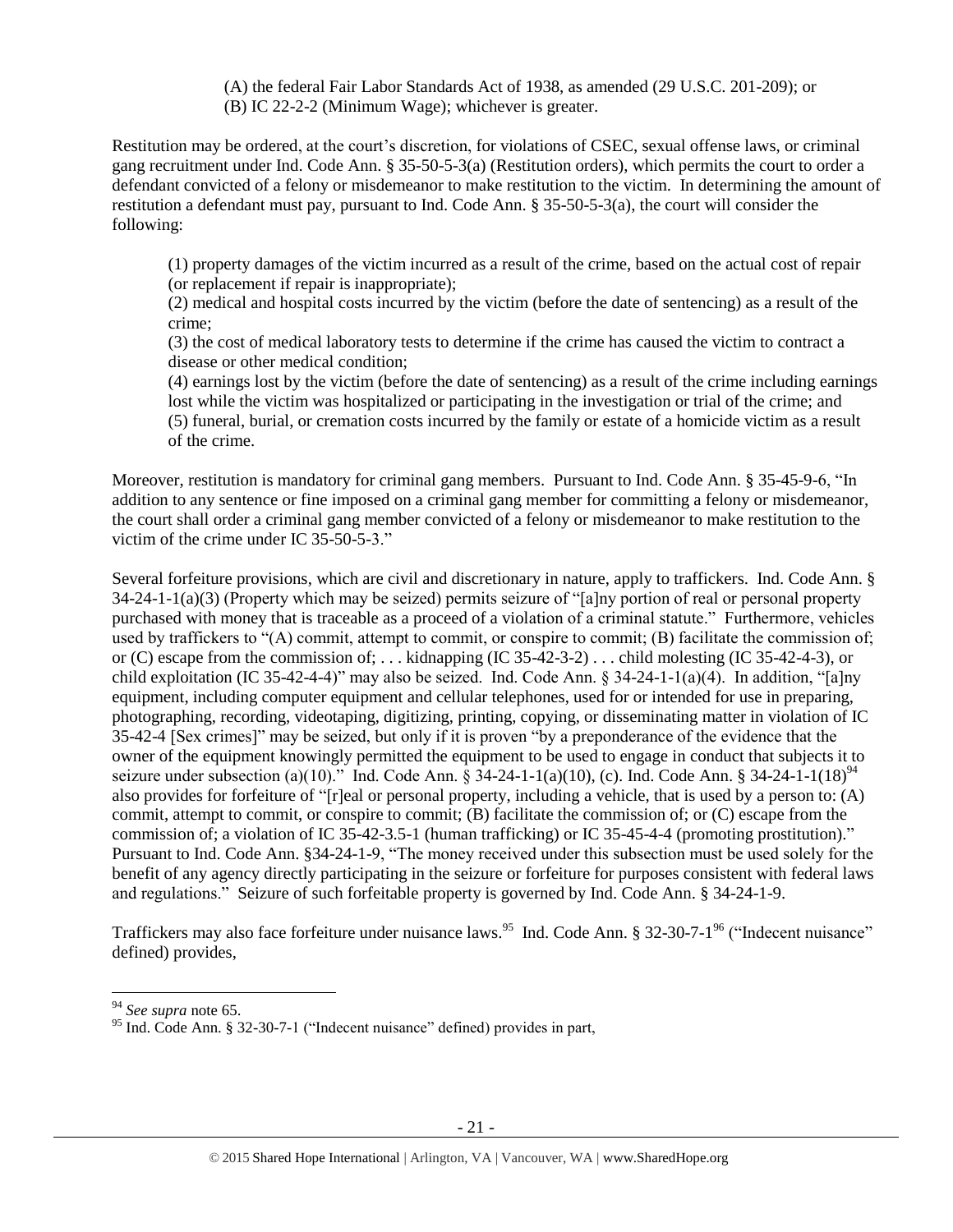As used in this chapter, "indecent nuisance" means a:

. . . .

(1) place in or upon which prostitution (as described in IC 35-45-4);

(4) public place in or upon which human trafficking (as described in IC 35-42-3.5-1); is conducted, permitted, continued, or exists, and the personal property and contents used in conducting and maintaining the place for such a purpose.

Ind. Code Ann. § 32-30-7-24.5 $97$  (Distribution of money) provides,

Money collected under this chapter concerning a public place in or upon which human trafficking (as described in IC 35-42-3.5-1) is conducted, permitted, continued, or exists, and the personal property and contents used in conducting and maintaining the place for such a purpose shall be distributed as follows:

(1) Eighty percent (80%) of the money collected shall be deposited in the human trafficking prevention and victim assistance fund established by IC 5-2-6-25, to be used for the purposes of the fund.

(2) Twenty percent (20%) of the money collected shall be transferred to the county auditor for deposit in the county general fund. Money deposited in the county general fund under this subdivision may only be appropriated to the prosecuting attorney to defray expenses incurred in the:

(A) collection of the funds; and

(B) investigation or prosecution of human trafficking.

#### *3.5 Convicted traffickers are required to register as sex offenders.*

Pursuant to Ind. Code Ann. § 11-8-8-7(a) (Persons who must register), "A sex or violent offender who resides in Indiana," who is or intends to be employed for a certain time period in Indiana, or "who is enrolled or intends to be enrolled" as a student must register under the sex offender chapter. A "sex or violent offender" is defined to include, among others, persons convicted under Ind. Code Ann. § 35-42-4-4(b) (Child exploitation), § 35-42-4- 6 (Child solicitation), § 35-45-4-4 (Promoting prostitution when the prostituted person is a minor), § 35-44.1—  $3-10(c)$  (Sexual misconduct by a service provider with a detained child), § 35-42-3.5-1(a)(2) (Promotion of human trafficking if the victim is less than eighteen (18) years of age, § 35-42-3.5-1(c) (Sexual trafficking of a minor), §35-42-3.5-1(d)(3) (Human trafficking). Ind. Code Ann. § 11-8-8-5(a)(4), (6), (14), (15), (16). A trafficker convicted of these offenses will also be deemed a "sex offender" under Ind. Code Ann. § 11-8-8- 4.5(a) (4), (6), (14), (15), (16).

(a) If the existence of an indecent nuisance is admitted or established as provided in section 21 of this chapter, the court shall enter an order of abatement as a part of the judgment in the case. The order of abatement must:

(1) direct the removal of all personal property and contents that:

- (A) are located at the place described in the complaint;
- (B) are used in conducting the indecent nuisance . . . .

<sup>96</sup> *See supra* note [65.](#page-13-0)

 $\overline{a}$ 

<sup>97</sup> *See supra* note [66.](#page-13-1)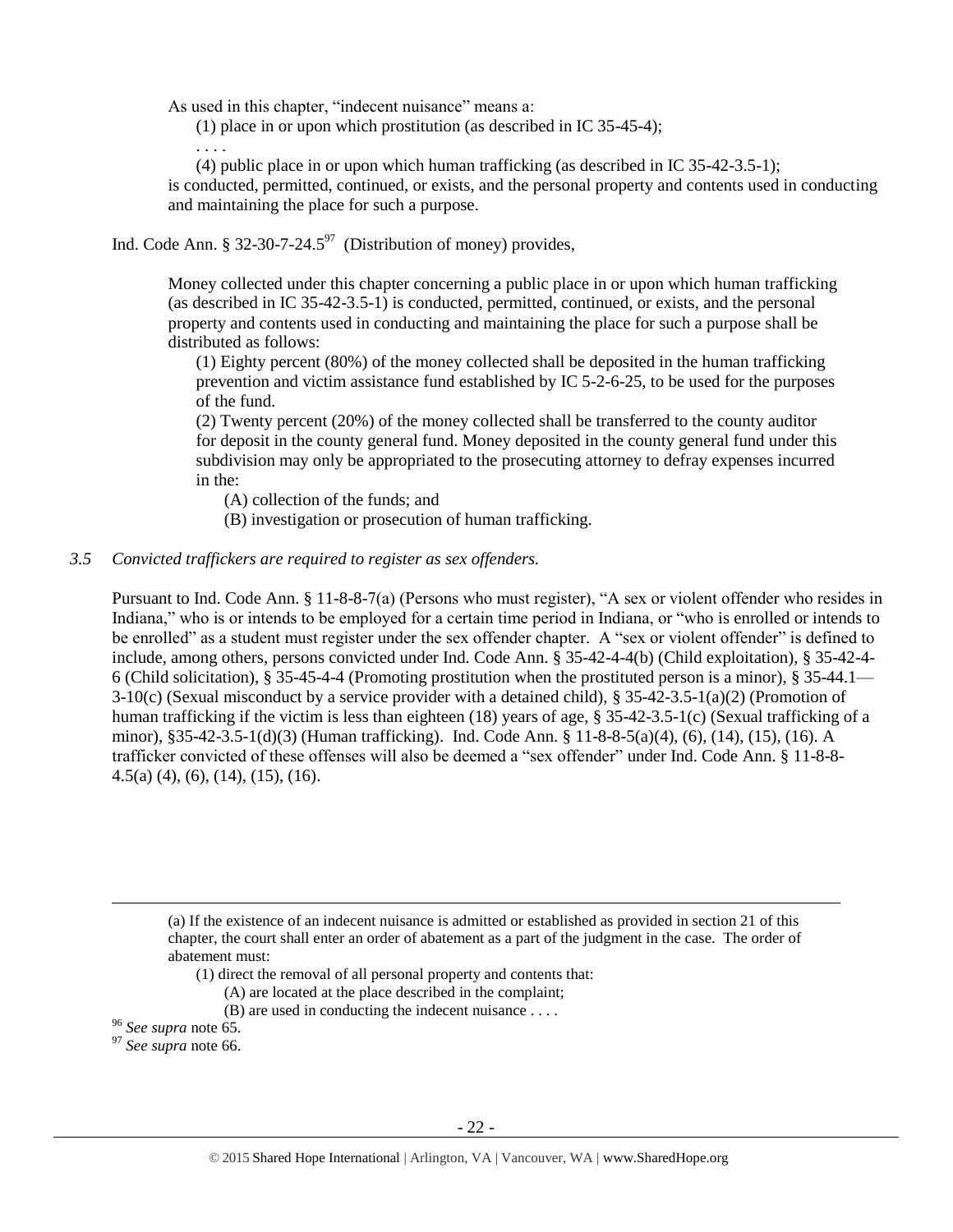*3.6 Laws relating to termination of parental rights for certain offenses include sex trafficking or commercial sexual exploitation of children (CSEC) offenses in order to remove the children of traffickers from their control and potential exploitation.* 

Ind. Code Ann. § 31-35-3-1 (Applicability of chapter) states, "This chapter applies the termination of the parent-child relationship between an individual convicted of an offense listed in section 4(1) [IC 31-35-3-4(1)] of this chapter and a child described in section 4(2) [IC 31-35-3-4(2)] of this chapter." The list of offenses in Ind. Code Ann. § 31-35-3-4(1) (Filing of a petition) does not include violations of Ind. Code Ann. § 35-42-3.5-1 (Promotion of human trafficking—Sexual trafficking of a minor—Human trafficking), § 35-42-4-6 (Child solicitation) or § 35-45-4-4 (Promoting prostitution). However, the list does include Ind. Code Ann. § 35-42-4- 4 (Child exploitation), § 35-42-4-3 (Child molesting), and § 35-42-4-9 (Sexual misconduct with a minor).<sup>98</sup> Under Ind. Code Ann. § 31-35-3-4(2), the victim must be under 16 and the offender's child or the offender's spouse's child. If the requirements of Ind. Code Ann. § 31-35-3-4 are met, "the attorney for the department, the child's guardian ad litem, or the court appointed special advocate may file a petition with the juvenile or probate court to terminate the parent-child relationship of the individual who has committed the offense with the victim of the offense, the victim's siblings, or any biological or adoptive child of that individual." Ind. Code Ann. § 31-35-3-4. "If the court finds that the allegations in a petition described in section 4 [IC 31-35-3-4] of this chapter are true, the court shall terminate the parent-child relationship." Ind. Code Ann. § 31-35-3-9(a).

In addition, chapter 2, pursuant to Ind. Code Ann. § 31-35-2-1 (Applicability of chapter), "applies to the termination of the parent-child relationship involving: (1) a delinquent child; or (2) a child in need of services." Ind. Code Ann. § 31-34-1-3(a)(1) (Victim of sex offenses) defines a "child in need of services" as, among other things, a child who, before the age of 18, is the victim of a specified sex offense, including victims of Ind. Code Ann. § 35-42-4-3 (Child molesting), § 35-42-4-4 (Child exploitation), § 35-42-4-9 (Sexual misconduct with a minor), § 35-45-4-2 (Prostitution), or "the law of another jurisdiction . . . that is substantially equivalent to any of the offenses listed," and who "needs care, treatment, or rehabilitation that: (A) the child is not receiving; and (B) is unlikely to be provided or accepted without the coercive intervention of the court." A petition may be filed to terminate parental rights to a delinquent child or a child in need of services, by the department's attorney or the child's guardian ad litem or court appointed special advocate. Ind. Code Ann. §31-35-2-4(a). Pursuant to Ind. Code Ann. § 31-35-2-4(b)(2) (Petition; contents), among other things,

The petition [filed for in the case of a delinquent child or a child in need of services] must allege: (A) that one (1) of the following is true:

(i) The child has been removed from the parent for at least six (6) months under a dispositional decree.

(ii) A court has entered a finding under IC 31-34-21-5.6 [When efforts to reunify or preserve family not required] that reasonable efforts for family preservation or reunification are not required, including a description of the court's finding, the date of the finding, and the manner in which the finding was made.

(iii) The child has been removed from the parent and has been under the supervision of a county office of family and children or probation department for at least fifteen (15) months of the most recent twenty-two (22) months, beginning with the date the child is removed from the home as a result of the child being alleged to be a child in need of services or a delinquent child;

(B) that one (1) of the following is true:

 $\overline{\phantom{a}}$ 

<sup>&</sup>lt;sup>98</sup> Other crimes constituting grounds for a petition for terminating parental rights include Ind. Code Ann. § 35-42-1-1 (Murder), § 35-42-1-1 (Causing suicide), § 35-42-1-3 (Voluntary manslaughter), § 35-42-1-4 (Involuntary manslaughter), § 35-42-4-1 (Rape), and § 35-46-1-3 (Incest). Ind. Code Ann. § 31-35-3-4.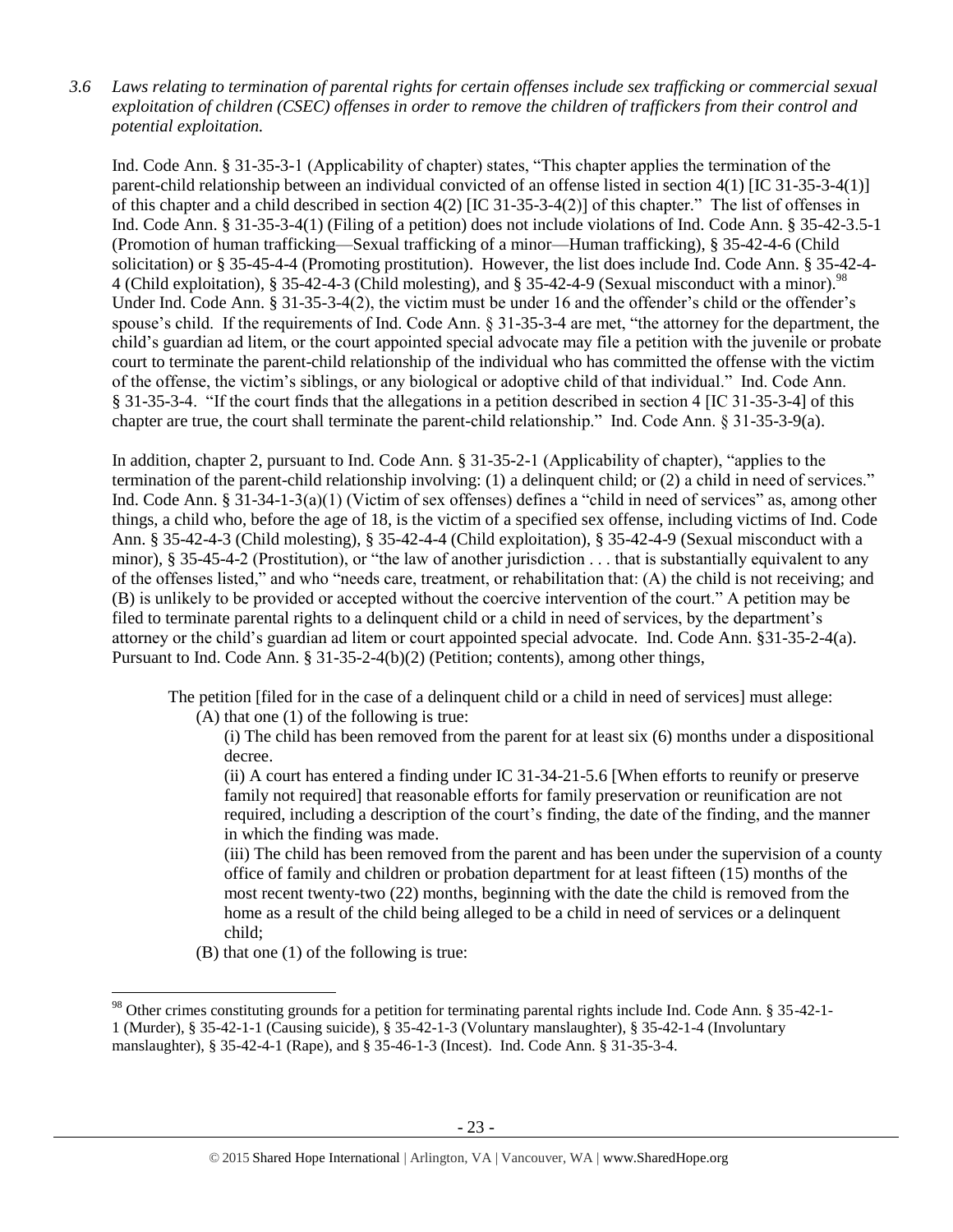(i) There is a reasonable probability that the conditions that resulted in the child's removal or the reasons for placement outside the home of the parents will not be remedied.

(ii) There is a reasonable probability that the continuation of the parent-child relationship poses a threat to the well-being of the child.

(iii) The child has, on two (2) separate occasions, been adjudicated a child in need of services;

- (C) that termination is in the best interests of the child; and
- (D) that there is a satisfactory plan for the care and treatment of the child.

Where the court determines that the allegations in the petition, as provided under Ind. Code Ann. § 31-35-2-4, are true, and no exceptions under Ind. Code Ann. § 31-35-2-4.5(d) exist, the court will terminate parental rights to a delinquent child or a child in need of services. Ind. Code Ann. § 31-35-2-8(a).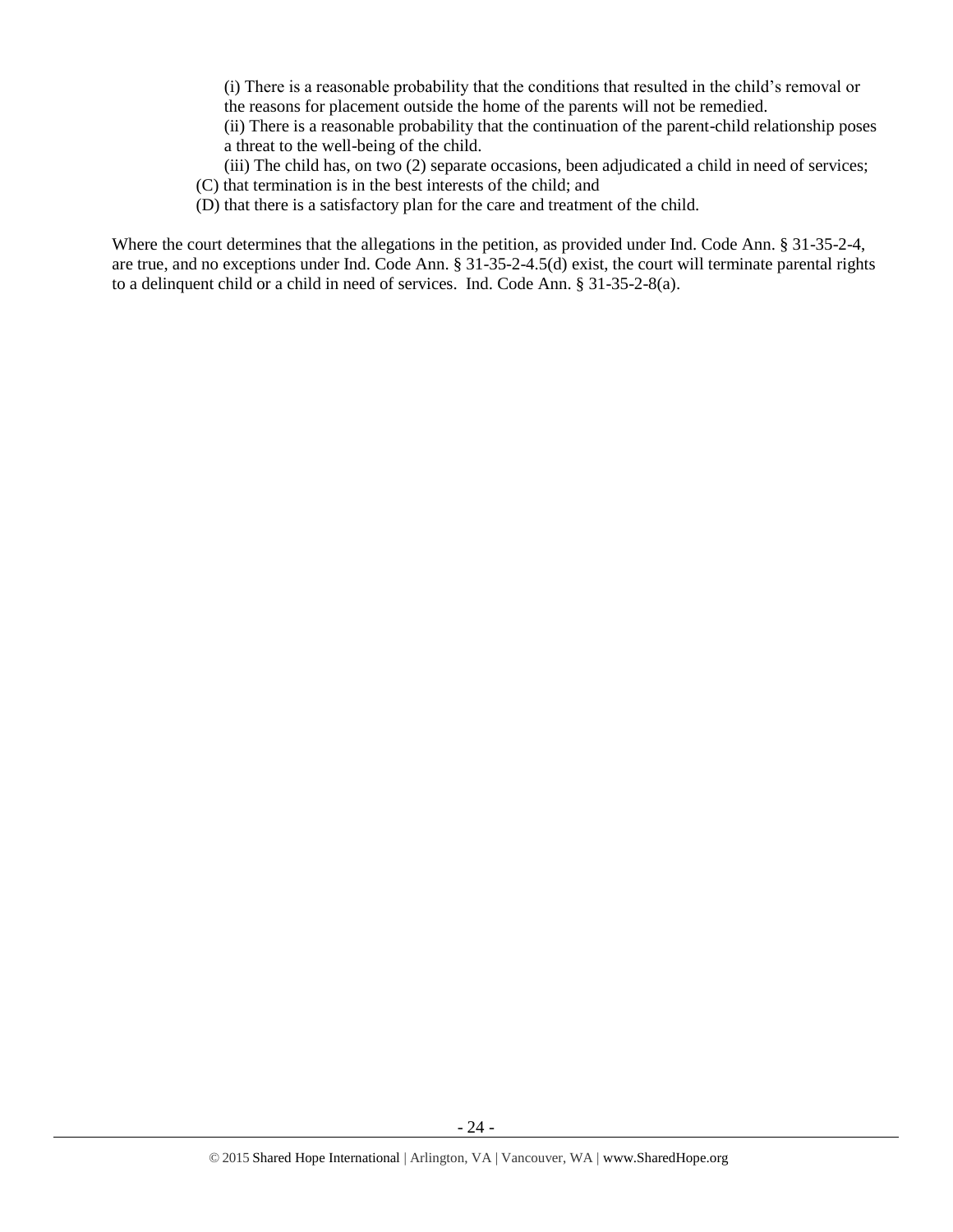#### **FRAMEWORK ISSUE 4: CRIMINAL PROVISIONS FOR FACILITATORS**

#### *Legal Components:*

- *4.1 The acts of assisting, enabling, or financially benefitting from child sex trafficking are included as criminal offenses in the state sex trafficking statute.*
- *4.2 Financial penalties, including asset forfeiture laws, are in place for those who benefit financially from or aid and assist in committing domestic minor sex trafficking.*

*\_\_\_\_\_\_\_\_\_\_\_\_\_\_\_\_\_\_\_\_\_\_\_\_\_\_\_\_\_\_\_\_\_\_\_\_\_\_\_\_\_\_\_\_\_\_\_\_\_\_\_\_\_\_\_\_\_\_\_\_\_\_\_\_\_\_\_\_\_\_\_\_\_\_\_\_\_\_\_\_\_\_\_\_\_\_\_\_\_\_\_\_\_\_*

- *4.3 Promoting and selling child sex tourism is illegal.*
- *4.4 Promoting and selling child pornography is illegal.*

# *Legal Analysis:*

*4.1 The acts of assisting, enabling, or financially benefitting from child sex trafficking are included as criminal offenses in the state sex trafficking statute.*

Ind. Code Ann. § 35-42-3.5-1 (Promotion of human trafficking—Sexual trafficking of a minor—Human trafficking) may apply to some facilitators, such as those who harbor or transport victims, but it does not include language aimed at those who knowingly benefit from trafficking. Other laws might apply to facilitators of domestic minor sex trafficking. Ind. Code Ann. § 35-45-4-4 (Promoting prostitution), which is a Level 5<sup>99</sup> felony, could apply to a facilitator who "[h]aving control over the use of a place, knowingly or intentionally permits another person to use the place for prostitution" or "[k]nowingly or intentionally conducts or directs another person to a place for the purpose of prostitution." Ind. Code Ann. § 35-45-4-4(3), (5); Ind. Code Ann. §§ 35-45-4-4, 35-50-2-6(c). If a facilitator "[k]nowingly or intentionally entices or compels another person [under the age of 18] to become a prostitute," he faces a Level  $4^{100}$  felony. Ind. Code Ann. §§ 35-45-4-4(1)(5),  $35 - 50 - 2 - 5.5$ <sup>101</sup>

In addition, under Ind. Code Ann. § 35-45-15-5, a facilitator commits money laundering if, "knowingly or intentionally," he does any of the following:

(1) acquires or maintains an interest in, receives, conceals, possesses, transfers, or transports the proceeds of criminal activity;

(2) conducts, supervises, or facilitates a transaction involving the proceeds of criminal activity; or (3) invests, expends, receives, or offers to invest, expend, or receive, the proceeds of criminal activity or funds that are the proceeds of criminal activity, and the person knows that the proceeds or funds are the result of criminal activity;

. . . .

"Criminal activity" is defined as including "any offense . . . classified as a felony under Indiana or United States law," while "proceeds" is defined as "funds acquired or derived directly or indirectly from, produced through, or realized through an act." Ind. Code Ann. §§ 35-45-15-1, 35-45-15-4. Based on those definitions, a facilitator who receives money from promoting prostitution, sponsoring or distributing child pornography, or criminal

 $\overline{\phantom{a}}$ 

<sup>99</sup> *See supra* note [5.](#page-1-0)

<sup>100</sup> *See supra* not[e 6.](#page-2-0)

<sup>101</sup> *See supra* not[e 6.](#page-2-0)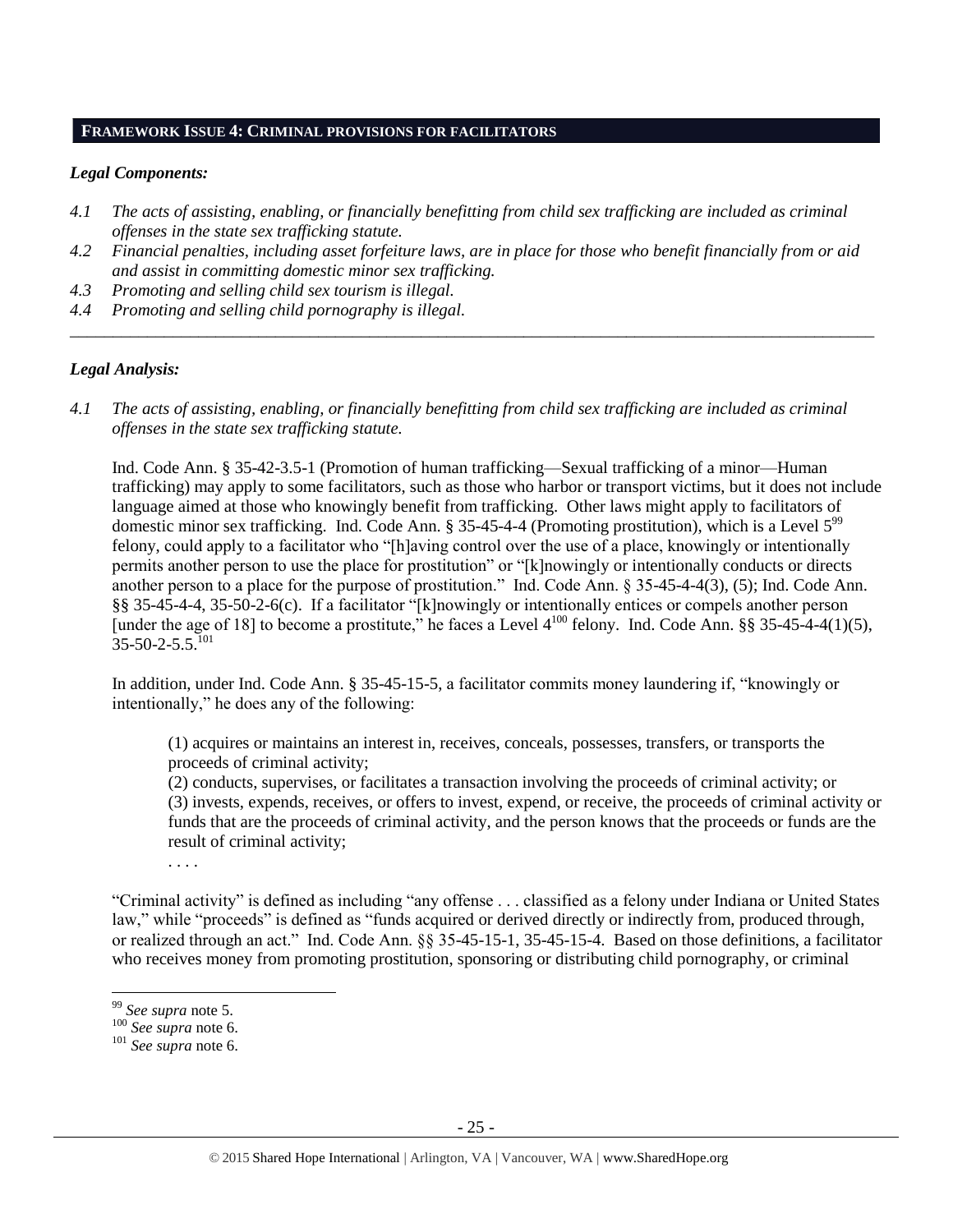gang activity could be convicted of money laundering, a Level  $6^{102}$  felony. Ind. Code Ann. §§ 35-45-15-5(a), 35-50-2-7(b). The offense is also subject to penalty enhancements, including where the proceeds are at least \$50,000, which increases the offense to a Level  $5^{103}$  felony. Ind. Code Ann. §§ 35-45-15-5(a), 35-50-2-6(c).

4.1.1 Recommendation: Amend Ind. Code Ann. § 35-42-3.5-1(a) (Promotion of human trafficking— Sexual trafficking of a minor—Human trafficking) to include those who "knowingly benefit" from trafficking to include more facilitators within the trafficking crime.

# *4.2 Financial penalties, including asset forfeiture laws, are in place for those who benefit financially from or aid and assist in committing domestic minor sex trafficking.*

Facilitators convicted of Ind. Code Ann. § 35-45-4-4 (Promoting prostitution), § 35-42-4-4(b) (Child exploitation), § 35-45-9-3 (Criminal Gang Activity), § 35-45-6-2(1) (Corrupt business influence), or § 35-45- 15-5 (Money laundering), all felonies, may be ordered to pay fines up to \$10,000. Ind. Code Ann. §§ 35-50-2-4 to -7. Additionally, under Ind. Code Ann. § 35-50-5-2 (Fine as alternative penalty for felony or misdemeanor), "In the alternative to the provisions concerning fines in this article, a person may be fined a sum equal to twice his pecuniary gain, or twice the pecuniary loss sustained by victims of the offense he committed." Ind. Code Ann. § 35-42-3.5-1 (Promotion of human trafficking—Sexual trafficking of a minor—Human trafficking) applies to some facilitators, subjecting those facilitators to a possible fine not to exceed \$10,000 and the trafficking law's mandatory restitution orders. Ind. Code Ann. § 35-42-3.5-2 (Restitution to victim) states, "In addition to any sentence or fine imposed for a conviction of an offense under section 1 [IC 35-42-3.5-1] of this chapter, the court shall order the person convicted to make restitution to the victim of the crime under IC 35-50- 5-3." Ind. Code Ann. § 35-50-5-3(k) states,

The court shall order a person convicted of an offense under IC 35-42-3.5 to make restitution to the victim of the crime in an amount equal to the greater of the following:

(1) The gross income or value to the person of the victim's labor or services.

(2) The value of the victim's labor as guaranteed under the minimum wage and overtime provisions of:

(A) the federal Fair Labor Standards Act of 1938, as amended (29 U.S.C. 201-209); or

(B) IC 22-2-2 (Minimum Wage);

whichever is greater.

Restitution may be ordered, at the court's discretion, for violations of CSEC and sexual offense laws under Ind. Code Ann. § 35-50-5-3(a) (Restitution orders), which permits the court to order a defendant convicted of a felony or misdemeanor to make restitution to the victim. In determining the amount of restitution a defendant must pay, pursuant to Ind. Code Ann. § 35-50-5-3(a), the court will consider the following:

(1) property damages of the victim incurred as a result of the crime, based on the actual cost of repair (or replacement if repair is inappropriate);

(2) medical and hospital costs incurred by the victim (before the date of sentencing) as a result of the crime;

(3) the cost of medical laboratory tests to determine if the crime has caused the victim to contract a disease or other medical condition;

(4) earnings lost by the victim (before the date of sentencing) as a result of the crime including earnings lost while the victim was hospitalized or participating in the investigation or trial of the crime; and

 $\overline{a}$ 

<sup>102</sup> *See supra* not[e 16.](#page-4-0)

<sup>103</sup> *See supra* not[e 5.](#page-1-0)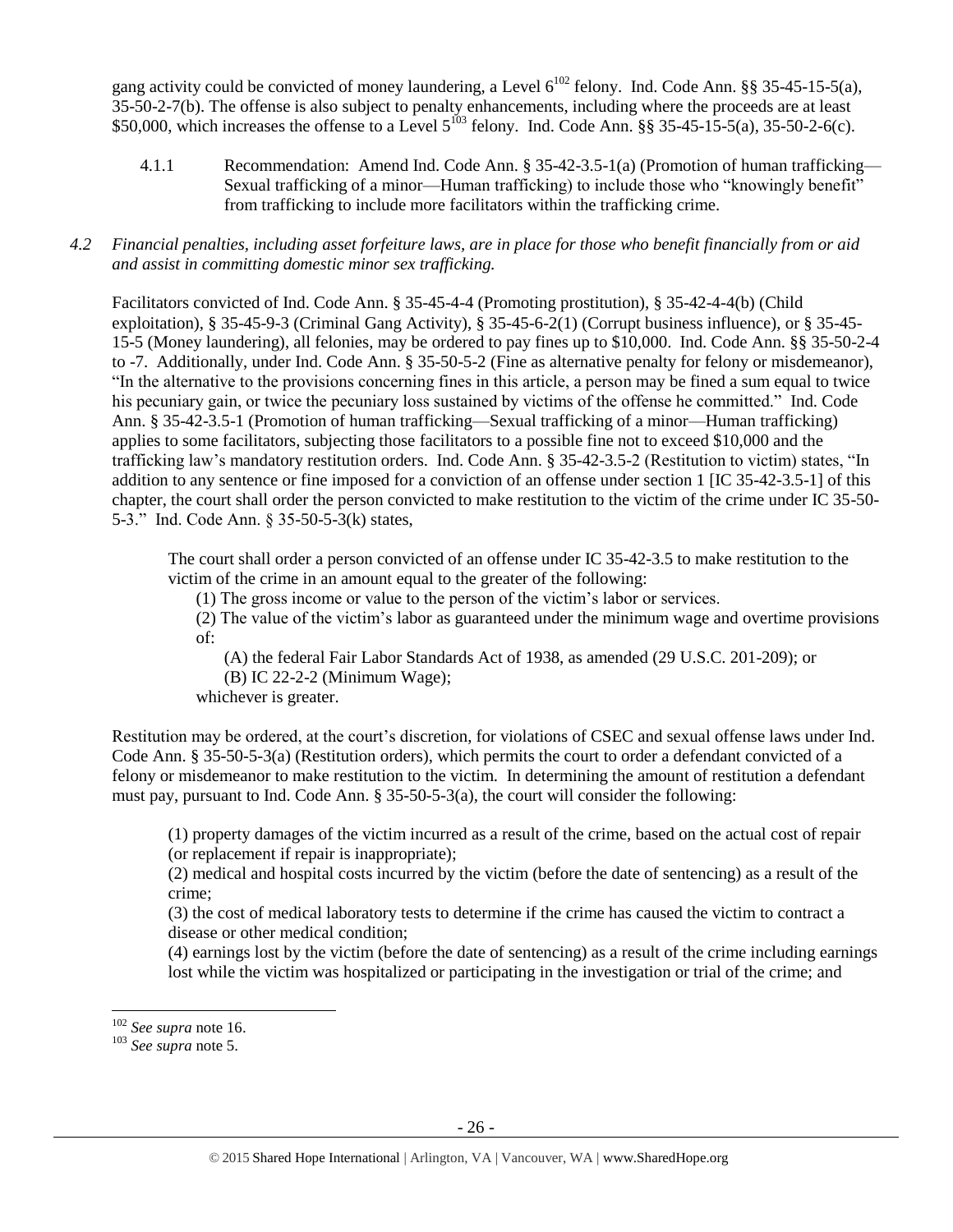(5) funeral, burial, or cremation costs incurred by the family or estate of a homicide victim as a result of the crime.

Moreover, restitution is mandatory for criminal gang members. Pursuant to Ind. Code Ann. § 35-45-9-6, "In addition to any sentence or fine imposed on a criminal gang member for committing a felony or misdemeanor, the court shall order a criminal gang member convicted of a felony or misdemeanor to make restitution to the victim of the crime under IC 35-50-5-3." Also, under Ind. Code Ann. § 34-24-3-1 (Damages in civil action),

[i]f a person . . . suffers a pecuniary loss as a result of a violation of . . . IC 35-45-9 [Criminal gang control], the person may bring a civil action against the person who caused the loss for the following: (1) An amount not to exceed three (3) times:

(A) the actual damages of the person suffering the loss, in the case of a liability that is not covered by IC 24-4.6-5, and other listed expenses.

Additional financial penalties apply to facilitators convicted of racketeering. Ind. Code Ann. § 35-45-6-2 (Corrupt business influence) is a Level  $5^{104}$  felony. Ind. Code Ann. §§ 35-45-6-2, 35-50-2-6(c).

Ind. Code Ann. § 34-24-1-1(a)(3) (Property which may be seized) permits civil asset forfeiture at the discretion of the court. Ind. Code Ann. §34-24-1-1 permits the seizure of "[a]ny portion of real or personal property purchased with money that is traceable as a proceed of a violation of a criminal statute. In addition, "[a]ny equipment, including computer equipment and cellular telephones, used for or intended for use in preparing, photographing, recording, videotaping, digitizing, printing, copying, or disseminating matter in violation of IC 35-42-4 [Sex crimes]" may be seized, but only if it is proven "by a preponderance of the evidence that the owner of the equipment knowingly permitted the equipment to be used to engage in conduct that subjects it to seizure under subsection (a)(10)." Ind. Code Ann.  $\frac{2}{9}$  34-24-1-1(a)(10), (c). Ind. Code Ann. § 34-24-1-1(18)<sup>105</sup> also provides for forfeiture of "[r]eal or personal property, including a vehicle, that is used by a person to: (A) commit, attempt to commit, or conspire to commit; (B) facilitate the commission of; or (C) escape from the commission of; a violation of IC 35-42-3.5-1 (human trafficking) or IC 35-45-4-4 (promoting prostitution)." Pursuant to Ind. Code Ann. §34-24-1-9, "The money received under this subsection must be used solely for the benefit of any agency directly participating in the seizure or forfeiture for purposes consistent with federal laws and regulations." Seizure of such forfeitable property is governed by Ind. Code Ann. § 34-24-1-9.

Facilitators may also face forfeiture under nuisance laws.<sup>106</sup> Ind. Code Ann. § 32-30-7-1<sup>107</sup> ("Indecent nuisance" defined) provides,

As used in this chapter, "indecent nuisance" means a:

(1) place in or upon which prostitution (as described in IC 35-45-4);

<sup>105</sup> *See supra* not[e 63.](#page-13-2)

. . . .

- (1) direct the removal of all personal property and contents that:
	- (A) are located at the place described in the complaint;
	- (B) are used in conducting the indecent nuisance . . . .

<sup>107</sup> *See supra* not[e 65.](#page-13-0)

 $\overline{\phantom{a}}$ <sup>104</sup> *See supra* not[e 5.](#page-1-0)

<sup>106</sup> Ind. Code Ann. § 32-30-7-1 ("Indecent nuisance" defined) provides in part,

<sup>(</sup>a) If the existence of an indecent nuisance is admitted or established as provided in section 21 of this chapter, the court shall enter an order of abatement as a part of the judgment in the case. The order of abatement must: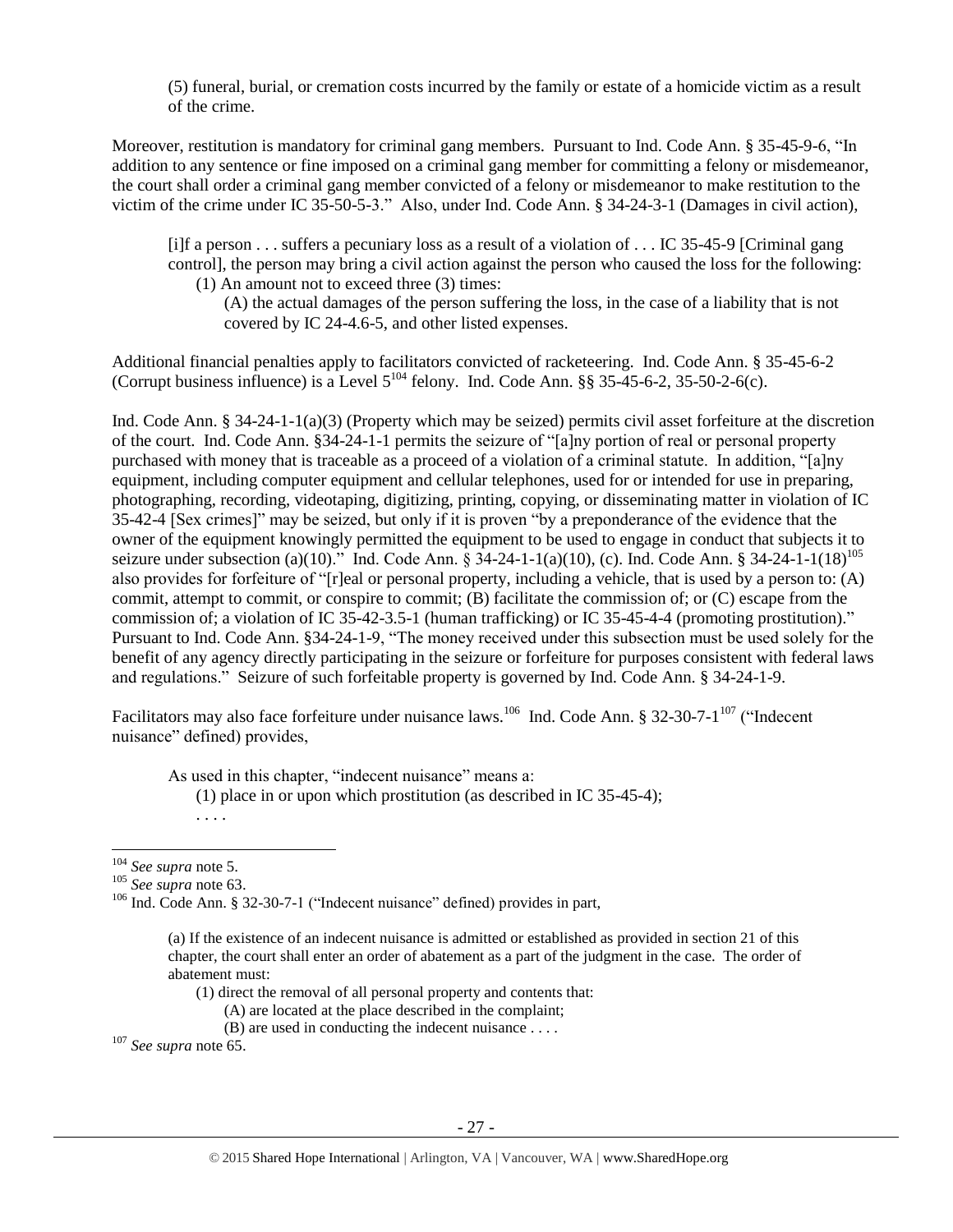(4) public place in or upon which human trafficking (as described in IC 35-42-3.5-1); is conducted, permitted, continued, or exists, and the personal property and contents used in conducting and maintaining the place for such a purpose.

Ind. Code Ann. § 32-30-7-24.5<sup>108</sup> (Distribution of money) provides,

Money collected under this chapter concerning a public place in or upon which human trafficking (as described in IC 35-42-3.5-1) is conducted, permitted, continued, or exists, and the personal property and contents used in conducting and maintaining the place for such a purpose shall be distributed as follows:

(1) Eighty percent (80%) of the money collected shall be deposited in the human trafficking prevention and victim assistance fund established by IC 5-2-6-25, to be used for the purposes of the fund.

(2) Twenty percent (20%) of the money collected shall be transferred to the county auditor for deposit in the county general fund. Money deposited in the county general fund under this subdivision may only be appropriated to the prosecuting attorney to defray expenses incurred in the:

(A) collection of the funds; and

(B) investigation or prosecution of human trafficking.

# *4.3 Promoting and selling child sex tourism is illegal*.

There is no specific provision under Indiana's laws prohibiting child sex tourism.

4.3.1 Recommendation: Enact a law that prohibits selling or offering to sell travel services that include or facilitate travel for the purpose of engaging in commercial sexual exploitation of a minor or prostitution of a minor, if the travel is occurring in Indiana.

#### *4.4 Promoting and selling child pornography is illegal.*

Sponsoring, producing, and selling child pornography is illegal under Ind. Code Ann. § 35-42-4-4(b) (Child exploitation). Ind. Code Ann. § 35-42-4-4(b) (Child exploitation) states that it is illegal when a person does any of the following:

(1) manages, produces, sponsors, presents, exhibits, photographs, films, videotapes, or creates a digitized image of any performance or incident that includes sexual conduct by a child under eighteen (18) years of age;

(2) disseminates, exhibits to another person, offers to disseminate or exhibit to another person, or sends or brings into Indiana for dissemination or exhibition matter that depicts or describes sexual conduct by a child under eighteen (18) years of age; or

(3) makes available to another person a computer, knowing that the computer's fixed drive or peripheral device contains matter that depicts or describes sexual conduct by a child less than eighteen (18) years of age;

. . . .

Child exploitation is a Level  $5^{109}$  felony. Ind. Code Ann. §§ 35-42-4-4(b), 35-50-2-6(c).

 $\overline{a}$ 

<sup>108</sup> *See supra* not[e 66.](#page-13-1)

<sup>109</sup> *See supra* not[e 5.](#page-1-0)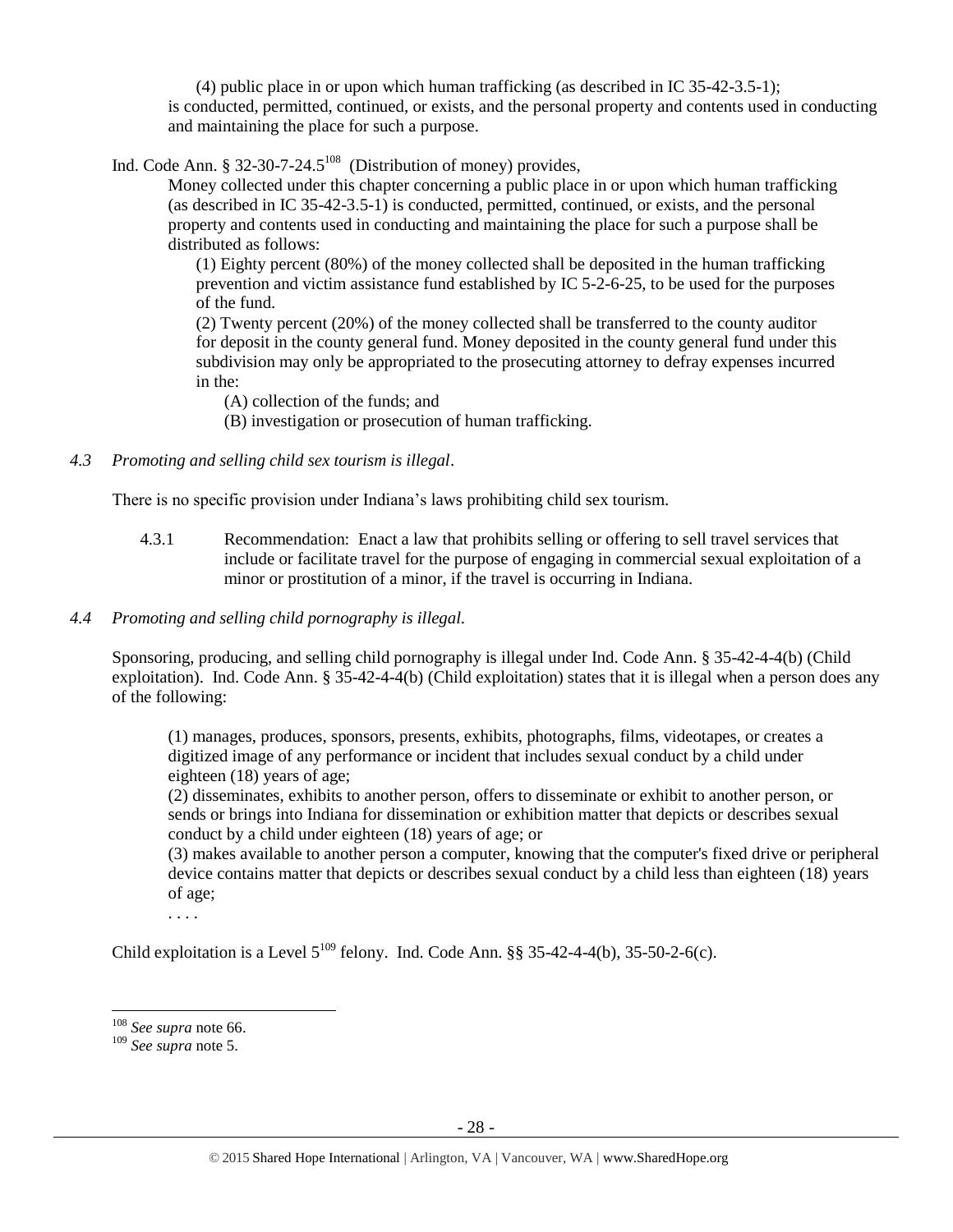Ind. Code Ann. § 35-49-3-2 (Activities related to obscene performance) states, "A person who knowingly or intentionally engages in, participates in, manages, produces, sponsors, presents, exhibits, photographs, films, or videotapes any obscene performance<sup>110</sup> commits a Class A misdemeanor. However, the offense is a Level  $6^{111}$ felony if the obscene performance depicts or describes sexual conduct involving any person who is or appears to be under sixteen (18) years of age." Ind. Code Ann. § 35-49-3-1 (Importation or distribution of obscene matter) states,

A person who knowingly or intentionally:

(1) Sends or brings into Indiana obscene matter for sale or distribution; or

(2) Offers to distribute, distributes, or exhibits to another person obscene matter;

commits a Class A misdemeanor. However, the offense is a Level  $6^{112}$  felony if the obscene matter depicts or describes sexual conduct involving any person who is or appears to be under sixteen (18) years of age.

 $\overline{\phantom{a}}$ 

<sup>110</sup> *See supra* not[e 85.](#page-18-0)

<sup>111</sup> *See supra* not[e 16.](#page-4-0)

<sup>112</sup> *See supra* not[e 16.](#page-4-0)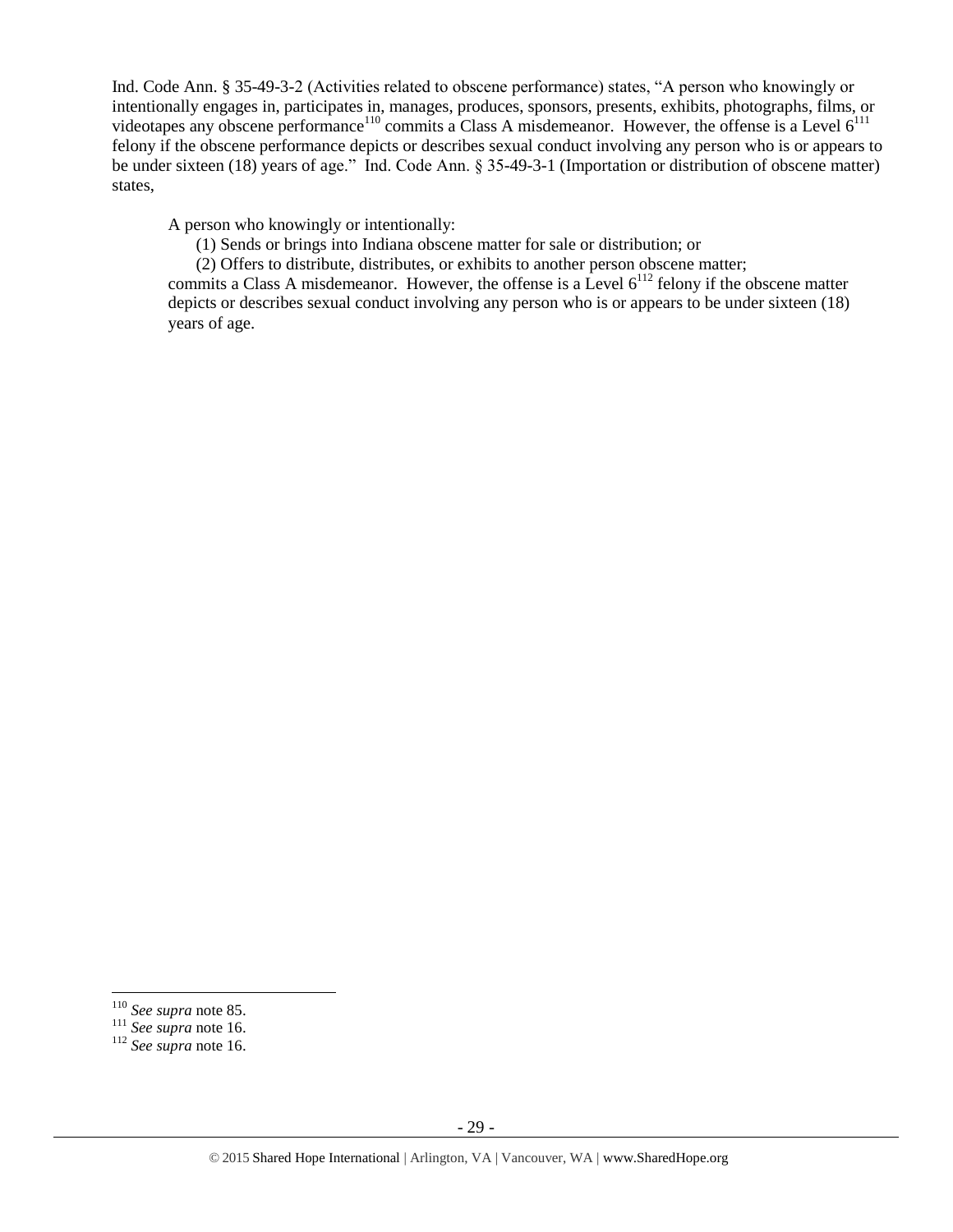# **FRAMEWORK ISSUE 5: PROTECTIVE PROVISIONS FOR THE CHILD VICTIMS**

# *Legal Components:*

- *5.1 Statutorily-mandated victim services define "victim" to specifically include victims of domestic minor sex trafficking or commercial sexual exploitation of children (CSEC) to ensure prompt identification and access to victims' rights and services.*
- *5.2 The state sex trafficking statute expressly prohibits a defendant from raising consent of the minor to the commercial sex acts as a defense.*
- *5.3 Prostitution laws apply only to adults, preventing criminalization of minors under 18 for prostitution offenses.*
- *5.4 State law provides a non-punitive avenue to specialized services through one or more points of entry.*
- *5.5 Commercial sexual exploitation or sex trafficking is identified as a type of abuse and neglect within child protection statutes.*
- *5.6 The definition of "caregiver" or another related term in the child welfare statutes is not a barrier to a sex trafficked child accessing the protection of child welfare.*
- *5.7 Crime victims' compensation is specifically available to a child victim of sex trafficking or commercial sexual exploitation of children (CSEC) without regard to ineligibility factors.*
- *5.8 Victim-friendly procedures and protections are provided in the trial process for minors under 18.*
- *5.9 Expungement or sealing of juvenile delinquency records resulting from arrests or adjudications for prostitution-related offenses committed as a result of, or in the course of, the commercial sexual exploitation of a minor is available within a reasonable time after turning 18.*
- *5.10 Victim restitution and civil remedies for victims of domestic minor sex trafficking or commercial sexual exploitation of children (CSEC) are authorized by law.*
- *5.11 Statutes of limitations for civil and criminal actions for child sex trafficking or commercial sexual exploitation of children (CSEC) offenses are eliminated or lengthened sufficiently to allow prosecutors and victims a realistic opportunity to pursue criminal action and legal remedies.*

*\_\_\_\_\_\_\_\_\_\_\_\_\_\_\_\_\_\_\_\_\_\_\_\_\_\_\_\_\_\_\_\_\_\_\_\_\_\_\_\_\_\_\_\_\_\_\_\_\_\_\_\_\_\_\_\_\_\_\_\_\_\_\_\_\_\_\_\_\_\_\_\_\_\_\_\_\_\_\_\_\_\_\_\_\_\_\_\_\_\_\_\_\_*

# *Legal Analysis:*

*5.1 Statutorily-mandated victim services define "victim" to specifically include victims of domestic minor sex trafficking or commercial sexual exploitation of children (CSEC) to ensure prompt identification and access to victims' rights and services.*

For the purposes of Ind. Code Ann. Title 35, Article 40 (Victim rights), a "victim" is "a person that has suffered harm as a result of a crime that was perpetrated directly against the person. The term does not include a person that has been charged with a crime arising out of the same occurrence." Ind. Code Ann. § 35-40-4-8.

Ind. Code Ann. § 35-42-3.5-4(a) (Additional rights of victim) specifically states in part that "an alleged victim of an offense" under the human trafficking law,

(1) may not be detained in a facility that is inappropriate to the victim's status as a crime victim;

(2) may not be jailed, fined, or otherwise penalized due to having been the victim of the offense; and (3) shall be provided protection if the victim's safety is at risk or if there is danger of additional harm by recapture of the victim by the person who allegedly committed the offense, including:

(A) taking measures to protect the alleged victim and the victim's family members from intimidation and threats of reprisals and reprisals from the person who allegedly committed the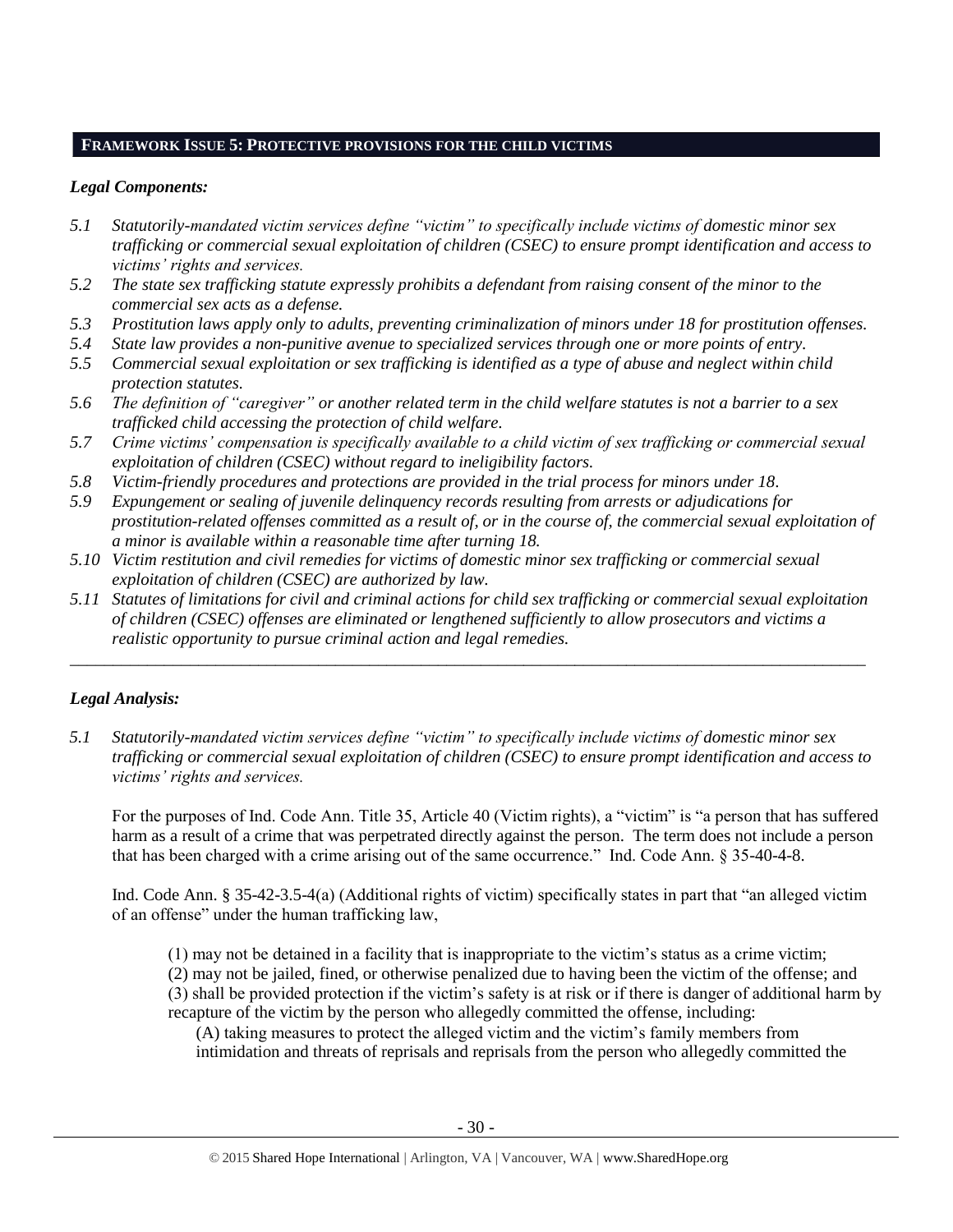offense or the person's agent; and

(B) ensuring that the names and identifying information of the alleged victim and the victim's family members are not disclosed to the public.

This subsection shall be administered by law enforcement agencies and the Indiana criminal justice institute as appropriate.

For purposes of crime victim compensation, Ind. Code Ann. § 5-2-6.1-7 (Compensation for victims of violent crime). A "victim" is defined as "an individual who suffers bodily injury or death as a result of a violent crime." Violent crimes include, with some exceptions, those felonies or Class A misdemeanors that result in bodily injury or death to the victim. Ind. Code Ann. § 5-2-6.1-8(1). Violent crimes also include "Child Molesting [IC 35-42-4-3] and Child Seduction [IC 35-42-4-7]." Ind. Code Ann. § 5-2-6.1-8(1). "Bodily injury" is defined as: "(1) an impairment of a physical condition; (2) a visible injury; (3) physical pain; or (4) emotional trauma that stems directly from the impairment of a physical condition, a visible injury, or physical pain." Ind. Code Ann. § 5-2-6.1-0.5.

# *5.2 The state sex trafficking statute expressly prohibits a defendant from raising consent of the minor to the commercial sex acts as a defense.*

Ind. Code Ann. § 35-42-3.5-1(b) (Promotion of human trafficking—Sexual trafficking of a minor—Human trafficking) prohibits a defense to prosecution for promotion of human trafficking of a minor under subsection (b) based on the child's consent "to engage in prostitution or to participate in sexual conduct," but a consent defense is not expressly prohibited for prosecutions under subsection (c), suggesting availability of this defense.

Similarly, no defense based on the consent of the minor to the unlawful sex act is referred to in Ind. Code Ann.  $§ 35-45-4-4$  (Promoting prostitution) or  $§ 35-42-4-4^{113}$  (Child exploitation).

# *5.3 Prostitution laws apply only to adults, preventing criminalization of minors under 18 for prostitution offenses.*

Ind. Code Ann. § 35-45-4-2(a)<sup>114</sup> (Prostitution) is age neutral, stating only, "A person who knowingly or intentionally: (1) Performs, or offers or agrees to perform, sexual intercourse or other sexual conduct (as defined in IC 35-31.5-2-221.5); or (2) Fondles, or offers or agrees to fondle, the genitals of another person; for money or other property commits prostitution, a Class A misdemeanor. . . ." While, Ind. Code Ann. § 35-45-4-2(b) provides that "[i]t is a defense to a prosecution under this section that the person was: 1) a child (as defined in IC 35-47-10-3)<sup>115</sup>; and 2) a victim or an alleged victim of an offense under IC 35-42-3.5-1; at the time the person engaged in the prohibited conduct," this defense fails to eliminate criminal liability for minors under the prostitution law.

- 5.3.1 Recommendation: Amend Ind. Code Ann. § 35-45-4-2 (Prostitution) to eliminate criminal liability for minors under 18 years of age.
- *5.4 State law provides a non-punitive avenue to specialized services through one or more points of entry.*

If identified properly as a victim of domestic minor sex trafficking, a minor is entitled to specific protections pursuant to Ind. Code Ann. § 35-42-3.5-4(a) (Additional rights of victim), however minor victims remain

 $\overline{\phantom{a}}$ 

<sup>113</sup> *See supra* not[e 9.](#page-3-2)

<sup>114</sup> *See supra* not[e 27.](#page-5-1)

<sup>&</sup>lt;sup>115</sup> Under Ind. Code Ann. § 35-47-10-3 ("Child" defined), "'child' means a person who is less than eighteen (18) years of age."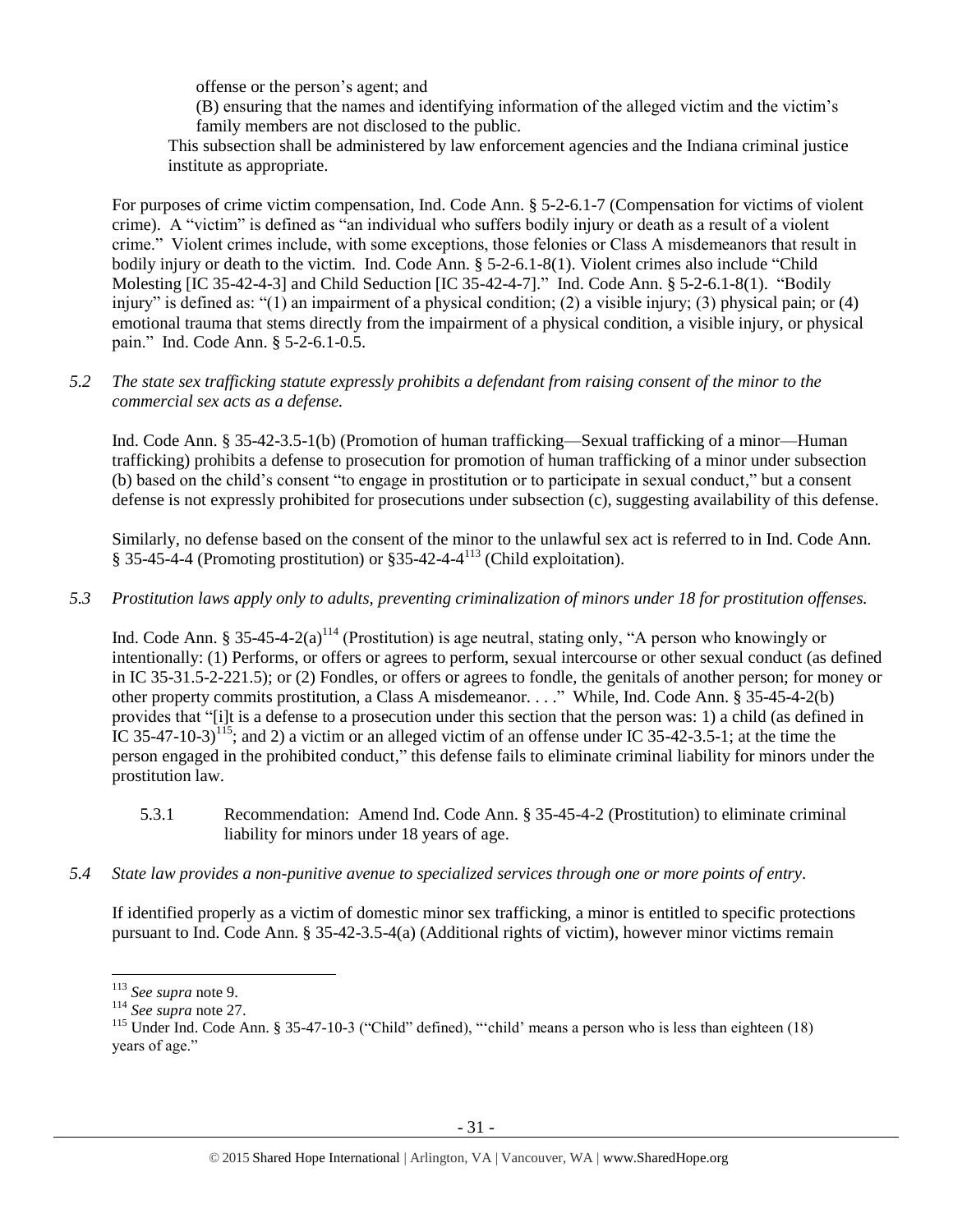subject to arrest and detention for prostitution charges. However, some minor victims may receive a protective response through child welfare, although specialized services are not mandated.

# **Child Identified as Abused/Neglected**

- *I. Initial Custody*
	- a. Authority

Pursuant to Ind. Code Ann. § 31-34-2-1 (Taking a child into custody), in Article 34 (Juvenile Law: Child in Need of Services), "A child may be taken into custody by a law enforcement officer under an order of the court." Upon a report of suspected child abuse or neglect to a law enforcement agency, Ind. Code Ann. § 31- 33-7-7(a) requires the agency to "immediately communicate the report to the department, whether or not the law enforcement agency has reason to believe there exists an imminent danger to the child's health or welfare; and . . . conduct an immediate, onsite assessment of the report along with the department whenever the law enforcement agency has reason to believe that an offense has been committed." In addition, Ind. Code Ann. §  $35-42-3.5-4(c)$ <sup>116</sup> (Rights of alleged victims) specifically requires that "[i]f a law enforcement agency detains an alleged victim of an offense under section 1 of this chapter who is less than eighteen (18) years of age, the law enforcement agency shall immediately notify the department of child services that the alleged victim (1) has been detained; and (2) may be a victim of child abuse or neglect."

# <span id="page-31-0"></span>**Child Identified as CHINS**

 $\overline{\phantom{a}}$ 

Ind. Code Ann. § 31-34-1-3 (Victims of sex offenses) explains,

- (a) A child is a child in need of services if, before the child becomes eighteen (18) years of age:
	- (1) the child is the victim of a sex offense under:
		- (A) IC 35-42-4-1 [Rape];
		- (C) IC 35-42-4-3 [Child molesting];
		- (D) IC 35-42-4-4 [Child exploitation];
		- (E) IC 35-42-4-7 [Child seduction];
		- (F) IC 35-42-4-9 [Sexual misconduct with a minor];
		- (G) IC 35-45-4-1 [Public indecency];
		- (H) IC 35-45-4-2 [Prostitution];
		- (I) IC 35-46-1-3 [Incest]; or

(J) the law of another jurisdiction, including a military court, that is substantially equivalent to any of the offenses listed in clauses (A) through (I); and

- (2) the child needs care, treatment, or rehabilitation that:
	- (A) the child is not receiving; and
	- (B) is unlikely to be provided or accepted without the coercive intervention of the court.

Also, pursuant to subsection Ind. Code Ann. § 31-34-1-3(b), "A child is a child in need of services if, before the child becomes eighteen (18) years of age: (1) the child lives in the same household as another child who is the victim of a sex offense" listed above and,

 $116$  The text of Ind. Code Ann. § 35-42-3.5-4 included here and elsewhere in this report includes amendments made by the passage of H.E.A. No. 1216 during the first regular session of 119th Indiana General Assembly (2015) (effective July 1, 2015).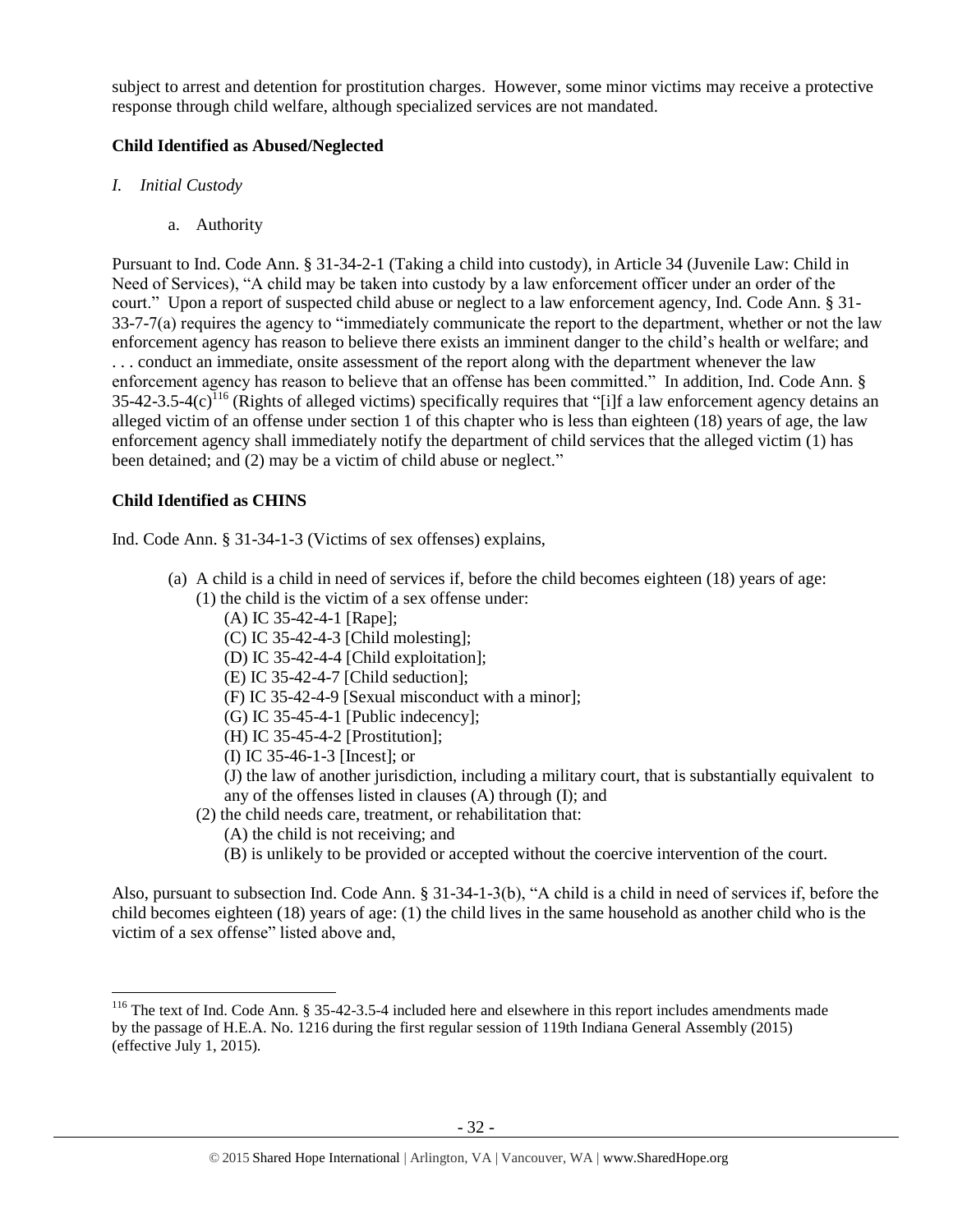(2) the child lives in the same household as the adult who

(A)committed the sex offense under subdivision (1) and the sex offense resulted in a conviction or a judgment under IC 31-34-11-2; or

(B) has been charged with a sex offense listed in subdivision (1) and is awaiting trial;

(3) the child needs care, treatment, or rehabilitation that:

- (A) the child is not receiving; and
- (B) is unlikely to be provided or accepted without the coercive intervention of the court; and
- (4) a caseworker assigned to provide services to the child: (A) places the child in a program of informal adjustment or other family or rehabilitative services based upon the existence of the circumstances described in subdivisions (1) and (2) and the assigned caseworker subsequently determines further intervention is necessary; or (B) determines that a program of informal adjustment or other family or rehabilitative services is

inappropriate.

A child could also be considered in need of services if a "parent, guardian, or custodian" allows the child "to participate in an obscene performance (as defined by IC 35-49-2-2 or IC 35-49-3-2)" or "to commit a sex offense prohibited by IC 35-45-4 [Public indecency—Prostitution]" and the child needs care or treatment that he or she is not receiving and is not likely to receive without court intervention. Ind. Code Ann. §§ 31-34-1-4, 31- 34-1-5.

# *I. Initial Custody*

a. Authority

Law enforcement officers may bring a child in need of services into custody pursuant to Ind. Code Ann. § 31- 34-2-3(a) (Protection of safety of child—Probation officer or caseworker may take child into custody—Written documentation), which states,

If a law enforcement officer's action under section 2 [IC 31-34-2-2] of this chapter will not adequately protect the safety of the child, the child may be taken into custody by a law enforcement officer, probation officer, or caseworker acting with probable cause to believe the child is a child in need of services if:

(1) it appears that the child's physical or mental condition will be seriously impaired or seriously endangered if the child is not immediately taken into custody;

(2) there is not a reasonable opportunity to obtain an order of the court; and

(3) consideration for the safety of the child precludes the immediate use of family services to prevent removal of the child.

Under subsection (c), "If a person takes a child into custody under this section, the person shall make written documentation not more than twenty-four (24) hours after the child is taken into custody as provided in section 6 [IC 31-34-2-6] of this chapter."

A person also may "give an intake officer written information indicating that a child is a child in need of services. If the intake officer completing the preliminary inquiry has reason to believe that the child is a child in need of services, the intake officer shall (1) make a preliminary inquiry to determine whether the interests of the child require further action; and (2) complete the dual status screening tool on the child, as described in IC 31-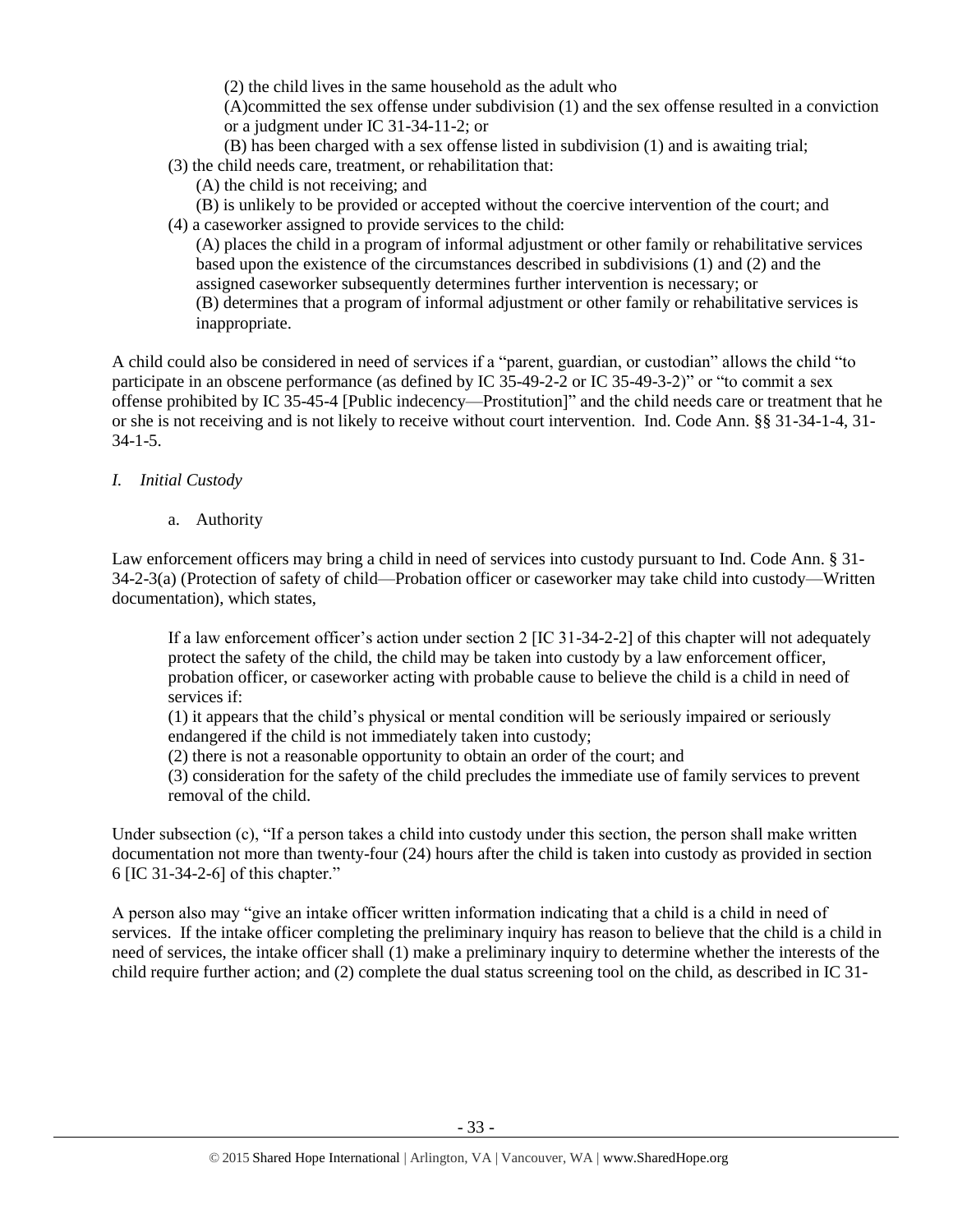<span id="page-33-0"></span>41-1-3."<sup>117</sup> Whenever practicable, the preliminary inquiry should include information on the child's background, current status, and school performance." Ind. Code Ann. § 31-34-7-1.<sup>118</sup> After completing the preliminary inquiry, "and upon approval by the juvenile court, the intake officer may implement a program of informal adjustment if the officer has probable cause to believe that the child is a child in need of services." Ind. Code Ann. § 31-34-8-1.

# *II. Placement process pending adjudication/investigation*

Once taken into custody, a detention hearing must be held within 48 hours, weekends and holidays excluded, or the child will be released. Ind. Code Ann. § 31-34-5-1(a). A child in need of services may be detained if the court "makes written findings of fact upon the record of probable cause to believe that the child is a child in need of services and that: (1) detention is necessary to protect the child; (2) the child is unlikely to appear before the juvenile court for subsequent proceedings; (3) the child has a reasonable basis for requesting that the child not be released; (4) the parent, guardian, or custodian: (A) cannot be located; or (B) is unable or unwilling to

(2) a child who is presently named in an informal adjustment under IC 31-34-8 and who is adjudicated a delinquent child under IC 31-37-12 or IC 31-37-13;

(3) a child who is presently named in an informal adjustment under IC 31-37-9 and who is adjudicated to be a child in need of services under IC 31-34-10 or IC 31-34-11;

(4) a child who:

(A) has been previously adjudicated to be a child in need of services under IC 31-34-10 or IC 31-34- 11; or

(B) was a participant in a program of informal adjustment under IC 31-34-8; and who was under a wardship that had been terminated or was in a program of informal adjustment that had concluded before the current delinquency petition;

#### (5) a child who was:

(A) previously adjudicated to be a delinquent child under IC 31-37-12 or IC 31-37-13 that was closed; and

(B) a participant in a program of informal adjustment under IC 31-37-9 which was concluded prior to a child in need of services proceeding; and

(6) a child:

(A) who is eligible for release from commitment of the department of correction;

(B) whose parent, guardian, or custodian:

(i) cannot be located; or

(ii) is unwilling to take custody of the child; and

(C) for whom the department of correction is requesting a modification of the dispositional decree under IC 31-30-2-4.

The text of Ind. Code Ann. § 31-41-1-3 and 31-41-1-2 included here and elsewhere in this report includes amendments made by the passage of H.E.A. No. 1196 during the first regular session of 119th Indiana General Assembly (2015) (effective July 1, 2015).

<sup>118</sup> The text of Ind. Code Ann.  $\S 31-34-7-1$  included here and elsewhere in this report includes amendments made by the passage of H.E.A. No. 1196 during the first regular session of 119th Indiana General Assembly (2015) (effective July 1, 2015)..

 $\overline{\phantom{a}}$ <sup>117</sup> Pursuant to Ind. Code Ann. § 31-41-1-3 ("Dual status screening tool"), "'Dual status screening tool' means a factual review of a child's status and history conducted by the case manager under IC 31-34 or the probation officer under IC 31-37 to determine whether a child meets the criteria for being a dual status child as defined by section 2 of this chapter." Pursuant to Ind. Code Ann. § 31-41-1-2 ("Dual status child"), dual status child is defined as,

<sup>(1)</sup> a child who is alleged to be or is presently adjudicated to be a child in need of services under IC 31-34- 10 or IC 31-34-11 and is alleged to be or is presently adjudicated to be a delinquent child under IC 31-37- 12 or IC 31-37-13;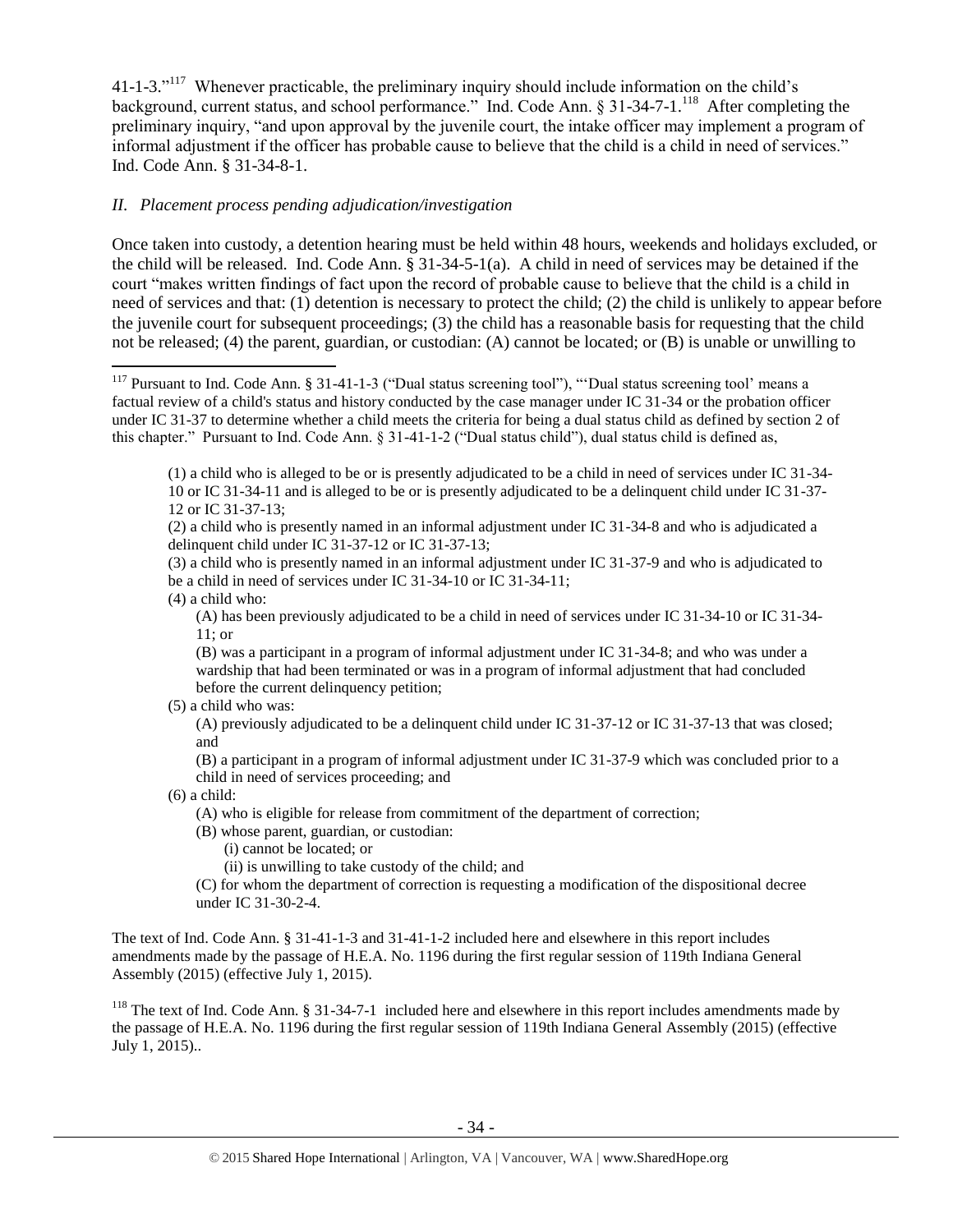take custody of the child; or (5) consideration for the safety of the child precludes the use of family services to prevent removal of the child." Ind. Code Ann. § 31-34-5-3(a). An alleged child in need of services may not be placed in "(1) a secure facility; (2) a community based correctional facility for children; (3) a juvenile detention facility; or (4) a shelter care facility that houses persons charged with, imprisoned for, or incarcerated for crimes." Ind. Code Ann. § 31-34-6-1.<sup>119</sup>

# **Child Identified as Delinquent**

Pursuant to Ind. Code Ann. §§ 31-37-1-2, "A child commits a delinquent act if, before becoming eighteen (18) years of age, the child commits an act that would be an offense if committed by an adult, except an act committed by a person over which the juvenile court lacks jurisdiction under IC 31-30-1."<sup>120</sup> A child also "commits a delinquent act" if, before becoming eighteen (18) years of age, the child leaves home or a specific location previously designated by the child's parent, guardian, or custodian: (1) without reasonable cause; and (2) without permission of the parent, guardian, or custodian, who requests the child's return." Ind. Code Ann. §  $31 - 37 - 2 - 2$ <sup>121</sup>

Pursuant to Ind. Code Ann. § 31-37-2-1 (Delinquent child), a child is deemed "delinquent" if,

before becoming eighteen (18) years of age, the child:

- (1) commits a delinquent act described in this chapter; and
- (2) needs care, treatment, or rehabilitation that:
	- (A) the child is not receiving;
	- (B) the child is unlikely to accept voluntarily; and
	- (C) is unlikely to be provided or accepted without the coercive intervention of the court.
- *I. Initial Custody*

 $\overline{a}$ 

b. Authority

Law enforcement officers in Indiana may take a child into custody pursuant to Ind. Code Ann. § 31-37-4-2 (Probable cause), without a court order, when they have "probable cause to believe that the child has committed a delinquent act." Under Ind. Code Ann. § 31-37-4-1 (Order of court), "A child may be taken into custody by a law enforcement officer under an order of the court."

 $119$  The text of Ind. Code Ann. § 31-34-6-1 included here and elsewhere in this report includes amendments made by the passage of H.E.A. No. 1434 during the first regular session of 119th Indiana General Assembly (2015) (effective July 1, 2015).

<sup>&</sup>lt;sup>120</sup> Pursuant to Ind. Code Ann. § 31-30-1-1(1) (Juvenile court jurisdiction) "A juvenile court has exclusive original jurisdiction, except as provided in sections 9, 10, 12, and 13 [IC 31-30-1-9, IC 31-30-1-10, IC 31-30-1-12, and IC 31-30-1-13] of this chapter, in the following: (1) Proceedings in which a child, including a child of divorced parents, is alleged to be a delinquent child under IC 31-37." The titles for the bracketed statutes are: Ind. Code Ann. § 31-30-1-9 (Felony court concurrent jurisdiction); § 31-30-1-10 (Establishment of paternity); § 31-30-1-12 (Concurrent jurisdiction with court having jurisdiction of child custody proceeding in a marriage dissolution); § 31- 30-1-13 (Concurrent jurisdiction with court having jurisdiction of child custody proceeding in a paternity proceeding).

 $121$  The text of Ind. Code Ann. § 31-37-2-2 included here and elsewhere in this report includes amendments made by the passage of H.E.A. No. 1304 during the first regular session of 119th Indiana General Assembly (2015) (effective July 1, 2015).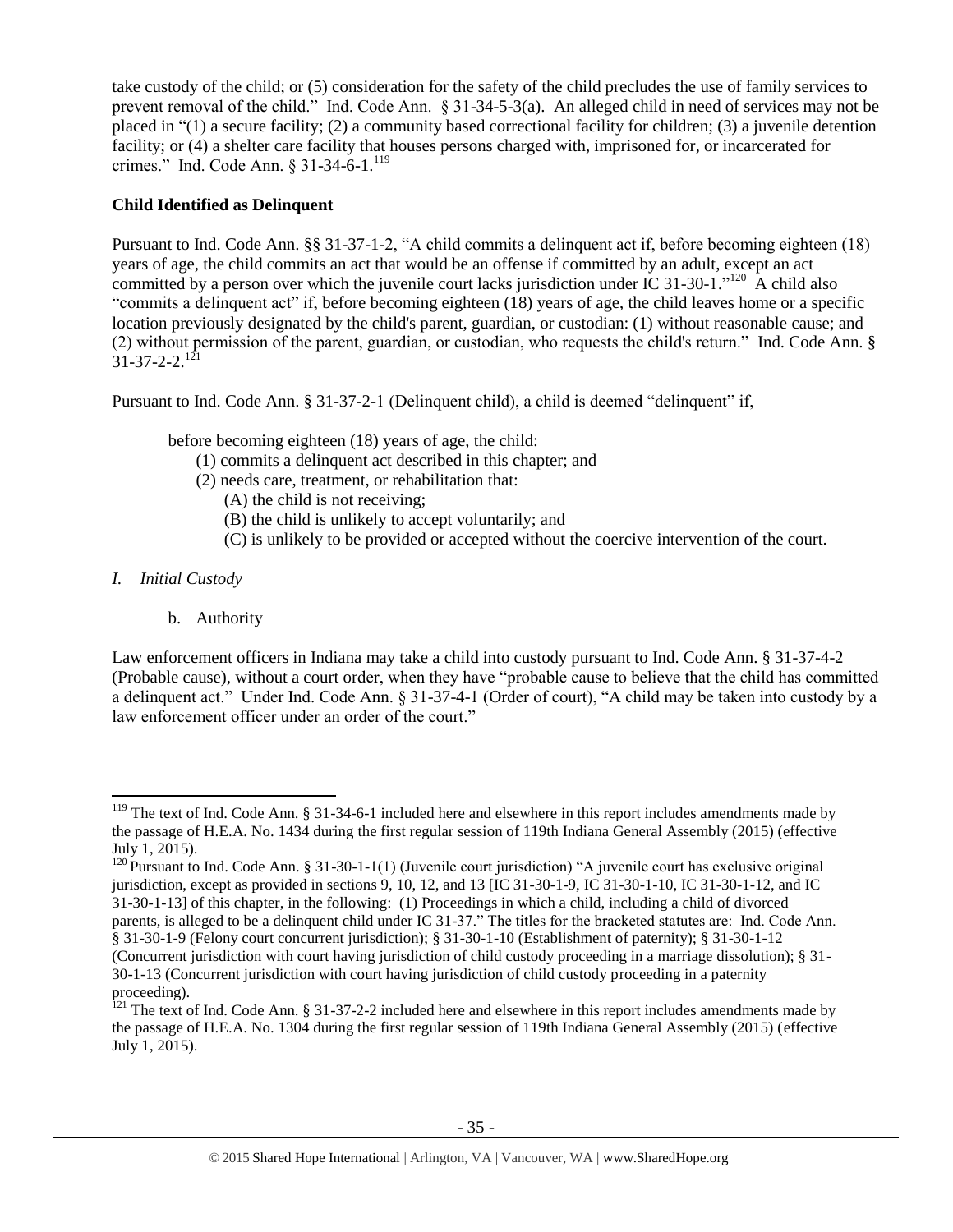Domestic minor sex trafficking victims also may be taken into custody, although not always detained, for curfew violations pursuant to Ind. Code Ann. §§ 31-37-3-2 to -3 (Curfew violations).

c. Placement

 $\overline{a}$ 

Once in custody without a court order, the child may be released to his or her "parent, guardian, or custodian upon the person's written promise to bring the child before the juvenile court at a time specified." Ind. Code Ann. § 31-37-5-5(a). Additionally, under Ind. Code Ann. § 31-37-5-3(a), if a law enforcement officer taking a child into custody may place the child in detention if there is a reasonable belief that

- (1) the child is unlikely to appear before the juvenile court for subsequent proceedings;
- (2) the child has committed an act that would be murder or a Level 1 felony, Level 2 felony, Level 3 felony, or Level 4 felony if committed by an adult;
- (3) detention is essential to protect the child or the community;
- (4) the parent, guardian, or custodian:
	- (A) cannot be located; or
	- (B) is unable or unwilling to take custody of the child; or
- (5) the child has a reasonable basis for requesting that the child not be released.<sup>122</sup>

Pursuant to subsection (b), "If a child is detained for a reason specified in subsection (a)(4) or (a)(5), the child shall be detained under IC 31-37-7-1."<sup>123</sup>

#### *II. Placement process pending adjudication/investigation*

If the intake officer does not release the child, a detention hearing must be held no later than 48 hours (excluding weekends and Sundays) after the child is taken into custody, otherwise the child will be released. Ind. Code Ann. §§ 31-37-5-6, 31-37-6-2, 31-37-6-4. At the hearing, the juvenile court may release the child to the child's parent, guardian, or custodian or detain the child based on a consideration of similar factors to those the intake officer considered under Ind. Code Ann. § 31-37-5-3(a). Ind. Code Ann. § 31-37-6-6. If the child is detained because a parent is not available or will not take the child, returning the child home would be harmful to the child or contrary to his best interests, or "the child has a reasonable basis for requesting that the child not be released," the court must not detain the child in a secure facility or certain other facilities that house persons imprisoned for crimes unless they meet the exception in Ind. Code Ann. § 31-37-7-3. Ind. Code Ann. §§ 31-37- 6-6(a),(b), 31-37-7-1. Ind. Code Ann. § 31-37-7-3 (Length of confinement) permits a

child alleged to be a delinquent child because of an act under IC 31-37-2-2 [Delinquent act; leaving home without permission of parent, guardian, or custodian] may be held in a juvenile detention facility for:

(1) not more than twenty-four (24) hours before; and

(2) not more than twenty-four (24) hours immediately after; the initial court appearance, not including Saturdays, Sundays, and nonjudicial days.

 $122$  Ind. Code Ann. § 31-37-5-3(c) states, "Unless a law enforcement officer determines that detention is essential to protect a child or the community, the law enforcement officer who detains a child for a violation of the curfew law under IC 31-37-3 shall make a good faith effort to release the child to the child's parent, guardian, or custodian within a reasonable time after the child is detained."

<sup>&</sup>lt;sup>123</sup> Ind. Code Ann. § 31-37-7-1 (Places in which child may not be held) states "A child alleged to be a delinquent child under IC 31-37-2, except as provided in section 3 [IC 31-37-7-3] of this chapter, may not be held in: (1) a secure facility; or (2) a shelter care facility, a forestry camp, or a training school that houses persons charged with, imprisoned for, or incarcerated for crimes."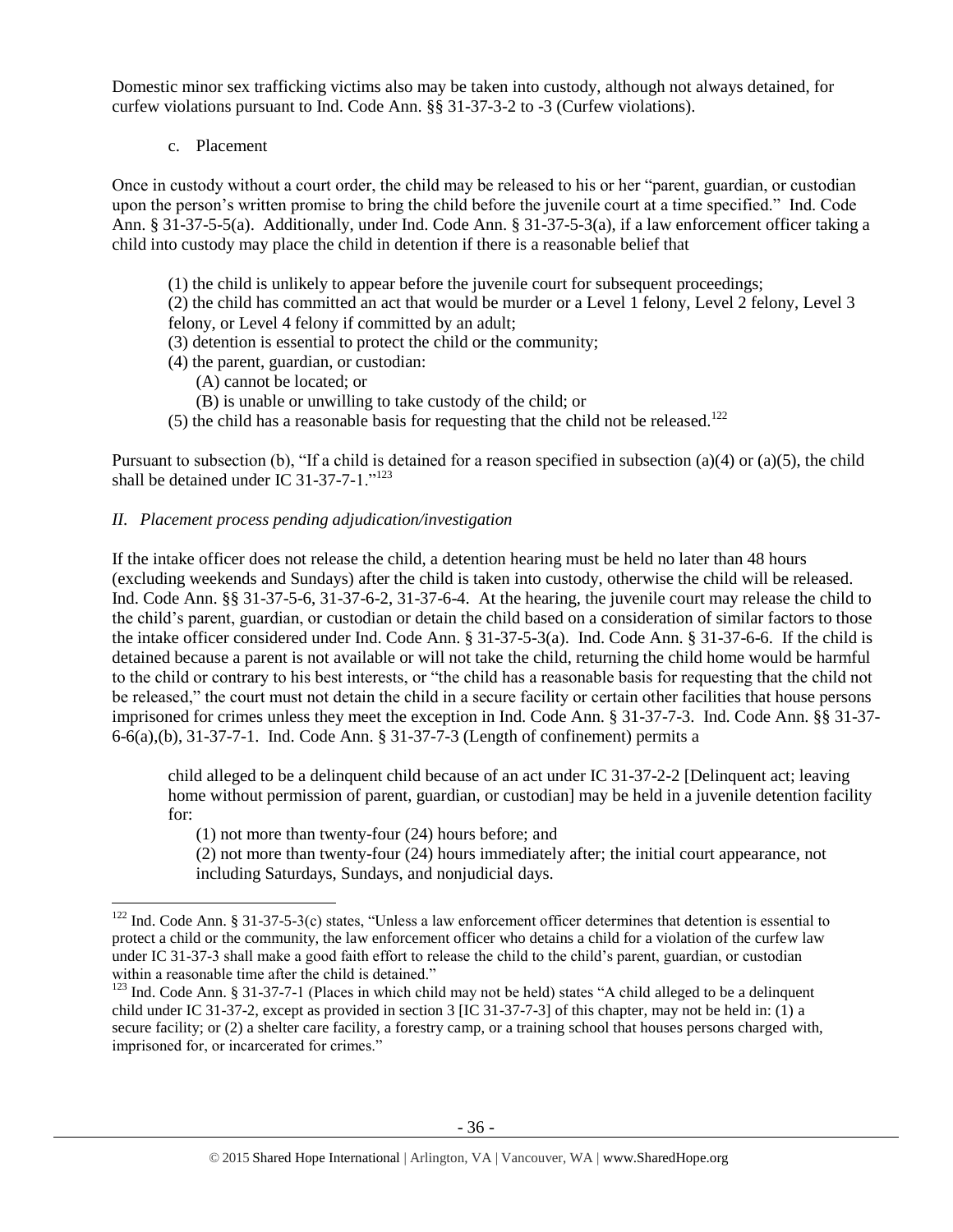However, a child alleged to be delinquent and detained under Ind. Code Ann. § 31-37-6-6 for reasons other than those mentioned above may be held in a secure facility for limited purposes, for up to six hours, or a juvenile detention facility. Ind. Code Ann. § 31-37-7-2. Nothing in Ind. Code Ann. § 31-37-7 (Detention of alleged delinquent child) refers to Ind. Code Ann. § 35-42-3.5-4(a) (Additional rights of victim) or states that a minor's involvement in prostitution does not constitute a delinquent act.

#### *III. Adjudication or referral to alternate process*

# a. Diversion or alternate process

For children delinquent under Ind. Code Ann. § 31-37-1, Ind. Code Ann. § 31-37-19-5(b) provides the juvenile court with several dispositional alternatives that may be taken in conjunction with the placement options in Ind. Code Ann. § 31-37-19-6, including ordering probationary supervision of the child, ordering outpatient treatment, ordering wardship, and ordering the attendance of an alcohol and drug program.

# *IV. Outcomes*

For a child who admits to being a delinquent child, or one found by the court to be a delinquent child, the court must enter judgment of delinquency, order a predispositional report, and schedule a dispositional hearing, at which it must consider, among other things, "[a]lternatives for the care, treatment, rehabilitation, or placement of the child." Ind. Code Ann. §§ 31-37-18-1(1), 31-37-12-9(a), 31-37-13-2(a)(1–3). Ind. Code Ann. § 31-37- 13-2(a)(4)<sup>124</sup> also requires that the court to "[c]omplete a dual status screening tool on the child, as described in IC 31-41-1-3, and determine whether the child is a dual status child as described in IC 31-41-1-2."<sup>125</sup> "If a child is determined to be a dual status child, the court may refer the child for an assessment by a dual status assessment team as described in IC 31-41."<sup>126</sup> Ind. Code Ann. § 31-37-13-2(b). Pursuant to Ind. Code Ann. § 31-37-19-1(a) (Delinquent children—Decrees), if the child is found to be delinquent under Ind. Code Ann. § 31-37-2 (Delinquent children who commit certain other acts and who need care, treatment, or rehabilitation), the court may enter certain dispositional decrees, including placing the child under the supervision of the probation department, ordering outpatient treatment for the child, removing the child from his or her home and placing the child in a different home or a shelter, making the child a ward of a person or a shelter, and partially or completely emancipating the child. The juvenile court must meet several requirements under Ind. Code Ann. § 31-37-19-1(b) to remove a child from the home including approving a permanency plan, designating responsibility to the probation department for the child's care and placement, determining whether "reasonable efforts were made to prevent or eliminate the need for removal," and whether the child's best interests, health, and welfare will benefit from removal from the home.

Ind. Code Ann. § 31-37-19-6 provides the placement options through a juvenile court disposition for a child determined delinquent pursuant to Ind. Code Ann. § 31-37-1 (Delinquent children who commit acts that would be offenses if committed by adults) including awarding wardship to the department of correction or a "community based correctional facility for children," awarding wardship to a person or to a shelter, removing the child from the home to be placed in another home or shelter, order the child confined for a period of time in

 $\overline{\phantom{a}}$ 

 $124$  The text of Ind. Code Ann. § 31-37-13-2 included here and elsewhere in this report includes amendments made by the passage of H.E.A. No. 1196 during the first regular session of 119th Indiana General Assembly (2015) (effective July 1, 2015).

 $125$  See supra note [117.](#page-33-0)

<sup>&</sup>lt;sup>126</sup> Ind. Code Ann. § 31-41-1-4 ("Dual status assessment") states, "'Dual status assessment' means a review by a dual status assessment team to assess a dual status child's: (1) status; (2) best interests; (3) need for services; and (4) level of needs, strengths, and risks of the child."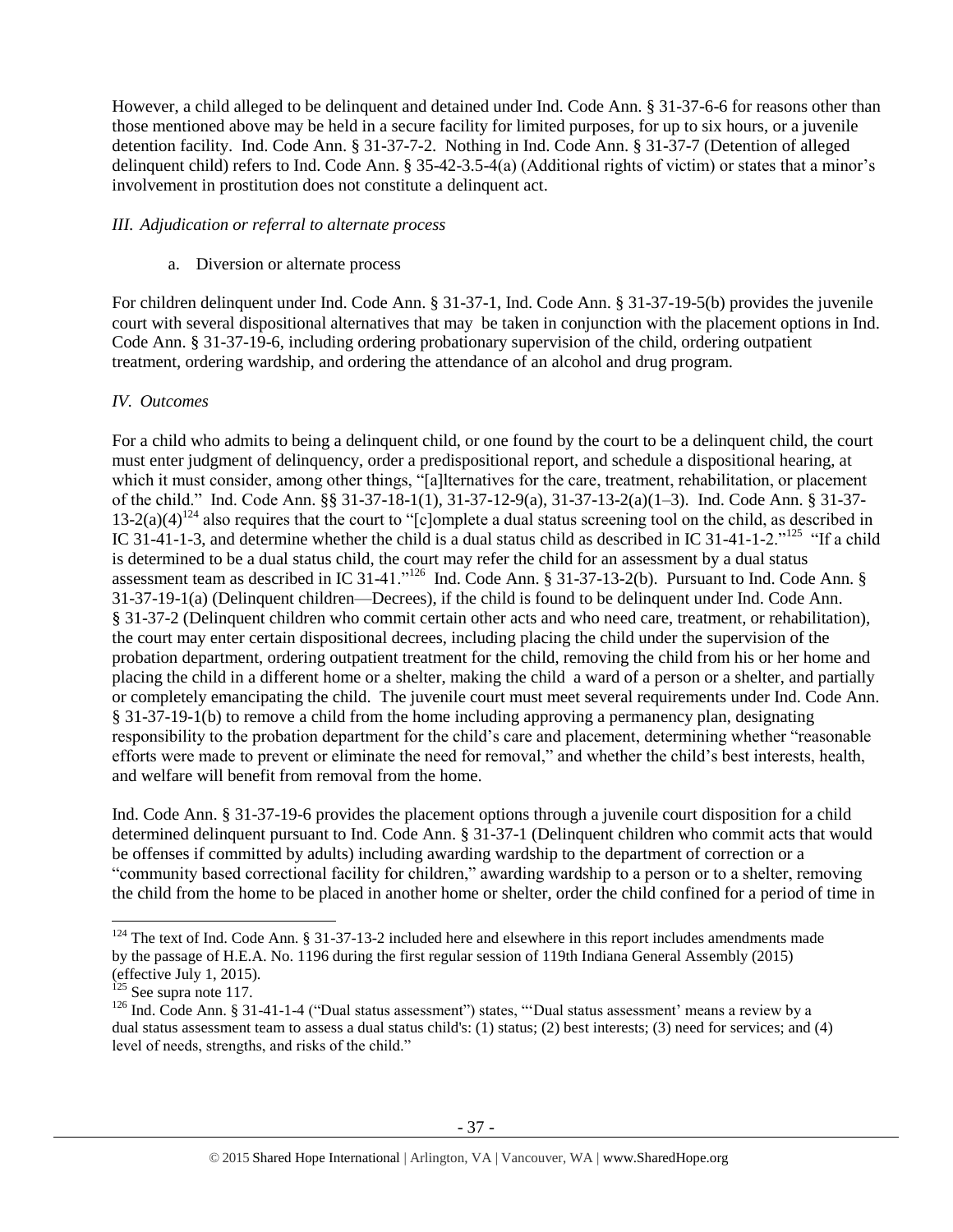a juvenile detention facility, or placing the child in a secure private facility. Juveniles who have committed more serious offenses are confined pursuant to Ind. Code Ann. § 31-37-19-10.

Children under 12 may not be awarded to the department of corrections under Ind. Code Ann. § 31-37-19-  $6(b)(2)(A)$  unless the child is 10 or 11 and "committed an act that would have been murder if committed by an adult." Ind. Code Ann. § 31-37-19-7(a), (b).

5.4.1 Recommendation: Enact a mandatory protective response for juvenile sex trafficking victims that provides an avenue to specialized services outside detention.

# *5.5 Commercial sexual exploitation or sex trafficking is identified as a type of abuse and neglect within child protection statutes.*

For purposes of investigating possible instances of child abuse and neglect within family law, under Ind. Code Ann. § 31-32-11-1 (Privileged communications), § 31-33 (Juvenile law: reporting and investigation of child abuse and neglect), § 31-34-7-4 (Persons accused of child abuse or neglect entitled to access to report), and § 31-39-8-4 (Probative value of information—Unsubstantiated information), "child abuse and neglect . . . refers to a child described in IC 31-34-1-1 through IC 31-34-1-5, regardless of whether the child needs care, treatment, rehabilitation, or the coercive intervention of a court."<sup>127</sup> Ind. Code Ann. § 31-9-2-14. However, subsection (b) specifies that "child abuse and neglect" does not apply to a child who is alleged to be "a victim of a sexual offense under IC 35-42-4-3 [Child molesting] unless the alleged offense under IC 35-42-4-3 involves the fondling or touching of the buttocks, genitals, or female breasts, regardless of whether the child needs care, treatment, rehabilitation, or the coercive intervention of a court." Under subsection (c), "'Child abuse or neglect', for purposes of IC 31-34-2.3 [Child protective orders for removal of alleged perpetrators], refers to acts or omissions by a person against a child as described in IC 31-34-1-1 through IC 31-34-1-9, regardless of whether the child needs care, treatment, rehabilitation, or the coercive intervention of a court."

Ind. Code Ann. § 31-34-1-3(a)(1) (Victim of sex offenses) defines a "child in need of services" as a child who, before reaching the age of 18, is the victim of a specified sex offense, including a victim of Ind. Code Ann. § 35-42-4-3 (Child molesting), § 35-42-4-4 (Child exploitation), § 35-42-4-9 (Sexual misconduct with a minor), § 35-45-4-2 (Prostitution), or "the law of another jurisdiction . . . that is substantially equivalent to any of the offenses listed," and "the child needs care, treatment, or rehabilitation that: (A) the child is not receiving; and (B) is unlikely to be provided or accepted without the coercive intervention of the court."

A child also is a child in need of services if "the child lives in the same household as another child who is the victim of a sex offense" listed above; "the child lives in the same household as the adult who committed the sex offense," and the offense "resulted in a conviction or judgment," or the adult "has been charged with a sex offense listed in subdivision (1) and is awaiting trial;" the child needs care or treatment as noted above, and

a caseworker assigned to provide services to the child:

 $\overline{\phantom{a}}$ 

(A) places the child in a program of informal adjustment or other family or rehabilitative services based upon the existence of the circumstances described in subdivisions (1) and (2) and the assigned caseworker subsequently determines further intervention is necessary; or

 $127$  Ind. Code Ann. § 31-34-1-1 (Impairment or serious endangerment of physical or mental condition); Ind. Code Ann. § 31-34-1-2 (Endangerment of physical or mental health); Ind. Code Ann. § 31-34-1-3 (Victims of sex offenses); Ind. Code Ann. § 31-34-1-4 (Participation in obscene performances); Ind. Code Ann. § 31-34-1-5 (Sex offenses committed by child).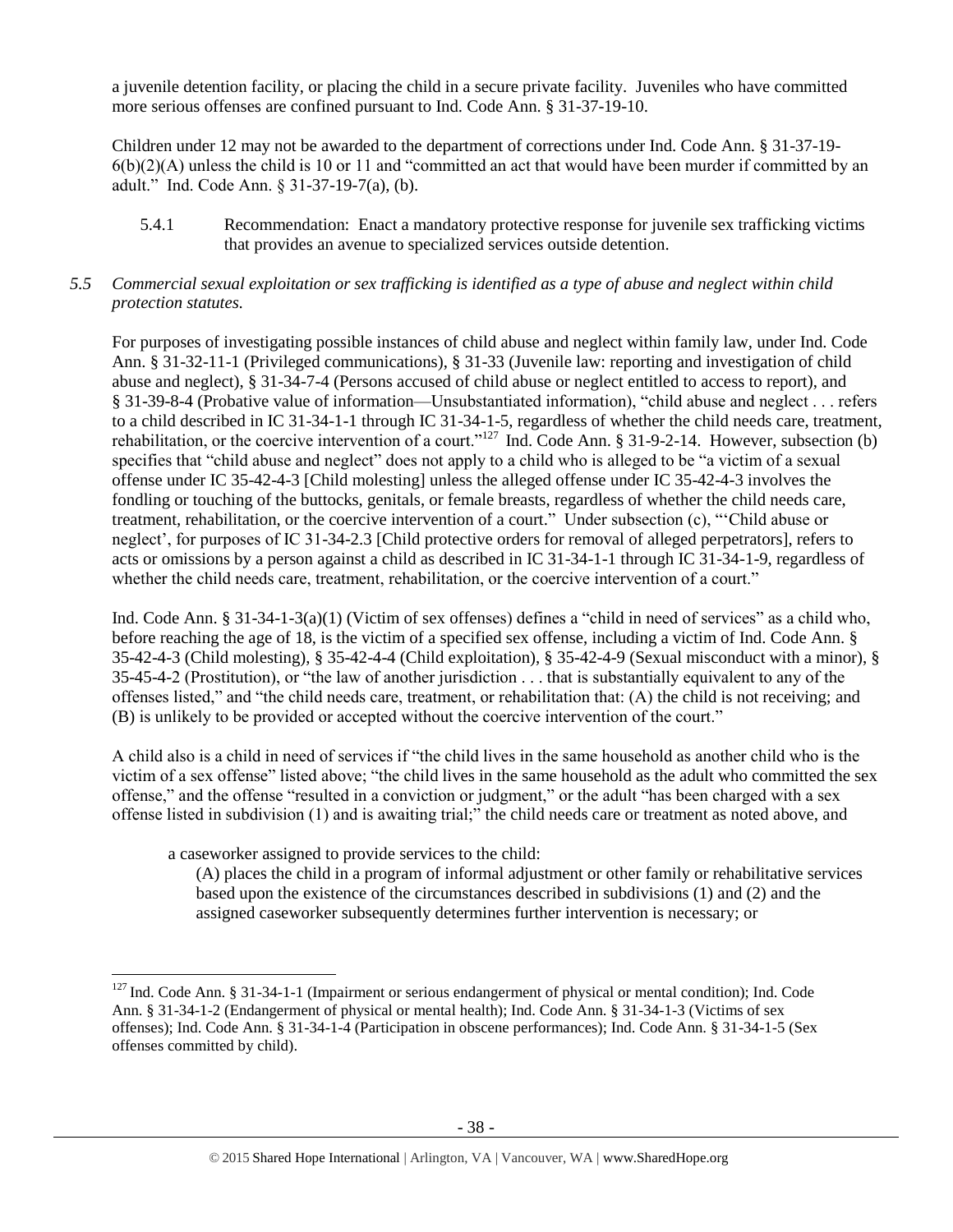(B) determines that a program of informal adjustment or other family or rehabilitative services is inappropriate. Ind. Code Ann. § 31-34-1-3(b).

In addition, law enforcement must report suspected child abuse when taking a minor into custody on prostitution charges. Ind. Code Ann. § 35-42-3.5-4(c)<sup>128</sup> (Rights of alleged victims) states that "[i]f a law enforcement agency detains an alleged victim of an offense under section 1 of this chapter who is less than eighteen (18) years of age, the law enforcement agency shall immediately notify the department of child services that the alleged victim may be a victim of child abuse or neglect."

5.5.1 Recommendation: Amend Ind. Code Ann. § 31-34-1-3 (Victim of sex offenses) to include victims of Ind. Code Ann. § 35-42-3.5-1 (Promotion of human trafficking—Sexual trafficking of a minor—Human trafficking), § 35-42-4-5 (Vicarious sexual gratification), § 35-42-4-6 (Child solicitation), § 35-45-4-3 (Patronizing a prostitute), and § 35-45-4-4 (Promoting prostitution) as children in need of services.

# *5.6 The definition of "caregiver" or another related term in the child welfare statutes is not a barrier to a sex trafficked child accessing the protection of child welfare.*

For juvenile law, "custodian" is defined as "a person with whom a child resides." Ind. Code Ann. § 31-9-2- 31(a). For purposes of the chapter on child in need of services, "custodian" is defined in Ind. Code Ann. § 31-9- 2-31(b), in part, as, including "any person who is . . . (3) a child caregiver, as defined in section 16.4 [IC 31-9-2- 16.4] of this chapter;<sup>129</sup> (4) a member of the household of the child's noncustodial parent; or (5) an individual who has or intends to have direct contact, on a regular and continuing basis, with a child for whom the individual provides care and supervision." These definitions may not be sufficiently broad to capture a trafficker in the definition of "caregiver."

- 5.6.1 Recommendation: Amend Ind. Code Ann. Chapt. 31-9-2 (Definitions) to allow child welfare protection for juvenile sex trafficking victims irrespective of the perpetrator of the abuse.
- *5.7 Crime victims' compensation is specifically available to a child victim of sex trafficking or commercial sexual exploitation of children (CSEC) without regard to ineligibility factors.*

Pursuant to Ind. Code Ann. § 5-2-6.1-12(1), a victim of a violent crime is eligible to receive compensation under Title 5, Article 2, Chapter 6.1 (Compensation for victims of violent crime). A "victim" is defined as "an individual who suffers bodily injury or death as a result of a violent crime." Ind. Code Ann. § 5-2-6.1-7. Violent crimes include, with some exceptions, those felonies or Class A misdemeanors that result in bodily injury or death to the victim. Ind. Code Ann. § 5-2-6.1-8(1). Violent crimes also include Ind. Code Ann. § 35- 42-4-3 (Child molesting) and § 35-42-4-7 (Child seduction). Ind. Code Ann. § 5-2-6.1-8(1). "Bodily injury" is defined as: "(1) an impairment of a physical condition; (2) a visible injury; (3) physical pain; or (4) emotional trauma that stems directly from the impairment of a physical condition, a visible injury, or physical pain." Ind. Code Ann. § 5-2-6.1-0.5.

 $\overline{a}$ 

<sup>128</sup> *See supra* not[e 116.](#page-31-0)

<sup>&</sup>lt;sup>129</sup> A "child caregiver" is defined in Ind. Code Ann. § 31-9-2-16.4 as "a person who provides, or is responsible for providing, care and supervision of a child (other than a child of whom the person is a parent, stepparent, grandparent, aunt, uncle, sibling, legal guardian or custodian with whom the person resides) at a residential property that is not the child's place of residence, if the person: (1) is not required to be licensed as the operator of . . . a child care home . . . a foster family home . . . ; (2) provides care and supervision of a child while unattended by the child's: (A) parent; (B) guardian; or (C) custodian with whom the child resides; and (3) receives more than two thousand dollars (\$2,000) in annual compensation for providing care and supervision of a child or children."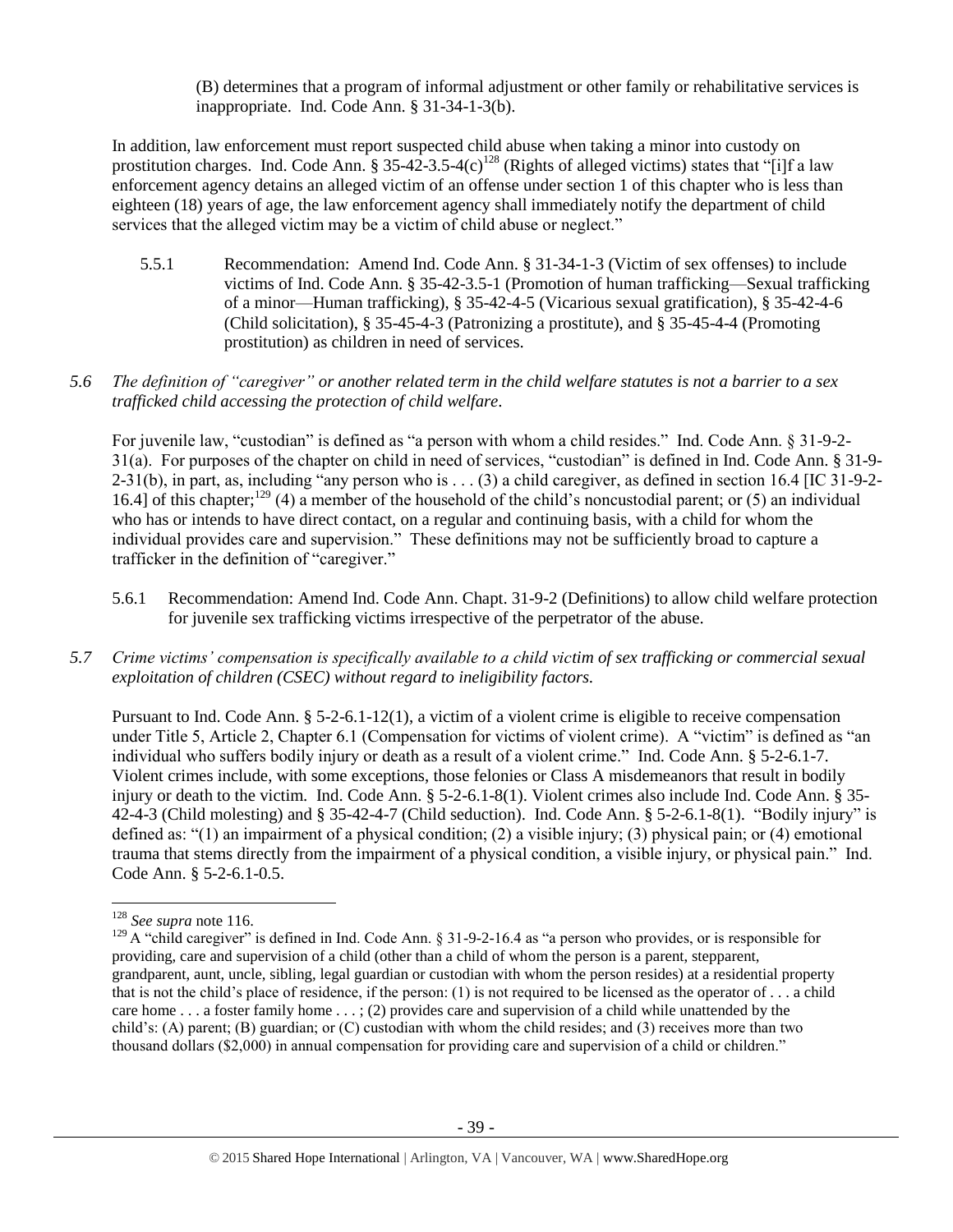After proving "bodily injury," other requirements and ineligibility factors present special difficulties for domestic minor sex trafficking victims. A victim who "sustained the injury as a result of participating in or assisting in . . . a criminal act," or "profited or would have profited from the criminal act" may not receive victim's compensation benefits. Ind. Code Ann. § 5-2-6.1-13(a)(1), (3).<sup>130</sup> However, an exception to the reporting requirement exists for alleged victims of child sex crimes and may apply to CSEC victims. Ind. Code Ann. § 5-2-6.1-17(a) states "(a) Except for an alleged victim of a child sex crime,  $^{131}$  the division may not award compensation under this chapter unless the violent crime was reported to a law enforcement officer not more than seventy-two (72) hours after the occurrence of the crime." In addition, if an eligible victim's application for compensation is not received within 180 days after the date of the crime, or within 2 years given a showing of good cause, compensation will not be granted to the victim. Ind. Code Ann. § 5-2-6.1-16(b). Nothing in Ind. Code Ann. § 5-2-6.1 (Compensation for victims of violent crime), however, explains what constitutes "good cause" for purposes of Ind. Code Ann. § 5-2-6.1-16(b) (Applications for assistance). An exception to this requirement may also apply to CSEC victims in some cases since "an alleged victim of a child sex crime may submit an application to the division until the victim becomes thirty-one (31) years of age." Ind. Code Ann. § 5-2-6.1-16(e). Finally, if "the claimant fails to fully cooperate with law enforcement personnel in the investigation, apprehension, and prosecution of the offender," compensation may be denied. Ind. Code Ann. § 5-2-6.1-18.

- 5.7.1 Recommendation: Amend Ind. Code Ann. § 5-2-6.1-13(a) to specifically extend the exceptions to the reporting requirement and ineligibility criteria to victims of domestic minor sex trafficking.
- 5.7.2 Recommendation: Amend Ind. Code Ann. § 5-2-6.1-8(1) to include Ind. Code Ann. § 35-42- 3.5-1 (Promotion of human trafficking—Sexual trafficking of a minor—Human trafficking) within the definition of a violent crime, regardless of whether the victim suffers bodily injury or death as a result of the offense.

# *5.8 Victim-friendly procedures and protections are provided in the trial process for minors under 18.*

Ind. Code Ann. § 35-42-3.5-4(a)(3) (Additional rights of victim) provides that human trafficking victims shall be provided protection if their "safety is at risk or if there is danger of additional harm by recapture of the victim by the person who allegedly committed the offense . . . ." Protections include "ensuring that the names and identifying information of the alleged victim and the victim's family members are not disclosed to the public." Ind. Code Ann. § 35-42-3.5-4(a)(3)(B).

In addition, victims of trafficking and sexual offenses who are under 14 are entitled to certain victim-friendly protections throughout the criminal justice process, as listed in Ind. Code Ann. Title 35, Article 37, Chapter 4 (Evidence). In prosecutions for certain listed crimes, including, Ind. Code Ann. § 35-42-3.5-1 (Promotion of

 $\overline{\phantom{a}}$ 

(5) incest (IC 35-46-1-3);

<sup>&</sup>lt;sup>130</sup> Pursuant to Ind. Code Ann. § 5-2-6.1-13(b), "If the victim is a dependent child or dependent parent of the person who commits a violent crime, compensation may be awarded where justice requires."

<sup>&</sup>lt;sup>131</sup> Ind. Code Ann. § 5-2-6.1-7.5 provides,

As used in this chapter, "victim of a child sex crime" means an individual who was the victim of:

<sup>(1)</sup> child molesting (IC 35-42-4-3(a));

<sup>(2)</sup> vicarious sexual gratification (IC 35-42-4-5);

<sup>(3)</sup> child solicitation (IC 35-42-4-6);

<sup>(4)</sup> child seduction (IC 35-42-4-7); or

and was less than eighteen (18) years of age at the time the crime occurred.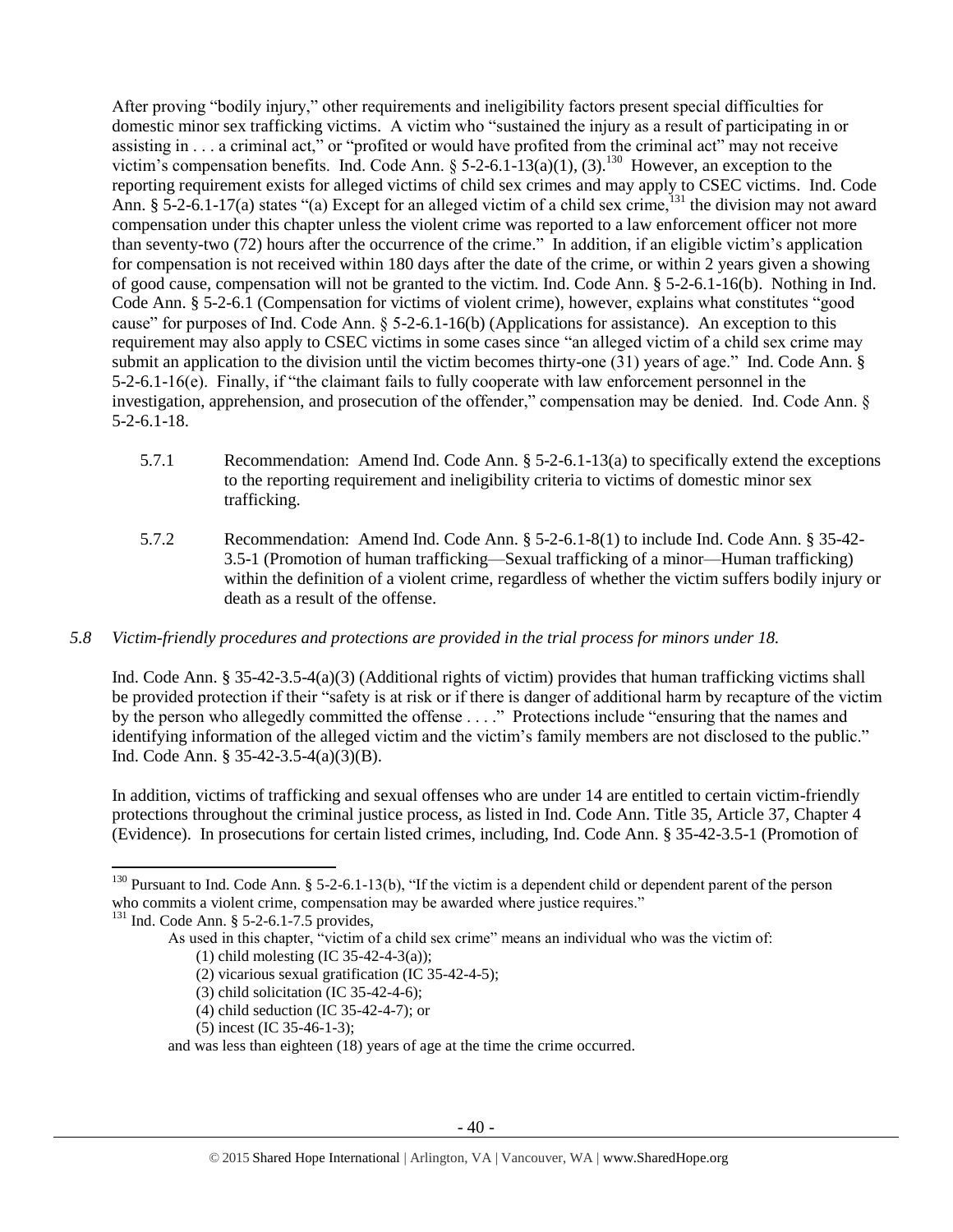human trafficking—Sexual trafficking of a minor—Human trafficking) and § 35-42-4 (Sex crimes), "On the motion of the prosecuting attorney, the court may order that the testimony of a protected person be taken in a room other than the courtroom, and that the questioning of the protected person by the prosecution and the defense be transmitted using a two-way closed circuit television arrangement that: (1) allows the protected person<sup>132</sup> to see the accused and the trier of fact; and  $(2)$  allows the accused and the trier of fact to see and hear the protected person." Ind. Code Ann. § 35-37-4-8(c). Videotaped testimony of a "protected person" may also be ordered by the court upon motion of the prosecuting attorney or the defendant under the same requirements of Ind. Code Ann. § 35-37-4-8(c). Ind. Code Ann. § 35-37-4-8(d). Pursuant to Ind. Code Ann. § 35-37-4-8(e), the court may not allow closed-circuit or videotaped testimony unless certain conditions are met, including the conditions outlined in subsection  $(e)(1)(B)$  that the court find that the protected person should testify outside of court because

(i) the court finds from the testimony of a psychiatrist, physician, or psychologist and any other evidence that the protected person's testifying in the physical presence of the defendant would cause the protected person to suffer serious emotional harm and the court finds that the protected person could not reasonably communicate in the physical presence of the defendant to the trier of fact; (ii) a physician has certified that the protected person cannot be present in the courtroom for medical reasons; or

(iii) evidence has been introduced concerning the effect of the protected person's testifying in the physical presence of the defendant, and the court finds that it is more likely than not that the protected person's testifying in the physical presence of the defendant creates a substantial likelihood of emotional or mental harm to the protected person.

Ind. Code Ann. § 35-37-4-8 does not permit the defendant to be present in the room while the witness gives testimony via closed-circuit television. Ind. Code Ann. § 35-37-4-8(f). If the court allows testimony to be given via videotape, Ind. Code Ann. § 35-37-4-8(g) provides that only certain persons may be present in the room during the witness's testimony, including the defendant if he is not represented by an attorney. Ind. Code Ann. § 35-37-4-8(g)(3). Also, "if the defendant is not represented by an attorney, the defendant may question the protected person." Ind. Code Ann.  $\S 35-37-4-8(g)(7)$ .

As used in this section, "protected person" means:

(D) reflects the individual's need for a combination and sequence of special, interdisciplinary, or generic care, treatment, or other services that are of lifelong or extended duration and are individually planned and coordinated; or

(3) an individual who is:

 $\overline{a}$ 

<sup>&</sup>lt;sup>132</sup> Pursuant to Ind. Code Ann. § 35-37-4-8(b), "protected person" is defined by referring to Ind. Code Ann. § 35-37-4-6. Ind. Code Ann. § 35-37-4-6(c) states,

<sup>(1)</sup> a child who is less than fourteen (14) years of age;

<sup>(2)</sup> an individual with a mental disability who has a disability attributable to an impairment of general intellectual functioning or adaptive behavior that:

<sup>(</sup>A) is manifested before the individual is eighteen (18) years of age;

<sup>(</sup>B) is likely to continue indefinitely;

<sup>(</sup>C) constitutes a substantial impairment of the individual's ability to function normally in society; and

<sup>(</sup>A) at least eighteen (18) years of age; and

<sup>(</sup>B) incapable by reason of mental illness, mental retardation, dementia, or other physical or mental incapacity of:

<sup>(</sup>i) managing or directing the management of the individual's property; or

<sup>(</sup>ii) providing or directing the provision of self-care.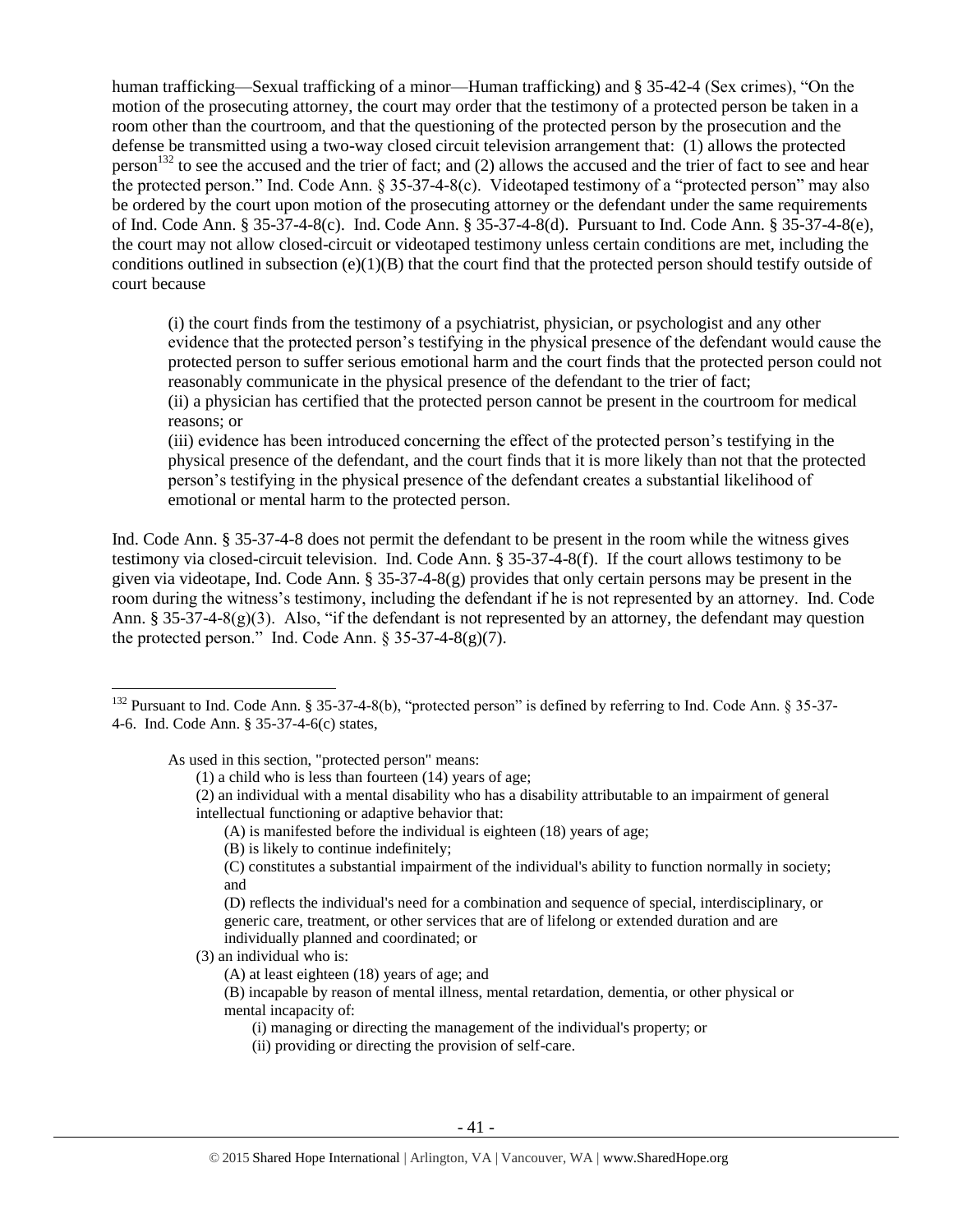The court also must provide safeguards all sex trafficking victims, such as separate waiting rooms, "to minimize the contact of the victim of an offense" with the defendant and the defendant's friends and relatives during criminal proceedings. Ind. Code Ann. § 35-37-4-11(a), (b).

Furthermore, in prosecutions under Ind. Code Ann. § 35-42-4 (Sex crimes), evidence of the victim's past sexual conduct, including both opinion and reputation evidence, may not be admitted or referred to in the presence of the jury. Ind. Code Ann. § 35-37-4-4(a). However, pursuant to Ind. Code Ann. § 35-37-4-4(b), evidence

(1) Of the victim's or a witness's past sexual conduct with the defendant;

(2) Which in a specific instance of sexual activities shows that some person other than the defendant committed the act upon which the prosecution is founded; or

(3) That the victim's pregnancy at the time of the trial was not caused by the defendant; may be introduced if the judge finds, under the procedure provided in subsection (c) of this section, that it is material to a fact at issue in the case and its inflammatory or prejudicial nature does not outweigh its probative value.

Certain additional protections are afforded to children who are the victims of sex crimes. Under Ind. Code Ann. § 35-40-5-11 (Interview by defense counsel of child less than sixteen who is alleged victim of sex offense), defense counsel who wish to interview victims of sexual offenses under 16 after charges are filed must "contact the prosecuting attorney" rather than the child, and "[t]he child has the right . . . to confer with the prosecuting attorney before the interview occurs." Ind. Code Ann. § 35-40-5-11(c). "If the parties are unable to agree to the terms of the interview, the parties may petition the court for a hearing on the terms of the interview prior to the interview taking place. The court shall review the terms suggested by the parties and consider the age of the child, any special considerations, and the rights of victims provided by IC 35-40-5-1 in setting reasonable terms for the interview." Ind. Code Ann. § 35-40-5-11(d).

*5.9 Expungement or sealing of juvenile delinquency records resulting from arrests or adjudications for prostitution-related offenses committed as a result of, or in the course of, the commercial sexual exploitation of a minor is available within a reasonable time after turning 18.*

Under Ind. Code Ann. § 31-39-8-2 (Petition to juvenile court for removal of records), "Any person may petition a juvenile court at any time to remove from: (1) the court's files; (2) the files of law enforcement agencies; and (3) the files of any other person who has provided services to a child under a court order; those records pertaining to the person's involvement in juvenile court proceedings." In determining whether to grant such a petition, Ind. Code Ann. § 31-39-8-3 states the court may consider the following:

- (1) the best interests of the child;
- (2) the age of the person during the person's contact with the juvenile court or law enforcement agency;
- (3) the nature of any allegations;
- (4) whether there was an informal adjustment or an adjudication;
- (5) the disposition of the case;
- (6) the manner in which the person participated in any court ordered or supervised services;

(7) the time during which the person has been without contact with the juvenile court or with any law enforcement agency;

- (8) whether the person acquired a criminal record; and
- (9) the person's current status.

Furthermore, a person who was arrested but not charged with a criminal offense, or if the charges were dropped, may petition the court to have records related to the arrest expunged. Ind. Code Ann. § 35-38-5-1(a). If the petition is granted, "no information concerning the arrest may be placed or retained in any state central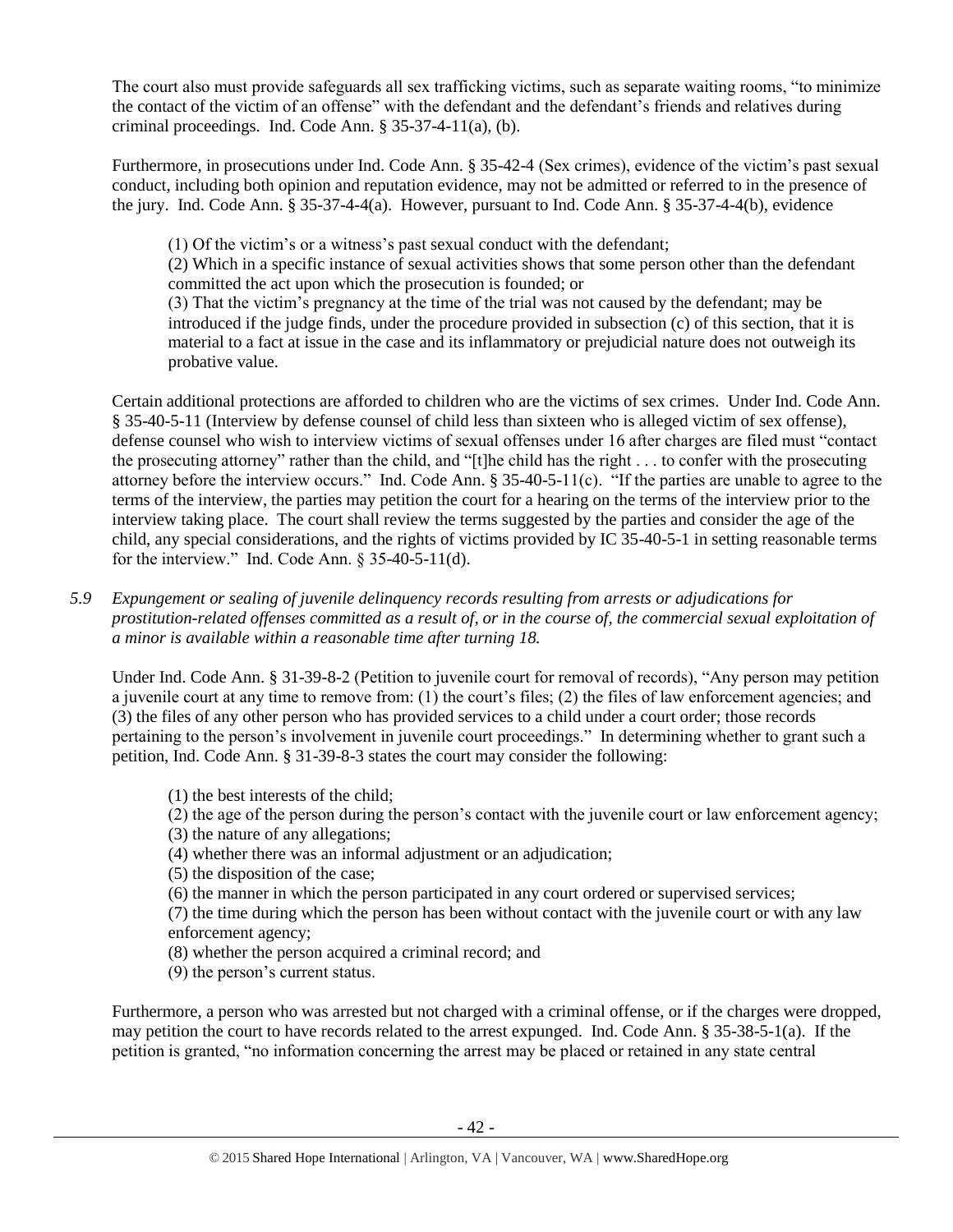repository for criminal history information or in any other alphabetically arranged criminal history information system maintained by a local, regional, or statewide law enforcement agency. However, this chapter does not require any change or alteration in any record (such as a police blotter entry) made at the time of the arrest or in the record of any court in which the criminal charged were filed." Ind. Code Ann. § 35-38-5-3.

*5.10 Victim restitution and civil remedies for victims of domestic minor sex trafficking or commercial sexual exploitation of children (CSEC) are authorized by law.* 

Victim restitution for victims of human trafficking offenses is mandatory. Ind. Code Ann. § 35-42-3.5-2 (Restitution to victim) states, "In addition to any sentence or fine imposed for a conviction of an offense under section 1 [Ind. Code Ann. § 35-42-3.5-1 (Promotion of human trafficking—Sexual trafficking of a minor— Human trafficking)] of this chapter, the court shall order the person convicted to make restitution to the victim of the crime under IC 35-50-5-3." Ind. Code Ann. § 35-50-5-3(k) states,

The court shall order a person convicted of an offense under IC 35-42-3.5 to make restitution to the victim of the crime in an amount equal to the greater of the following:

(1) The gross income or value to the person of the victim's labor or services.

(2) The value of the victim's labor as guaranteed under the minimum wage and overtime provisions of:

(A) the federal Fair Labor Standards Act of 1938, as amended (29 U.S.C. 201-209); or

(B) IC 22-2-2 (Minimum Wage);

whichever is greater.

In addition, persons convicted of Ind. Code Ann. § 35-42-3.5-1 may also be liable to the victim for civil damages, including actual and punitive damages, reasonable attorney's fees, and court costs. Ind. Code Ann.  $§$  35-42-3.5-3(a).

Victims are entitled to restitution more broadly under Ind. Code Ann. § 35-50-5-3(a) (Restitution orders), which permits the court to order a defendant convicted of any felony or misdemeanor to make restitution to the victim. This restitution provision is subject to the discretion of the court. In determining the amount of restitution a victim is entitled to, pursuant to Ind. Code Ann. § 35-50-5-3(a), the court will consider the following:

(1) property damages of the victim incurred as a result of the crime, based on the actual cost of repair (or replacement if repair is inappropriate);

(2) medical and hospital costs incurred by the victim (before the date of sentencing) as a result of the crime;

(3) the cost of medical laboratory tests to determine if the crime has caused the victim to contract a disease or other medical condition;

(4) earnings lost by the victim (before the date of sentencing) as a result of the crime including earnings lost while the victim was hospitalized or participating in the investigation or trial of the crime; and (5) funeral, burial, or cremation costs incurred by the family or estate of a homicide victim as a result of the crime.

Victims may also be entitled to receive "[a]n amount not to exceed three (3) times . . . the actual damages" they suffered as a result of a violation of Ind. Code Ann. § 35-45-9-3 (Criminal gang activity). Ind. Code Ann. § 34- 24-3-1.

Lastly, victims whose offenders are convicted of racketeering may pursue additional remedies. A victim who has suffered damages as a result of a violation of Ind. Code Ann. § 35-45-6-2 (Corrupt business influence) may bring a civil suit to recover three times the amount of damages incurred, attorney's fees, court costs, and any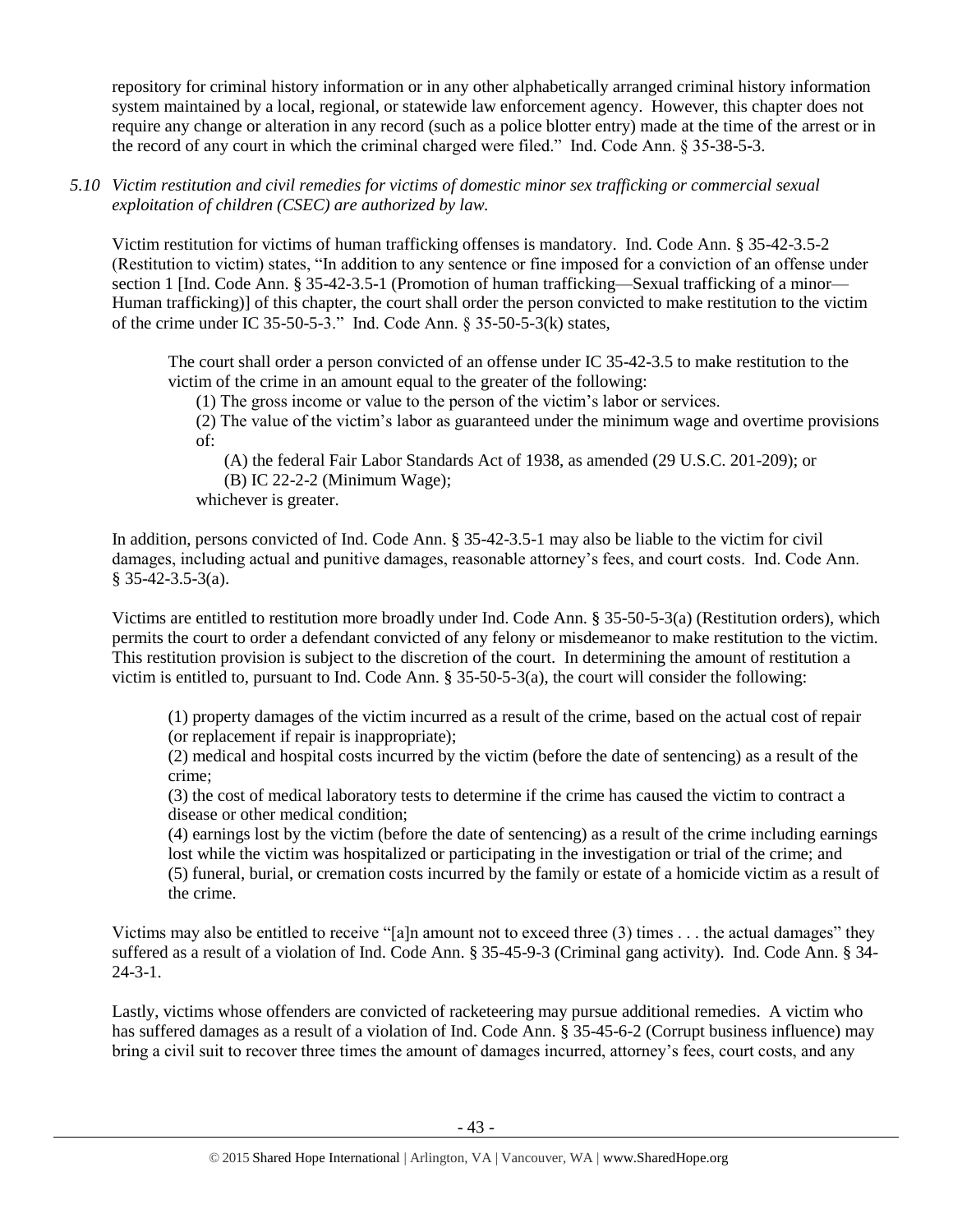punitive damages the court may award. Ind. Code Ann. § 34-24-2-6(b). The trafficker or facilitator can also be ordered to forfeit "any property: (1) used in the course of; (2) intended for use in the course of; (3) derived from; or (4) realized through; conduct in violation of IC 35-45-6-2 [Corrupt business influence]." Ind. Code Ann. § 34-24-2-2(a). Pursuant to Ind. Code Ann. § 34-24-2-6(d), "an aggrieved person has a right or claim to forfeited property or to the proceeds derived from forfeited property superior to any right or claim the state has in the same property or proceeds."

However, victims may be required to subrogate some of these civil claims to the state for services provided to cover the cost of the services. Ind. Code Ann. § 5-2-6-25<sup>133</sup> (Human trafficking prevention and victim assistance fund)134 provides,

(g) The state is subrogated to the rights of a victim to whom services are provided,to the extent ofthe services.The subrogation rights are against the perpetrator of the crime or a person otherwise liable for the loss. If the victim brings a civil action against the perpetrator of the crime or against the person otherwise liable for the loss, the victim shall promptly notify the institute of the filing of the civil action. (h) In addition to the subrogation rights under subsection (g), the state is entitled to a lien in the amount of the services provided on a recovery made by or on behalf of the victim. The state may: (1) recover the amount of services in a separate action; or (2) intervene in an action brought by or on behalf of the victim.

(h) In addition to the subrogation rights under subsection (g), the state is entitled to a lien in the amount of the services provided on a recovery made by or on behalf of the victim. The state may:

(1) recover the amount of services in a separate action; or

 $\overline{\phantom{a}}$ 

- (2) intervene in an action brought by or on behalf of the victim.
- *5.11 Statutes of limitations for civil and criminal actions for child sex trafficking or commercial sexual exploitation of children (CSEC) offenses are eliminated or lengthened sufficiently to allow prosecutors and victims a realistic opportunity to pursue criminal action and legal remedies.*

Pursuant to Ind. Code Ann. § 35-41-4-2(c), no statute of limitations applies to criminal prosecutions of Class A felonies (for a crime committed before July 1, 2014), or a Level 1 or 2 felony (for a crime committed after June 30, 2014), such as violations of Ind. Code Ann. § 35-42-3.5-1(b) (Sexual trafficking of a minor) and, when aggravating factors are present, Ind. Code Ann. § 35-42-4-9(a) (Sexual misconduct with a minor).

Pursuant to Ind. Code Ann. § 35-41-4-2(m), a statute of limitations applies to sex offenses listed within IC 11-8- 8-4.5 (sex offender defined) if the offense is committed against a child. The case must be brought within 10 years of the offense, or within 4 years of when the victim gains their dependence from the alleged offender, "whichever occurs later." There are two exceptions to this rule. The first is for sex offenses that are Class A felonies (if committed prior to July 1, 2014), Level 1 or Level 2 felonies (if committed after June 30, 2014); actions for these offenses may be brought at any time. The second exception is for actions brought under Ind. Code Ann. §§ 35-42-4-3(a) (Child molesting), 35-42-4-5 (Vicarious sexual gratification), 35-42-4-6 (Child solicitation), 35-42-4-7 (Child seduction), and 35-46-1-3 (Incest). These cases may be brought until the victim reaches 31 years of age. Ind. Code Ann. § 35-41-4-2(e).

 $133$  The text of Ind. Code Ann. § 5-2-6-25 included here and elsewhere in this report includes amendments made by the passage of S.E.A. No. 532 during the first regular session of 119th Indiana General Assembly (2015) (effective July 1, 2015).

<sup>&</sup>lt;sup>134</sup> Ind. Code Ann § 5-2-6-25(a) establishes the human trafficking prevention and victim assistance fund for the purpose of providing funds for: 1) human trafficking victim services; and 2) human trafficking prevention programs provided by community based organizations. Money in the fund can only be used to carry out the purpose of the fund.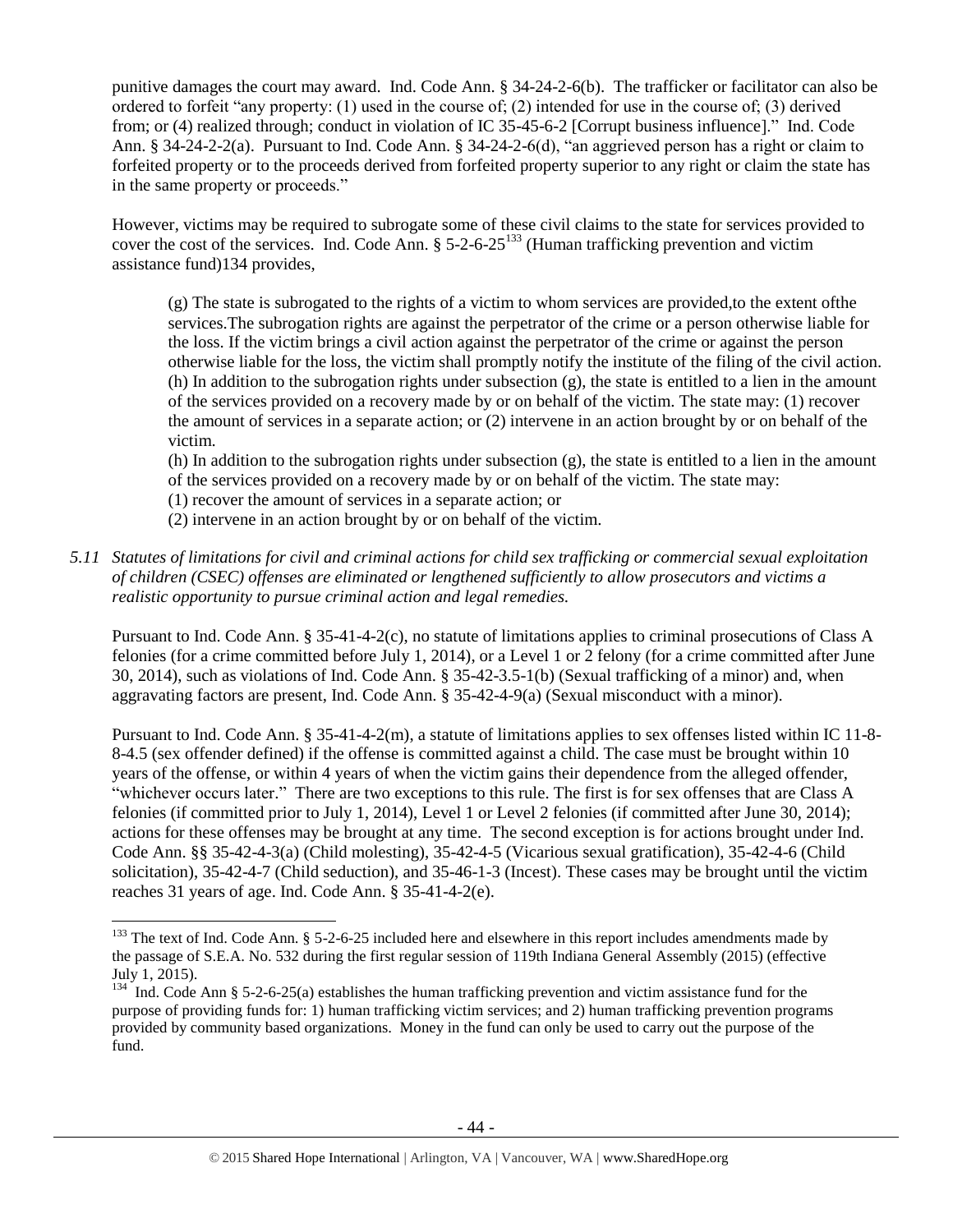Pursuant to Ind. Code Ann.  $\S 35-41-4-2(a)(1)$ , a statute of limitations of 5 years applies to criminal prosecutions of Level 4, Level 5, or Level 6 felonies, such as violations of Ind. Code Ann. § 35-45-9-3 (Participation in criminal gang), § 35-45-9-5 (Criminal gang recruitment), § 35-45-6-2(1) (Corrupt business influence), and § 35- 45-15-5 (Money laundering). Pursuant to Ind. Code Ann. § 35-41-4-2(a)(2), a statute of limitations of 2 years applies to criminal prosecutions for any misdemeanor, such as Ind. Code Ann. § 35-42-4-13(c) (Inappropriate communication with a child) and § 35-45-4-3 (Patronizing a prostitute).

For civil claims, a 2-year statute of limitations, running from the date of the offender's conviction, applies to domestic minor sex trafficking victims civil claims for damages under Ind. Code Ann. § 35-42-3.5-3(a) (Civil cause of action). Ind. Code Ann. § 35-42-3.5-3(b).

5.11.1 Recommendation: Amend Ind. Code Ann. § 35-41-4-2(e) to include Ind. Code Ann. § 35-42- 3.5-1(a) and (d) (Promotion of human trafficking—Sexual trafficking of a minor—Human trafficking) as an offense for which prosecution is not barred until the victim of the offense reaches the age of 31.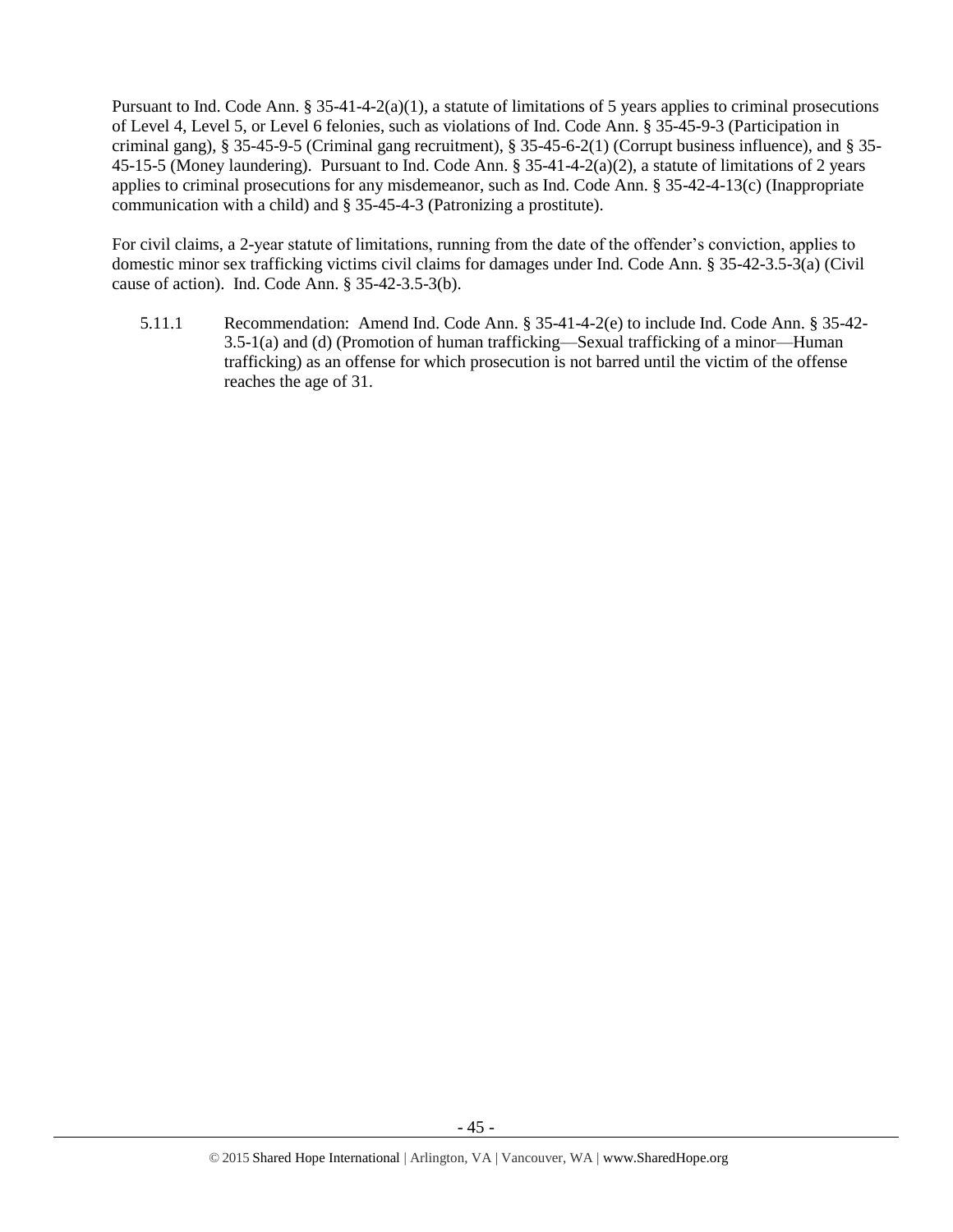#### **FRAMEWORK ISSUE 6: CRIMINAL JUSTICE TOOLS FOR INVESTIGATION AND PROSECUTIONS**

#### *Legal Components:*

- *6.1 Training on human trafficking and domestic minor sex trafficking for law enforcement is statutorily mandated or authorized.*
- *6.2 Single party consent to audiotaping is permitted in law enforcement investigations.*
- *6.3 Wiretapping is an available tool to investigate domestic minor sex trafficking.*
- *6.4 Using a law enforcement decoy posing as a minor to investigate buying or selling of commercial sex acts is not a defense to soliciting, purchasing, or selling sex with a minor.*
- *6.5 Using the Internet or electronic communications to investigate buyers and traffickers is a permissible investigative technique.*
- *6.6 Law enforcement and child welfare agencies are mandated to promptly report missing and recovered children. \_\_\_\_\_\_\_\_\_\_\_\_\_\_\_\_\_\_\_\_\_\_\_\_\_\_\_\_\_\_\_\_\_\_\_\_\_\_\_\_\_\_\_\_\_\_\_\_\_\_\_\_\_\_\_\_\_\_\_\_\_\_\_\_\_\_\_\_\_\_\_\_\_\_\_\_\_\_\_\_\_\_\_\_\_\_\_\_\_\_\_\_\_\_*

#### *Legal Analysis:*

 $\overline{\phantom{a}}$ 

*6.1 Training on human trafficking and domestic minor sex trafficking for law enforcement is statutorily mandated or authorized.*

Pursuant to Ind. Code Ann. § 5-2-1-9(a)(10), which discusses mandatory training for law enforcement officers, the Indiana Law Enforcement Training Board is required to provide the following:

Minimum standards for a course of study on human and sexual trafficking that must be required for each person accepted for training at a law enforcement training school or academy and for in service training programs for law enforcement officers. The course must cover the following topics:

- (A) Examination of the human and sexual trafficking laws (IC 35-42-3.5).
- (B) Identification of human and sexual trafficking.
- (C) Communicating with traumatized persons.
- (D) Therapeutically appropriate investigative techniques.
- (E) Collaboration with federal law enforcement officials.
- (F) Rights of and protections afforded to victims.
- (G) Providing documentation that satisfies the Declaration of Law Enforcement Officer for Victim of Trafficking in Persons (Form I-914, Supplement B) requirements established under federal law.
- (H) The availability of community resources to assist human and sexual trafficking victims.

A law enforcement officer appointed after June 30, 1993 may not "(1) make an arrest; (2) conduct a search or a seizure of a person or property; or (3) carry a firearm" unless they complete basic training requirements. Ind. Code Ann. § 5-2-1-9(d).

Police reserve officers must also receive training on human trafficking. Ind. Code Ann.  $\S 36$ -8-3-20(1)<sup>135</sup> (Police reserve officers) states,

 $135$  The text of Ind. Code Ann. § 36-8-3-20 included here and elsewhere in this report includes amendments made by the passage of H.E.A. No. 1242 during the first regular session of 119th Indiana General Assembly (2015) (effective July 1, 2015).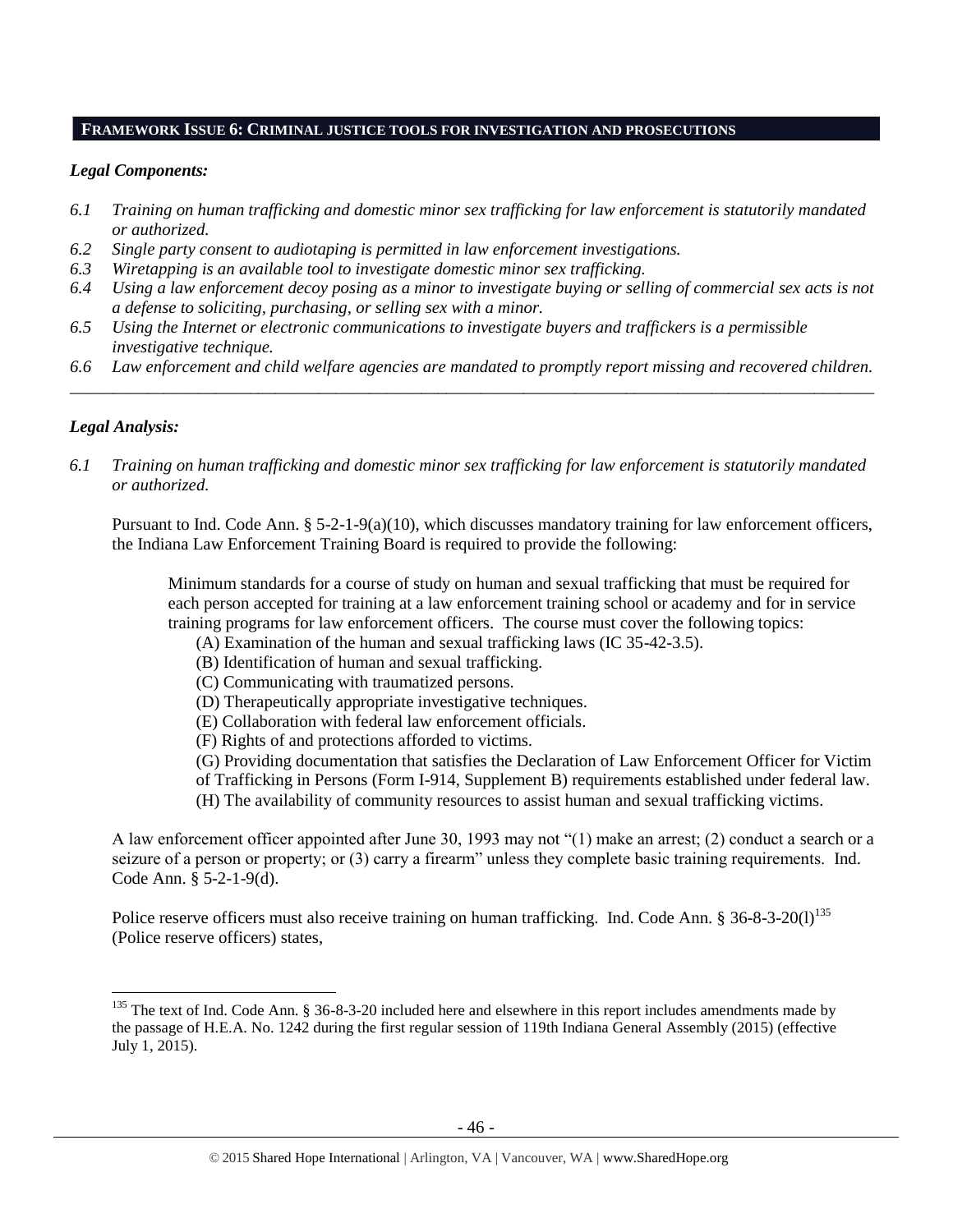(l) After June 30, 2015, a police reserve officer who has satisfactorily completed pre-basic training and has been appointed to a law enforcement department or agency on either a full-time or part-time basis is not eligible for continued employment unless the police reserve officer satisfactorily completes the mandatory inservice training requirements established by rules adopted by the law enforcement training board (created by IC 5-2-1-3). Inservice training must include training in interacting with persons with mental illness, addictive disorders, intellectual disabilities, autism, developmental disabilities, and Alzheimer's disease or related senile dementia, to be provided by persons approved by the secretary of family and social services and the board. The inservice training must also concern human and sexual trafficking and high risk missing persons (as defined in IC  $5-2-17-1$ )...

# *6.2 Single party consent to audiotaping is permitted in law enforcement investigations.*

Pursuant to Ind. Code Ann. § 35-33.5-5-4(a)(1), "[a] person whose communications are intercepted, disclosed, or used in violation of this article: (1) has a civil cause of action against a person who intercepts, discloses, uses, or procures another person to intercept, disclose, or use a communication in violation of this article." However, pursuant to Ind. Code Ann. § 35-31.5-2-176 (Definitions), "'[i]nterception," for purposes of IC 35-33.5, means the intentional recording or acquisition of the contents of an electronic communication by a person other than a sender or receiver of that communication, without the consent of the sender or receiver, by means of any instrument, device, or equipment under this article."

# *6.3 Wiretapping is an available tool to investigate domestic minor sex trafficking.*

In general, an application for a warrant for intercepting electronic communications must be in writing and include, among other things, pursuant to Ind. Code Ann.  $\S 35-33.5-2-2(a)(2)(A)$ , "(2) An affidavit setting forth the facts relied upon by an applicant to show why a warrant should be issued or an extension granted, including the following: (A) Facts establishing probable cause for the belief that a designated offense allegedly has been, is being, or may be committed."

"Designated offense" is defined in Ind. Code Ann. § 35-31.5-2-91 "for purposes of IC 35-33.5" as including "human and sexual trafficking crimes under IC 35-42-3.5," as well as Ind. Code Ann. § 35-42-4-6 (Child solicitation). Notably, Ind. Code Ann. § 35-44-4-2 (Prostitution), § 35-45-4-3 (Patronizing a prostitute) and § 35-45-4-4 (Promoting prostitution) are not included as designated offenses.

Because human and sexual trafficking crimes under Ind. Code Ann. § 35-42-3.5-1 are considered "designated offenses," wiretapping may be used in domestic minor sex trafficking investigations. Furthermore, the contents and evidence received from the interception may be received into evidence, but only if "each party, not less than fourteen (14) days before the proceeding, has been furnished with a copy of the application, warrant, and any orders for an extension under which the interception was authorized." Ind. Code Ann. § 35-33.5-5-1. However, "[t]he fourteen (14) day period may be waived by the court if" certain findings are made by the court. Ind. Code Ann. § 35-33.5-5-1.

*6.4 Using a law enforcement decoy posing as a minor to investigate buying or selling of commercial sex acts is not a defense to soliciting, purchasing, or selling sex with a minor.*

The use of a decoy by law enforcement in the investigation of prostitution or sex trafficking appears to be permitted under both Ind. Code Ann. § 35-42-4-6(b) and (c) (Child solicitation) and § 35-42-4-13(c) (Inappropriate communication with a child). Ind. Code Ann. § 35-42-4-6(b) (Child solicitation) uses the phrase "a child under fourteen (14) years of age, or an individual the person believes to be a child under fourteen (14) years of age." Similarly, Ind. Code Ann. § 35-42-4-6(c) (Child solicitation) uses the phrase "a child at least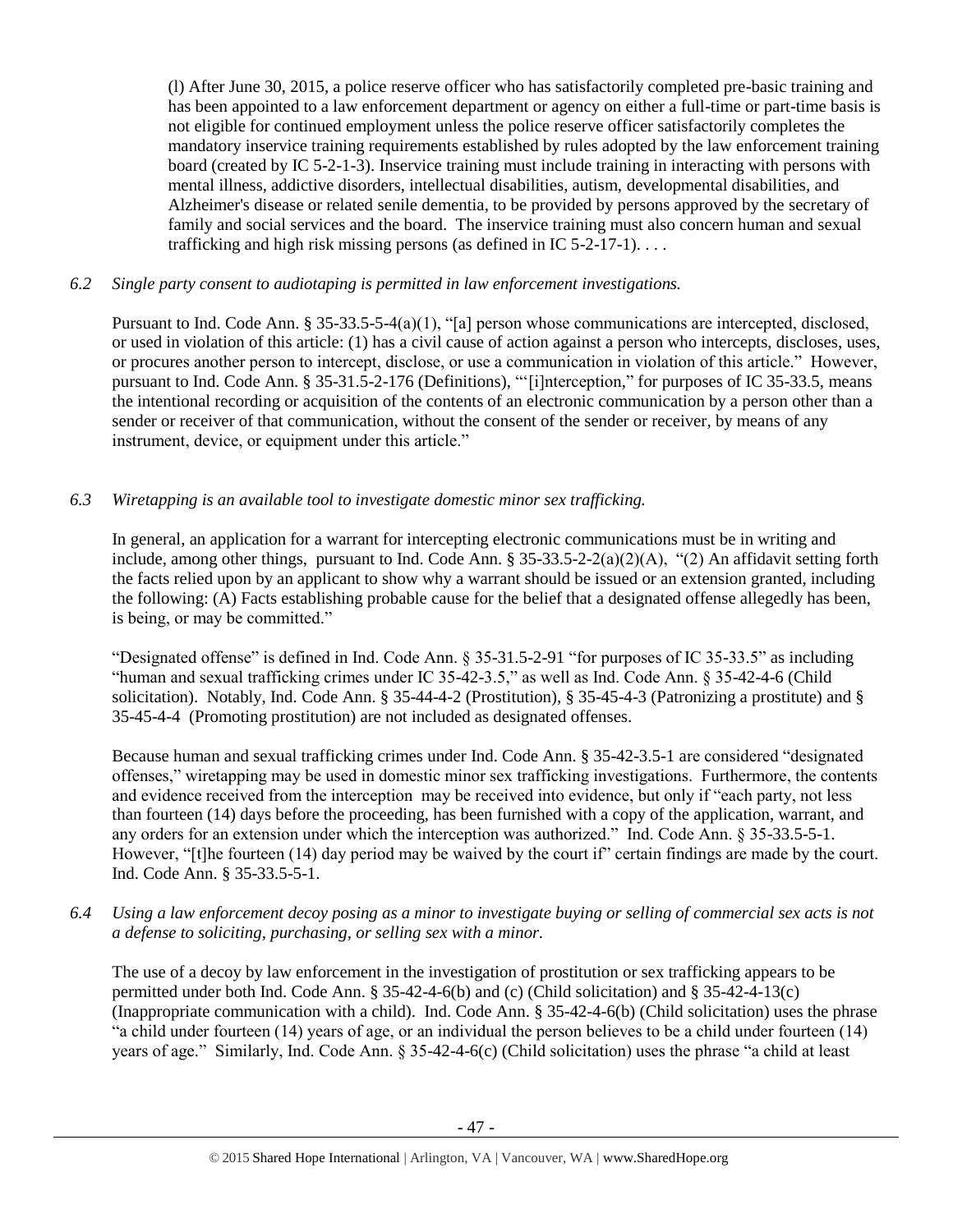fourteen (14) years of age but less than sixteen (16) years of age, or an individual the person believes to be a child at least fourteen (14) years of age but less than sixteen (16) years of age." Ind. Code Ann. § 35-42-4-13(c) (Inappropriate communication with child) uses the phrase "an individual whom the person believes to be a child less than fourteen (14) years of age." These phrases indicate that the victim does not have to be a minor.

Indiana does provide a defense of entrapment when, "(1) The prohibited conduct of the person was the product of a law enforcement officer, or his agent, using persuasion or other means likely to cause the person to engage in the conduct; and (2) The person was not predisposed to commit the offense." Ind. Code Ann. § 35-41-3-9(a) (Entrapment). However, "merely affording a person an opportunity to commit the offense does not constitute entrapment." Ind. Code Ann. § 35-41-3-9(b).

Ind. Coe Ann. § 35-41-5-1 prohibits a defense based on the fact that the victim was a law enforcement decoy. It states:

- (a) A person attempts to commit a crime when, acting with the culpability required for commission of the crime, he the person engages in conduct that constitutes a substantial step toward commission of the crime. An attempt to commit a crime is a felony or misdemeanor of the same class as the crime attempted.
	- …

 $\overline{\phantom{a}}$ 

(b) It is no defense that, because of a misapprehension of the circumstances, including the age of the intended victim in a prosecution for attempted child molesting (IC 35-42-4-3), it would have been impossible for the accused person to commit the crime attempted.

(c) For purposes of subsection (a), a person engages in conduct that constitutes a substantial step if the person, with the intent to commit a sex crime against a child or an individual the person believes to be a child:

(1) communicates with the child or individual the person believes to be a child concerning the sex crime; and

(2) travels to another location to meet the child or individual the person believes to be a child.

# *6.5 Using the Internet or electronic communications to investigate buyers and traffickers is a permissible investigative technique.*

Law enforcement can likely use the Internet to investigate offenses under Ind. Code Ann. § 35-42-4-6(b), (c) (Child solicitation). Ind. Code Ann. § 35-42-4-6(b) makes it illegal if a person 18 or older to "knowingly or intentionally solicits a child under fourteen (14) years of age, or an individual the person believes to be a child under fourteen (14) years of age, to engage in" certain sexual acts.<sup>136</sup> Similarly, Ind. Code Ann. § 35-42-4-6(c) makes it illegal if a person 21 years of age or older to "knowingly or intentionally solicits a child at least fourteen (14) years of age but less than sixteen (16) years of age, or an individual the person believes to be a child at least fourteen (14) years of age but less than sixteen (16) years of age, to engage in" certain sexual acts. Ind. Code Ann. § 35-42-4-6(c). Ind. Code Ann. § 35-42-4-6(a) defines "solicit" as, "to command, authorize, urge, incite, request, or advise an individual: . . . (4) by using a computer network (as defined in IC 35-43-2-  $3(a)$ ; ... to perform an act described in [Ind. Code Ann. § 35-42-4-6(b) or (c)]."

Both of the above offenses provide enhanced crime classifications in the event the offense is committed through use of a computer network. Ind. Code Ann. § 35-42-4-6(b), (c).

*6.6 Law enforcement and child welfare agencies are mandated to promptly report missing and recovered children.*

<sup>&</sup>lt;sup>136</sup> See supra Section 1.2 for discussion of relevant provisions.